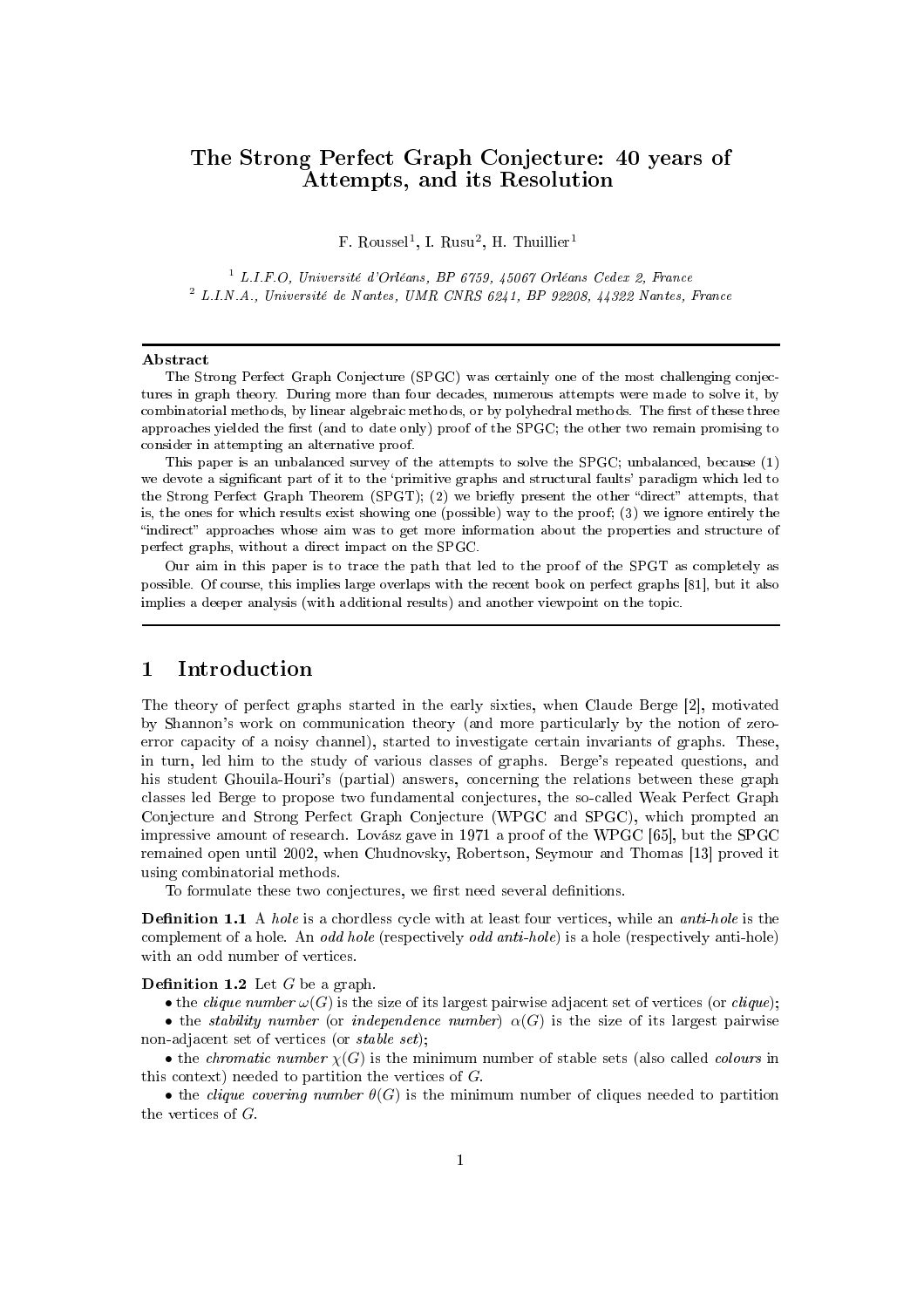Let  $\overline{G}$  denote the complement of a graph G. Observe that  $\omega(G) = \alpha(\overline{G})$  and  $\chi(G) = \theta(\overline{G})$ .

**Definition 1.3** A graph is called a *Berge graph* if it contains neither an odd hole nor an odd anti-hole as an induced subgraph.

**Definition 1.4** A graph G is called *perfect* if, for each of its induced subgraphs  $G'$ ,  $\chi(G')$  =  $\omega(G')$ . It is called minimal imperfect if it is not perfect but all its proper induced subgraphs are perfect.

It is easy to see that a perfect graph is necessarily a Berge graph. The converse is the well known Strong Perfect Graph Conjecture:

**Conjecture 1.5** (SPGC, Berge [2]) A graph is perfect if (and only if) it is a Berge graph.

As noted by Berge, the SPGC implies the weaker conjecture:

#### **Conjecture 1.6 (WPGC, Berge [2])** A graph is perfect if and only if its complement is perfect.

Further questions may be asked of perfect graphs: can one test in polynomial time whether a graph is perfect or not? Do perfect graphs have an easily identified structure? Can one find a largest clique of a perfect graph in polynomial time? Can one colour a perfect graph in polynomial time? and many others [18, 15]. To answer these questions, several approaches have been used from the very beginning: combinatorial, polyhedral or algebraic methods. Colouring a perfect graph or finding its largest clique can be done in polynomial time using the ellipsoid method [50]; the proof of the WPGC can be obtained using any one of these approaches [65, 45, 47]; the proof of the SPGC [13] and the polynomial algorithms to recognize perfect graphs [12] use combinatorial methods exclusively. Many important features of perfect or minimal imperfect graphs have been found using alternative approaches (described in the subsequent sections). The theory of perfect graphs is therefore not one approach, but a collection of approaches developed and applied in order to reach one goal: to understand what makes a graph perfect from the point of view of its structure and its properties.

As noted above, the efficiency of different approaches to solve the perfect graph conjectures became obvious when Lovász [65] and Fulkerson [45] obtained simultaneously (almost) the same result. While Lovász used exclusively combinatorial methods to prove the WPGC, Fulkerson used the theory of anti-blocking polyhedra to prove a theorem close to the WPGC (the Pluperfect Theorem) and formulated the missing result (see Section 2) which would have allowed him to deduce the WPGC. Like the WPGC, the SPGC stimulated and encouraged the development of more than one approach before a proof was eventually found. For many years, completely different viewpoints simultaneously co-existed, going from the 'just do it' version (where it was assumed that the existing tools were sufficient to prove the SPGC, and it remained to glue the "bricks" together in a clever order) to the 'nothing is done yet' version (where much more powerful methods were considered necessary for a successful approach of the SPGC).

The first (and to date only) proof  $[13]$  showed that the first viewpoint (using combinatorial methods) could be successful, and even that one could do without many of the existing tools ... assuming much skill in 'gluing the bricks together '. In the spirit of Kronecker's Decomposition Theorem for finite Abelian groups [90] and of Seymour's Decomposition Theorem for regular matroids [96], an idea was suggested in [18]: that every Berge graph could be constructible from `primitive' Berge graphs, easily seen to be perfect, by perfection-preserving operations. The proof in [13] does not go so far: 'primitive' Berge graphs are effectively used to build larger graphs, but not all the operations are perfection-preserving.

This paper is organized as follows. We present in Section 2 the polyhedral approach and in Section 3 the study of partitionable graphs. Even if these approaches have not (yet) led to a proof of the SPGC, they deserve to be highlighted for the alternative insights they offer. Many other approaches (including forbidden subgraphs, even pairs, edge orientations, colouring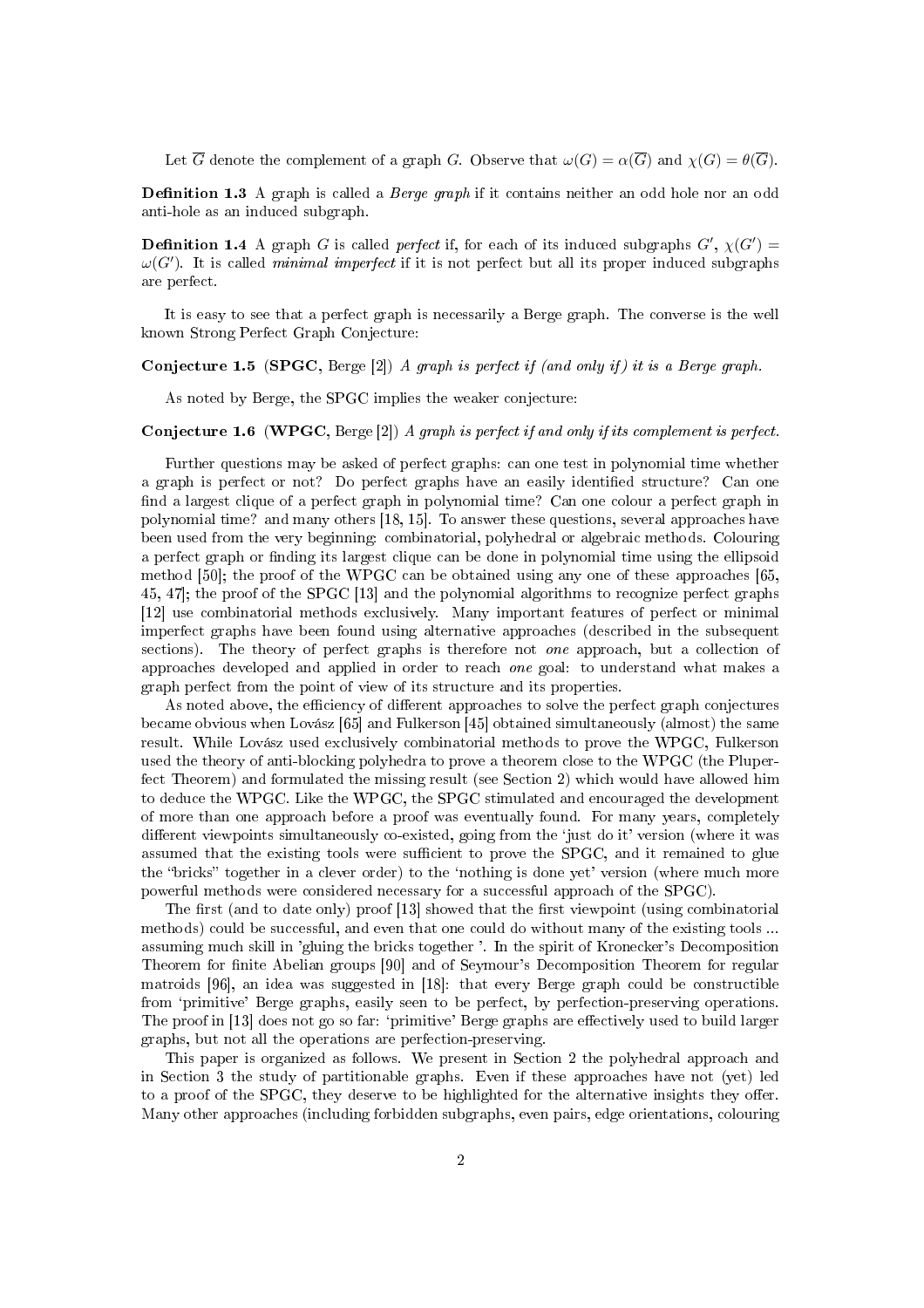algorithms,  $P_4$ -structure) have produced many deep results about perfect graphs. We choose not to present them here, since they can be found in a recent volume of articles on perfect graphs [81]. Section 4 is devoted to the approach which led to the proof of the SPGT, namely the `primitive graphs and structural faults' paradigm. We present not only its early applications to perfect graphs and the main theorems based on this paradigm, but also the diverse conjectures (and counterexamples) to which it has given rise. In a word, we retrace the progression from idea to fulllment. In Section 5 we list statements equivalent to the SPGT. Finally, in Section 6 we mention further lines of research on graphs without holes and on the relationship between the four parameters  $\alpha, \chi, \omega, \theta$  in these graphs.

In order to point out the similarities and differences between our paper and the volume  $[81]$ , every citation of a result which is also mentioned in [81] will be written in italics  $(165)$  instead of [65]).

Throughout the paper, we will use the notation  $G = (V, E)$  to denote a graph with vertex set V (of cardinality n) and edge set E (of cardinality m). When no confusion is possible,  $\omega(G)$ will be simply denoted  $\omega$  (and similarly for other parameters). Moreover, a clique (stable set, respectively) of size k will be called a  $k$ -clique (stable k-set, respectively).

# 2 The polyhedral approach

The use of polyhedral methods to study combinatorial problems, and more specifically properties of graphs, was developed during the forties and the fties by Dantzig, Ford, Fulkerson, Hoffman, Johnson, Kruskal, and Kuhn on problems such as assignment problems, flows, and the traveling salesman problem. The field was extended and popularized by the works of Edmonds in the sixties and seventies, particularly by his characterization of the matching polytope [38, 39]. He also emphasized the links among polyhedra, min-max relations, good characterizations, and polynomial time solvability. For more information the reader can refer to the survey of Schrijver [91]. The efficiency of the polyhedral methods is strongly illustrated by the algorithmic results obtained using the ellipsoid method. Since our goal here is to discuss the proof of the SPGT as a characterization of perfect graphs, we do not focus our attention on the algorithmic aspects (we only mention them in the appropriate context).

### 2.1 Matrices, graphs and polyhedra

In this section, we give the main definitions that allow us to transform matrices, graphs and polyhedra into each other, all this in relation to linear programming (LP) and integer programming (IP) problems. We will assume that the reader already has a basic knowledge about these topics. More details and further properties concerning polyhedra can be found in [53].

We limit our presentation to  $\{0,1\}$ -matrices and to non-negative vectors, even if most of the definitions hold in greater generality. By convention, the vectors are column vectors, except if explicitely stated otherwise.

Let **A** be an  $m \times n$  {0,1}-matrix (that is with m rows and n columns), let  $\mathbf{1}_m$  be the m-vector having all components equal to 1 and let w and b be non-negative vectors of sizes n and m, respectively. Consider the following IP-problem ( $\mathbf{w}^t$  is the transpose of  $\mathbf{w}$ ):

Find Max 
$$
\{ \mathbf{w}^{\mathsf{t}} \mathbf{x} : \mathbf{A} \mathbf{x} \leq \mathbf{b}, \mathbf{x} \in \mathbf{Z}^n, \mathbf{x} \geq \mathbf{0} \},\
$$

consider its LP-relaxation, the dual of its LP-relaxation, and the IP-problem associated with this dual. Provided that the optima involved exist, we have the following inequalities:

$$
\begin{array}{l}\n\text{Max } \{ \mathbf{w}^t \mathbf{x} : \ \mathbf{A} \mathbf{x} \le \mathbf{b}, \mathbf{x} \in \mathbf{Z}^n, \mathbf{x} \ge \mathbf{0} \} \le \text{Max } \{ \mathbf{w}^t \mathbf{x} : \ \mathbf{A} \mathbf{x} \le \mathbf{b}, \mathbf{x} \ge \mathbf{0} \} \\
= \text{Min } \{ \mathbf{y}^t \mathbf{b} : \ \mathbf{A}^t \mathbf{y} \ge \mathbf{w}, \ \mathbf{y} \ge \mathbf{0} \} \le \text{Min } \{ \mathbf{y}^t \mathbf{b} : \ \mathbf{A}^t \mathbf{y} \ge \mathbf{w}, \ \mathbf{y} \in \mathbf{Z}^m, \ \mathbf{y} \ge \mathbf{0} \}\n\end{array} \tag{1}
$$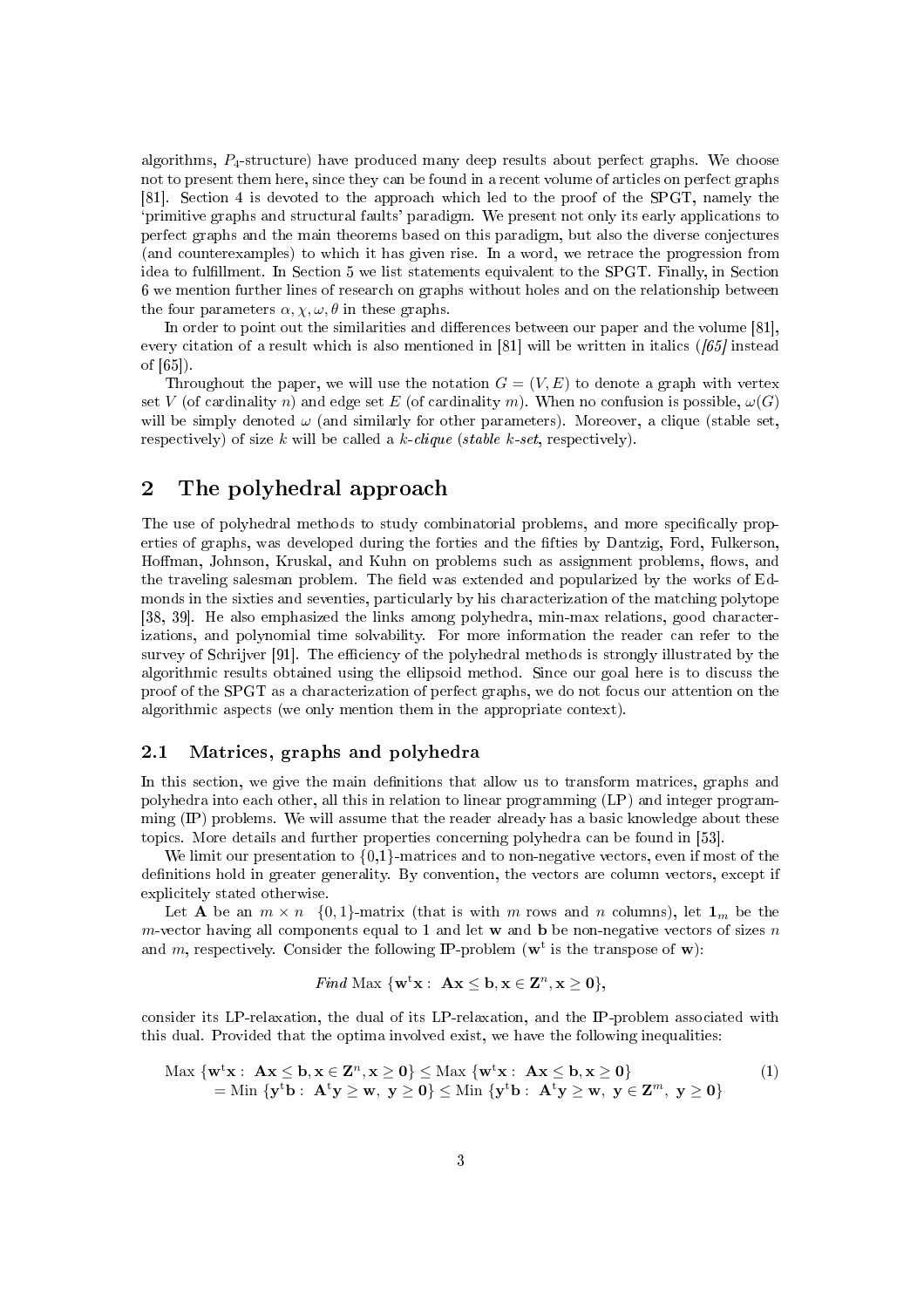**Definition 2.1** The linear system  $\{Ax \leq b, x \geq 0\}$  is *totally dual integral* (TDI) if, for every integral vector **w** for which the linear program Max  $\{w^t x : Ax \leq b, x \geq 0\}$  has a finite optimum, the dual Min  $\{y^t b: A^t y \geq w, y \geq 0\}$  has an integral optimal solution y (that is, the second inequality in (1) becomes an equality).

**Definition 2.2** A polyhedron P is the intersection of finitely many affine half-spaces. A supporting hyperplane of  $P$  is a hyperplane containing at least one point of  $P$ , and such that all points in P lie on one of the closed half-spaces defined by the hyperplane. A face of a polyhedron is either the polyhedron itself, or the intersection of  $P$  with a supporting hyperplane of P. A facet of P is a maximal (relative to inclusion) face distinct from P.

Edmonds and Giles [40] showed that if a linear system  $\{Ax \leq b, x \geq 0\}$  is TDI and b is integral, then the polyhedron  $P(A) = \{x \in \mathbb{R}^n \mid Ax \leq b, x \geq 0\}$  is an integral polyhedron (that is, each face of  $P(A)$  contains an integer point), but the converse is not true in general. It is co-NP-complete to check in general whether a polyhedron  $\{x \in \mathbb{R}^n \mid Ax \leq b\}$  is integral [76], even if **A** is a  $\{0,1\}$ -matrix.

Consider now the case where  $\mathbf{b} = \mathbf{1}_m$ . We are going to show (Theorem 2.6) that the four optima in (1) are strongly related.

To do this, we first define (following Fulkerson  $[45]$ ):

**Definition 2.3** The *anti-blocking polyhedron* of the matrix A, written  $P_{\leq}(\mathbf{A})$ , is defined by

$$
P_{\leq}(\mathbf{A}) = \{ \mathbf{x} \in \mathbf{R}^n : \ \mathbf{A}\mathbf{x} \leq \mathbf{1}_m, \ \mathbf{x} \geq \mathbf{0} \} .
$$

We will assume throughout that  $P_{\leq}(A)$  is bounded, that is, A contains no zero column. As a result  $P_{\leq}({\bf A})$  can be written as the convex hull of its extreme points  ${\bf x}^1,\ldots,{\bf x}^r.$ 

**Definition 2.4** Let  $\mathbf{x}^1,\ldots,\mathbf{x}^r$  be the extreme points of  $P_\leq(\mathbf{A}),$  and let  $\mathbf{X}$  be the matrix whose rows are  $({\bf x}^1)^{\rm t},\ldots,({\bf x}^r)^{\rm t}.$  The *anti-blocker* of  $P_{\leq}({\bf A})$  is the polyhedron  $\overline{P_{\leq}({\bf A})}$  defined by

$$
\overline{P_\leq({\bf A})}=\{{\bf a}\in{\bf R}^n\;:\;\mathbf{X}{\bf a}\leq\mathbf{1}_r,\;{\bf a}\geq{\bf 0}\}\;.
$$

Notice that X has no zero column and that the anti-blocker of  $\overline{P_{\leq}(A)}$  is  $P_{\leq}(A)$  [45]. The theory of anti-blocking polyhedra, developed by Fulkerson [45], can be used (but this is only one of its numerous applications) to attack the SPGC, as will be seen in subsections 2.2, 2.3.

We are mainly interested in matrices whose associated anti-blocking polyhedron is integral:

**Definition 2.5** An  $m \times n$  {0, 1}-matrix **A** with no zero column is *perfect* if the anti-blocking polyhedron  $P_{\leq}({\bf A})$  is integral, that is, all vertices of  $P_{\leq}({\bf A})$  are {0,1}-vectors.

Thus, if **A** is perfect, then the linear program Max  $\{w^{\text{t}}x : Ax \leq 1_m, x \geq 0\}$  has an integral optimal solution for all (non-negative) vectors  $\mathbf{w} \in \mathbb{R}^n$ .

The following result, due to Lovász, gives the relation we were looking for concerning the optima:

#### Theorem 2.6 (Lovász [65])

For a  $m \times n$  {0, 1}-matrix **A** with no zero column, the following statements are equivalent: i) the linear system  $\{Ax \leq 1_m, x \geq 0\}$  is TDI,

ii) the matrix  $\bf{A}$  is perfect,

iii) Max  $\{ \mathbf{w}^{\mathrm{t}} \mathbf{x} : \ \mathbf{x} \geq 0, \ \mathbf{A} \mathbf{x} \leq \mathbf{1}_m \}$  has an integral optimal solution for all  $\mathbf{w} \in \left\{ 0,1 \right\}^n$ .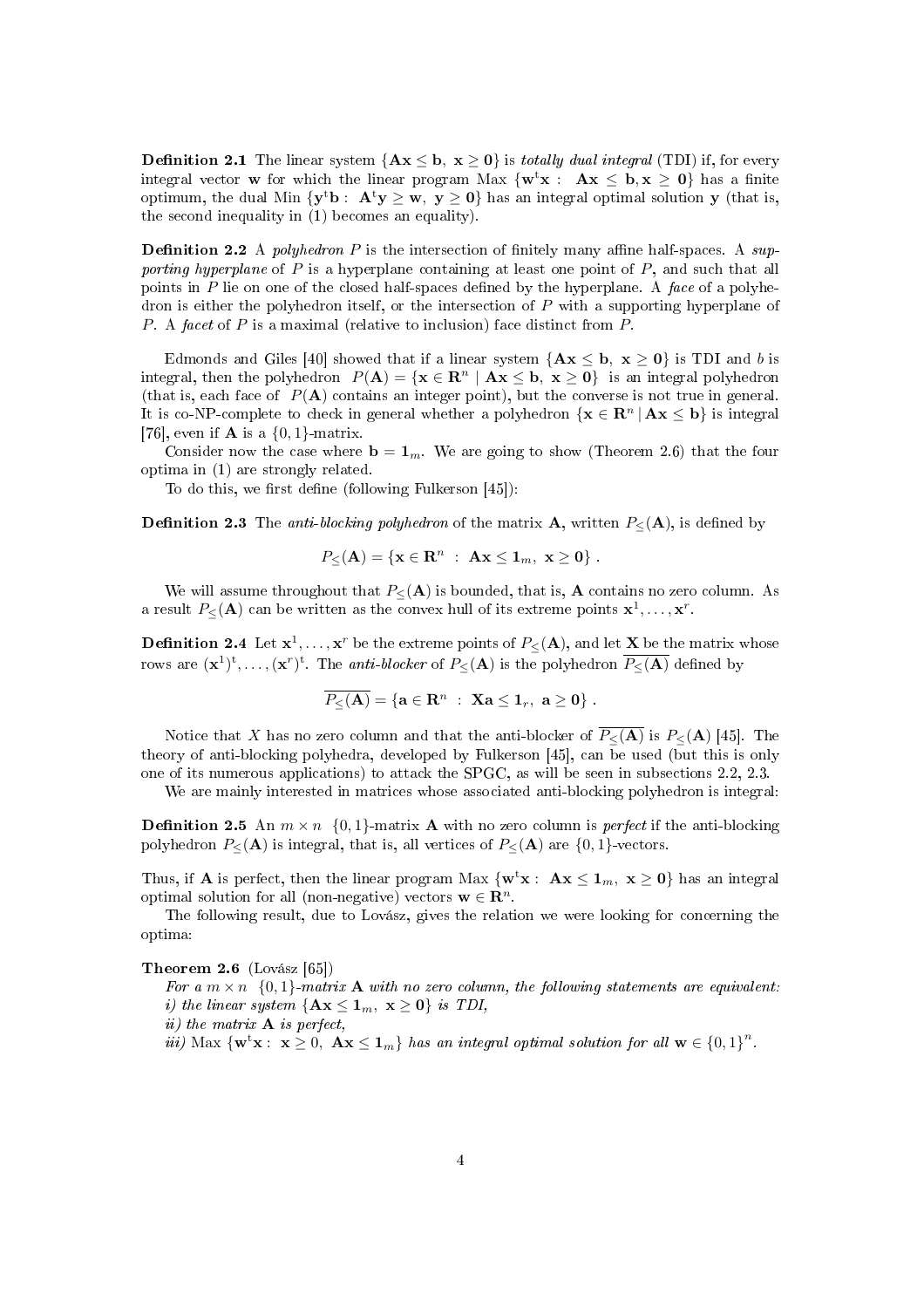Every  $m \times n$  {0,1}-matrix is associated with a pair of polyhedra. This theorem states an important result involving the matrix itself, (one of the) associated polyhedra, and the four problems in (1), when  $\mathbf{b} = \mathbf{1}_m$ . In order to apply such tools to graphs, and particularly to perfect graphs, matrices are associated with graphs. To do this, let  $G$  be a graph on n vertices and associate with its vertex set V the vector space  $\mathbb{R}^n$ , where the indices  $1, 2, \ldots, n$  of a vector correspond to the vertices of G. The *incidence vector* of some  $U \subseteq V$  is defined as the *n*-vector  $\mathbf{x}^U$  having value 1 for each index corresponding to a vertex in  $U,$  and value 0 for all the other indices. The row vector  $(\mathbf{x}^U)^{\text{t}}$  is called the *row incidence vector* of  $U$ .

**Definition 2.7** For a graph G, the *clique matrix* associated with G is the  $\{0,1\}$ -matrix  $C_G$ whose rows are the row incidence vectors of the cliques in  $G$ . Similarly, the *stable set matrix* associated with G is the  $\{0,1\}$ -matrix  $\mathbf{S}_G$  whose rows are the row incidence vectors of the stable sets in G.

When no confusion is possible, we will simply write C instead of  $C_G$  and S instead of  $S_G$ . Now we are ready to investigate perfect graphs using the theory of polyhedra.

### 2.2 How to deal with perfect graphs?

One of Fulkerson's main goals in developing the theory of anti-blocking polyhedra was the proof of the WPGC. To attack it, he expressed perfection in terms of integer programming.

Let G be a graph on n vertices, and let C and S be its associated clique and stable set matrices. We assume C has size  $m \times n$  and S has size  $r \times n$ . Consider an arbitrary  $\{0,1\}$ vector **w** of size *n*, which defines the subgraph G' of G for which the equality  $\chi(G') = \omega(G')$  is requested: the vertices in  $G'$  correspond to the 1 entries in  $w$ . The following statement is then equivalent to the perfection of  $G$ :

for all 
$$
\mathbf{w} \in \{0,1\}^n
$$
,  
Min  $\{\mathbf{y}^{\mathsf{t}}\mathbf{1}_r : \mathbf{S}^{\mathsf{t}}\mathbf{y} \ge \mathbf{w}, \ \mathbf{y} \in \mathbf{Z}^r, \ \mathbf{y} \ge \mathbf{0}\} = \text{Max } \{\mathbf{w}^{\mathsf{t}}\mathbf{x} : \ \mathbf{S}\mathbf{x} \le \mathbf{1}_r, \mathbf{x} \in \mathbf{Z}^n, \mathbf{x} \ge \mathbf{0}\}. \tag{2}$ 

It is easy to see that, in either optimization problem, an optimal solution using nonnegativeinteger values is equivalent to an optimal solution using values in  $\{0, 1\}$ . The number of 1s in **y** expresses the number of stable sets which are chosen to cover  $G'$ , while the number of 1s in x corresponds to the size of the clique represented by x.

The perfection of  $\overline{G}$  can therefore be expressed similarly to (2), by simply replacing the stable sets of G with the cliques of G (and thus  $S$  by  $C$ ):

for all 
$$
\mathbf{w} \in \{0,1\}^n
$$
,  
Min  $\{\mathbf{y}^{\mathsf{t}}\mathbf{1}_m : \mathbf{C}^{\mathsf{t}}\mathbf{y} \ge \mathbf{w}, \ \mathbf{y} \in \mathbf{Z}^m, \ \mathbf{y} \ge \mathbf{0}\} = \text{Max } \{\mathbf{w}^{\mathsf{t}}\mathbf{x} : \ \mathbf{C}\mathbf{x} \le \mathbf{1}_m, \mathbf{x} \in \mathbf{Z}^n, \mathbf{x} \ge \mathbf{0}\}.$  (3)

Now, consider this version of perfection proposed by Fulkerson [45]:

**Definition 2.8** A graph G is pluperfect if the inequality (2) holds for every non-negative integer vector w.

Fulkerson proved that this property is preserved under complementation.

**Theorem 2.9 (Pluperfect Graph Theorem, Fulkerson** [45]) A graph G is pluperfect if and only if  $\overline{G}$  is pluperfect.

This is the main result on (plu)perfection that Fulkerson obtained, and he also noticed that to deduce the WPGC from the Pluperfect Graph Theorem it would suffice to show that perfection implies pluperfection (the converse is obviously true). To do this, it is sufficient to prove that when one replaces a vertex by a 2-clique in a perfect graph  $G$ , the new graph is also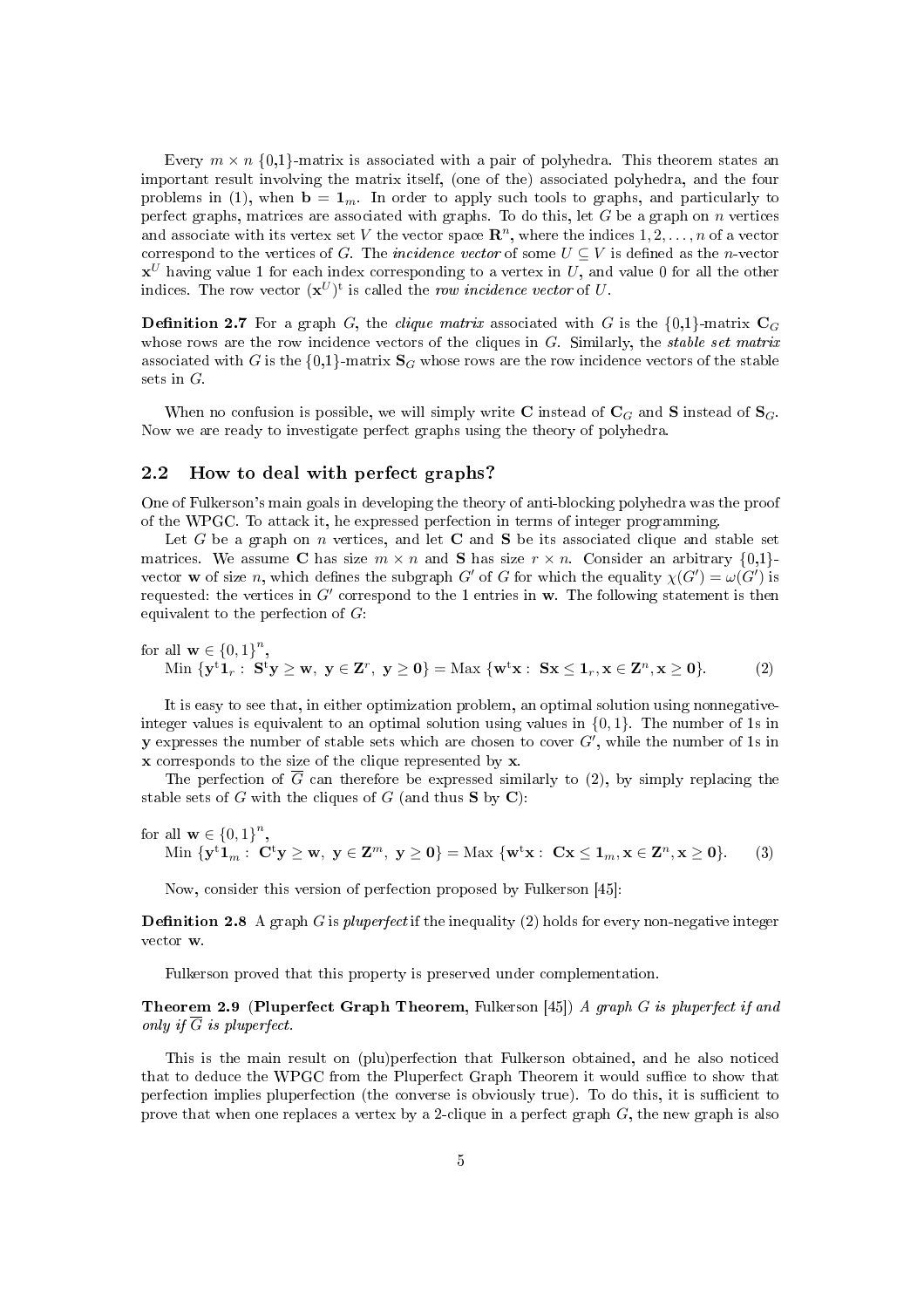perfect. This is a particular case of the Substitution Lemma, used by Lovász  $\frac{65}{10}$  to prove the WPGC (which becomes therefore the Perfect Graph Theorem, or PGT). In order to present it, let H and G be two vertex disjoint graphs. Let v be a vertex of G, and let  $N(v)$  be the set of vertices adjacent to v in G. The *substitution of H for v in G* creates a new graph by removing v and its incident edges from  $G$ , and adding an edge between each vertex of H and each vertex in  $N(v)$ .

**Lemma 2.10 (Substitution Lemma,** Lovász  $(65)$ ). The graph obtained from a perfect graph  $G$  by substitution of a perfect graph  $H$  for a vertex of  $G$  is a perfect graph.

An alternative proof of the PGT, also given by Lovász, is a result of the following characterization of perfect graphs:

#### Theorem 2.11 (Lovász  $\lceil 64 \rceil$ )

A graph  $G$  is perfect if and only if for every induced subgraph  $G'$  of  $G$  the following holds:

$$
\omega(G')\alpha(G') \geq |V(G')|.
$$

As a corollary, we get the next theorem, which introduces the first two of many fascinating properties of maximum cliques and maximum stable sets in minimal imperfect graphs. See Theorem 2.19 for some other such properties.

**Theorem 2.12** (Lovász [65]) Every minimal imperfect graph  $G$  satisfies:

i) it has exactly  $\alpha(G)\omega(G) + 1$  vertices;

ii) for every vertex v of G, the graph  $G\setminus \{v\}$  can be partitioned into  $\alpha(G) \omega(G)$ -cliques, and into  $\omega(G)$  stable  $\alpha$ -sets.

Many years later, Gasparyan [47] obtained a very short proof of the PGT exclusively based on elementary linear algebra. A feature of the proof is that it does not use the Substitution Lemma, but only simple deductions concerning structural properties of the maximum cliques and maximum stable sets in minimal imperfect graphs.

Let us turn now towards the SPGT. A way to attack it using anti-blocking polyhedra consists in characterizing perfect graphs with the help of properties of their associated polyhedra.

**Definition 2.13** The *stable set polytope STAB(G)* associated with a graph G with n vertices is the convex hull of the incidence vectors of all stable sets in  $G$ , that is

$$
STAB(G) = \text{ConvHull } \{ \mathbf{x}^S \in \mathbf{R}^n : S \text{ is a stable set of } G \}.
$$

**Definition 2.14** The fractional stable set polytope  $QSTAB(G)$  associated with G is the antiblocking polyhedron of the clique matrix  $C$ , that is

$$
QSTAB(G) = P_{\leq}(C) = \{x \in \mathbf{R}^n : Cx \leq \mathbf{1}_m, x \geq 0\}.
$$

Note that  $QSTAB(G)$  contains  $STAB(G)$  and that

$$
ConvHull (QSTAB(G) \cap \{0,1\}^n) = STAB(G).
$$
\n(4)

When one seeks a defining linear system for  $STAB(G)$ , there are two types of inequalities that are essential (they always define facets of  $STAB(G)$ ). The first type is given by the nonnegativity of the variables (equivalently,  $x \ge 0$ ), while the other type is given by the *clique* constraints: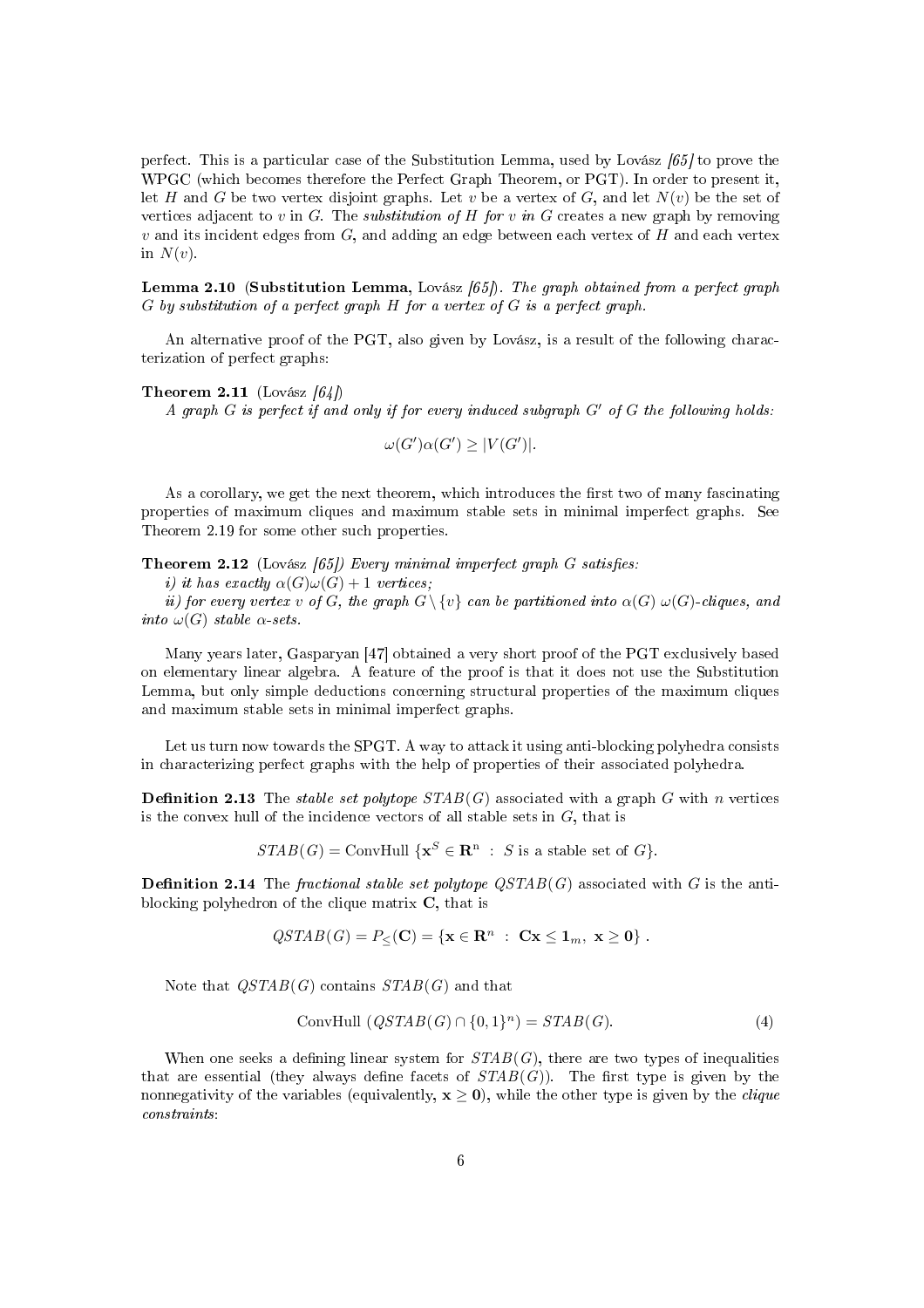$\{q^{\mathrm{t}}x \leq 1\; : q \text{ is the incidence vector of some clique of } G\}$ 

which enforces that a clique of  $G$  and a stable set of  $G$  can meet in at most one vertex. We can write all the clique constraints concisely as  $\mathbf{Cx} \leq \mathbf{1}_m$  (recall that m is the number of rows in  $\mathbf C$ , and the number of cliques in  $G$ .

For a general graph G, these constraints do not specify  $STAB(G)$  (that is,  $STAB(G)$  is included in, but not necessarily equal to,  $QSTAB(G)$ ). For a perfect graph, the inequalities of (1) in the notation of (3) state for every  $\mathbf{w} \in \{0,1\}^{n'}$  that:

$$
\begin{aligned}\n\text{Max } \{ \mathbf{w}^t \mathbf{x} : \mathbf{C} \mathbf{x} \le \mathbf{1}_m, \mathbf{x} \in \mathbf{Z}^n, \mathbf{x} \ge \mathbf{0} \} &\le \text{Max } \{ \mathbf{w}^t \mathbf{x} : \mathbf{C} \mathbf{x} \le \mathbf{1}_m, \mathbf{x} \ge \mathbf{0} \} \\
&= \text{Min } \{ \mathbf{y}^t \mathbf{1}_m : \mathbf{C}^t \mathbf{y} \ge \mathbf{w}, \ \mathbf{y} \ge \mathbf{0} \} \le \text{Min } \{ \mathbf{y}^t \mathbf{1}_m : \mathbf{C}^t \mathbf{y} \ge \mathbf{w}, \ \mathbf{y} \in \mathbf{Z}^m, \ \mathbf{y} \ge \mathbf{0} \}\n\end{aligned}\n\tag{5}
$$

The first and fourth optima in  $(5)$  are exactly the two optima in  $(3)$ , so they are equal. We deduce that all the inequalities become equalities, and thus iii) in Theorem 2.6 holds. Consequently, the linear system  $\{Cx \leq 1_m, x \geq 0\}$  is TDI (see Definition 2.1), and C is a perfect matrix. This latter conclusion means that  $QSTAB(G)$  is an integer polyhedron. Therefore, using (4) and recalling that a polyhedron is integral if and only if it is the convex hull of the integral vectors it contains, we obtain equality between  $STAB(G)$  and  $OSTAB(G)$ . The converse also holds [14], so (see also [81]):

**Theorem 2.15** (Lovász [65], Chvátal [14]) A graph is perfect if and only if  $STAB(G)$  =  $QSTAB(G)$ .

We deduce that (1) the nonnegativity constraints and clique constraints specify  $STAB(G)$ if and only if G is perfect, and (2) G is perfect if and only if C is a perfect matrix.

Another way to study the properties of perfect graphs, equally involving the polytopes  $STAB(G)$  and  $QSTAB(G)$ , was initiated by Lovász [66]. He introduced a new geometric representation of graphs linking perfectness to semidefinite programming.

Let G be a graph with n vertices, and let  $\mathbf{u}^0, \mathbf{u}^1, \ldots, \mathbf{u}^n$  be a set of vectors in  $\mathbf{R}^{n+1}$  such that  $u^0$  is special and  $u^i$  corresponds to the vertex  $v_i$  of G, for  $1 \leq i \leq n$ . We define the following set of constraints, dependent on  $G$ :

 $\bullet \, (\mathbf{u}^0)^{\text{t}} \cdot \mathbf{u}^0 = 1;$ 

- $(\mathbf{u}^0)^{\text{t}} \cdot \mathbf{u}^i = (\mathbf{u}^i)^{\text{t}} \cdot \mathbf{u}^i$ , for each  $i \in \{1, 2, \ldots, n\}$ ;
- $(\mathbf{u}^i)^{\text{t}} \cdot \mathbf{u}^j = 0$ , for each pair of indices  $i, j \in \{1, 2, ..., n\}$  such that  $v_i v_j$  is an edge of G.

**Definition 2.16** The theta-body THETA(G) of a graph G is the set

 ${z \in \mathbf{R}^n : \text{ there exist vectors } \mathbf{u}^0, \mathbf{u}^1, \ldots, \mathbf{u}^n \text{ satisfying the constraints above}}$ and such that  $(\mathbf{u}^i)^{\text{t}} \cdot \mathbf{u}^i = z_i$  for each  $i \in \{1, 2, ..., n\}\}$ 

It can be shown [53] that  $STAB(G) \subseteq THETA(G) \subseteq QSTAB(G)$ . In general  $THETA(G)$ is not a polytope, but Lovász proved

**Theorem 2.17** (Grötschel, Lovász, Schrijver [53]) Let G be a graph. The following statements are equivalent:

i) G is perfect; ii) THETA(G) is a polytope; iii) THETA(G) =  $STAB(G)$ ; iv) THETA(G) =  $QSTAB(G)$ .

These characterizations of perfect graphs did not yet furnish a proof of the SPGT, but they provided important information about the properties of perfect graphs with impact on another very difficult problem: deciding whether the parameters  $\omega(G)$ ,  $\chi(G)$ ,  $\theta(G)$  can be computed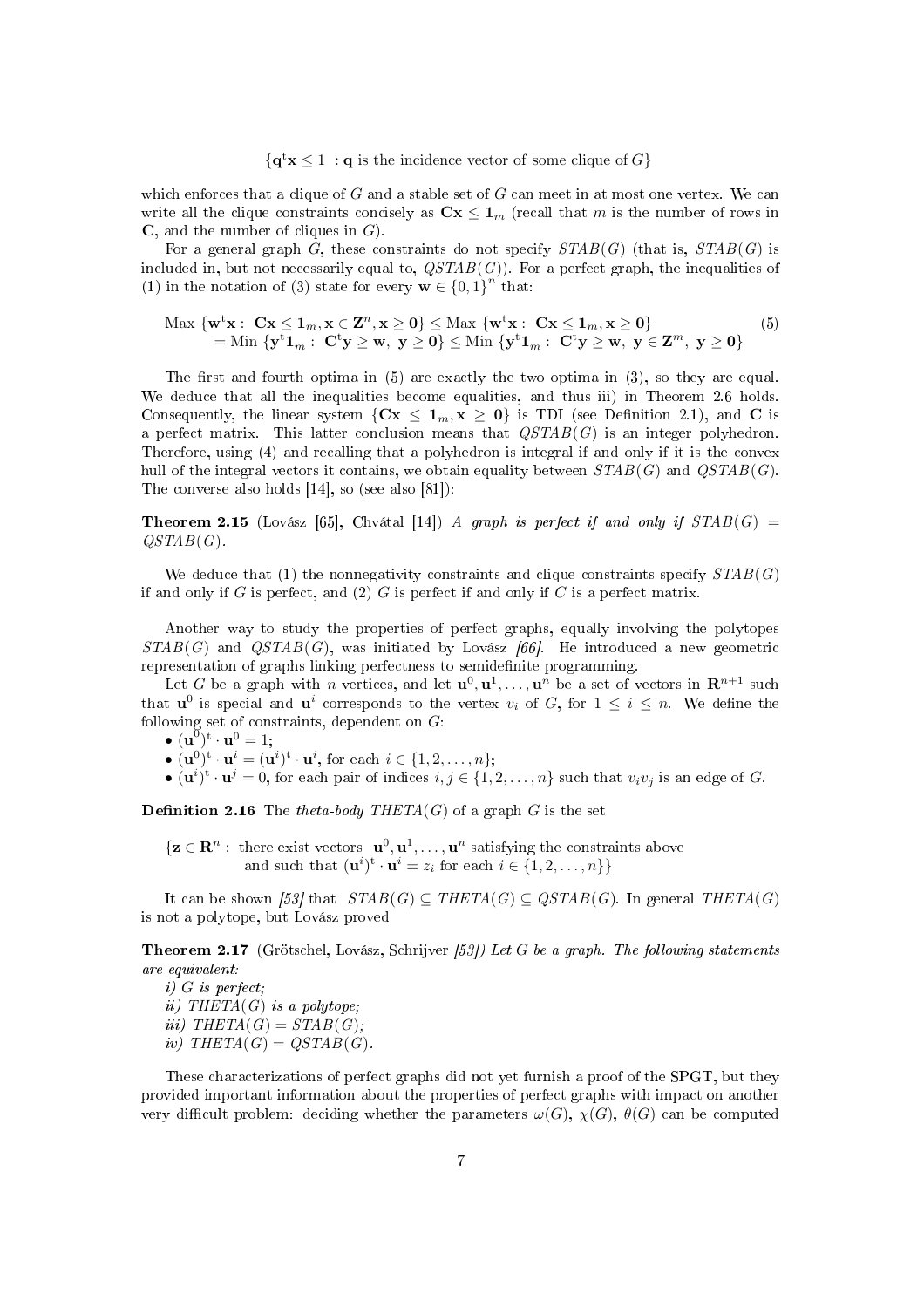in polynomial time for perfect graphs. This problem has been solved using polytopes, in an even more general form. Consider a graph  $G$  of order n whose vertices have prescribed weights  $w_i$ , for  $1 \leq i \leq n$ . Let  $\mathbf{w} = (w_1, \ldots, w_n)^t$ . Computing the *weighted stability number*  $\alpha(G, \mathbf{w})$ (that is the maximum, over all stable sets S in G, of the sum of the vertex weights in S) means to maximize the linear function  $\mathbf{w}^{\mathsf{t}}\mathbf{x}$  over the stable set polytope  $STAB(G)$  (the restriction to  $\mathbf{w} \in \{0,1\}^n$  corresponds to computing  $\alpha(G)$ ). Grötschel, Lovász and Schrijver [50] showed that this problem (as well as computing the parameters  $\omega(G, \mathbf{w}), \chi(G, \mathbf{w}), \theta(G, \mathbf{w})$  defined similarly to  $\omega(G)$ ,  $\chi(G)$ ,  $\theta(G)$  on a weighted graph G) can be solved in polynomial time for perfect graphs using the ellipsoid method and the polytopes  $STAB(G)$ ,  $QSTAB(G)$ ,  $THETA(G)$ .

### 2.3 How to deal with minimal imperfect and partitionable graphs?

We now investigate minimal imperfect graphs and a larger class, defined in this section, the partitionable graphs.

Recall that, by Theorem 2.15, the non-negativity constraints  $x \ge 0$  and the clique constraints  $\{q^t x \leq 1$  : q is the incidence vector of a clique of G} are sufficient to describe  $STAB(G)$  if and only if G is perfect.

When  $G$  is not perfect, these two types of constraints remain necessary, but they are no longer sufficient to describe  $STAB(G)$ . The problem of finding a complete list of constraints defining  $STAB(G)$  becomes much more difficult. Two other types of constraints seem promising.

• the odd hole constraints: if  $C \subseteq V$  induces a chordless odd cycle in G with incidence vector c, then  $c^{\rm t}x \leq \frac{1}{2}(|c|-1)$  is satisfied for every incidence vector x of a stable set. Thus, the odd hole constraints are valid for  $STAB(G)$ .

• the *odd anti-hole constraints*: if  $D \subseteq V$  induces a chordless odd cycle in the complement  $\overline{G}$  of  $G,$  and  ${\bf d}$  is the incidence vector of the anti-hole  $D$  in  $G,$  then  ${\bf d}^{\bf t}{\bf x}\leq 2$  is satisfied for every incidence vector  $\bf{x}$  of a stable set. Thus, the odd anti-hole constraints are valid for  $STAB(G)$ .

The graphs for which the non-negativity constraints, the clique constraints, and the odd hole constraints are sufficient to specify  $STAB(G)$  are called h-perfect. Chvátal [14] was the first author to be interested in h-perfect graphs, and it was shown by Grötschel, Lovász and Schrijver [52] that the weighted stable set problem can be solved in polynomial time for these graphs too.

The clique constraints, the odd hole constraints, and the odd anti-hole constraints are special cases of the *rank constraints* defined as follows: if  $U \subseteq V$  and u denotes the incidence vector of  $U$  then

$$
\mathbf{u}^{\mathrm{t}} \mathbf{x} \le \alpha(G[U])
$$

(where  $G[U]$  denotes the subgraph of G induced on the vertices of U).

A general rank constraint may be useless since in general we do not know how to calculate  $\alpha(G[U])$  efficiently. At the same time, many rank constraints follow from others as in the case of perfect graphs, where all the rank constraints follow from the clique constraints. Some other results are known; for instance Chvátal  $1/4$  showed that if G is a connected  $\alpha$ -critical graph (that is,  $\alpha(G-e) = \alpha(G)+1$  for each edge e of G), then the full rank constraint  $(\mathbf{1}_n)^{\mathbf{t}} \mathbf{x} \leq \alpha(G)$ defines a facet of  $STAB(G)$ . However, no complete description of the rank constraints that define facets of  $STAB(G)$  is known. In fact, the set of all rank constraints (over all  $U\subseteq V$ ) is not sufficient in combination with the nonegativity constraints to describe  $STAB(G)$  for general graphs (an example may be found in [68]).

Padberg [74, 75] obtained many important results on minimal imperfect graphs and in particular on  $STAB(G)$  and  $QSTAB(G)$  when G is a minimal imperfect graph G. Recall that (see Definition 2.14 and  $(4)$ ):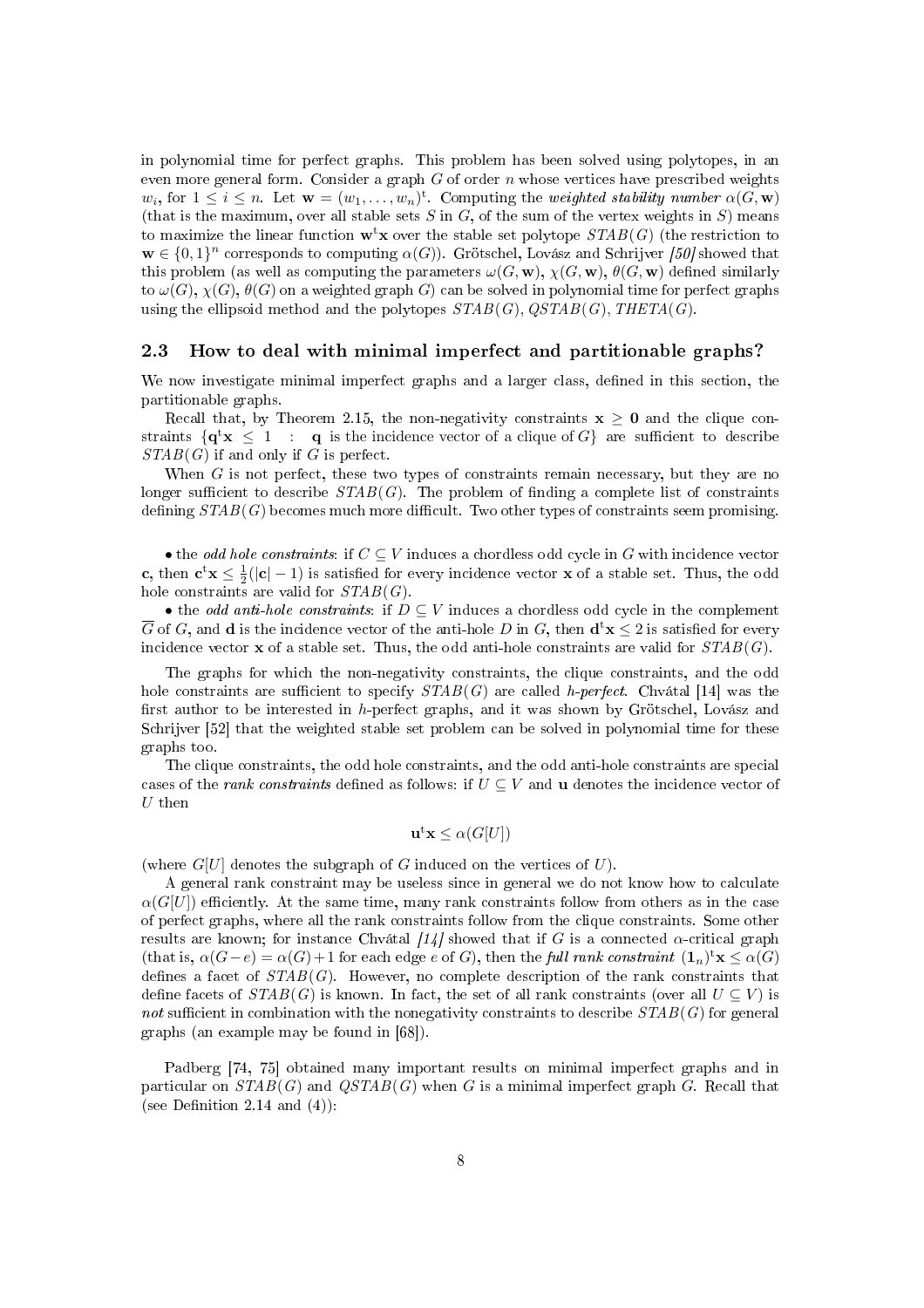$$
QSTAB(G) = \{ \mathbf{x} \in \mathbf{R}^n : \mathbf{Cx} \le \mathbf{1}_m, \mathbf{x} \ge \mathbf{0} \}, \text{ and}
$$
  

$$
STAB(G) = \text{ConvHull } (QSTAB(G) \cap \{0, 1\}^n).
$$

Moreover, we can consider two similar polyhedra using the matrix S, which coincides with the clique matrix for  $\overline{G}$ .

$$
QSTAB(\overline{G}) = \{ \mathbf{x} \in \mathbf{R}^n : \ \mathbf{S} \mathbf{x} \le \mathbf{1}_r, \ \mathbf{x} \ge \mathbf{0} \}, \ \text{and}
$$

$$
STAB(\overline{G}) = \text{ConvHull } (QSTAB(\overline{G}) \cap \{0,1\}^n)
$$

As noticed by Padberg, there is an (incomplete) `duality' relation between the vertices of  $STAB(G)$  and the facets of  $QSTAB(\overline{G})$  (and hence between the vertices of  $STAB(\overline{G})$  and the facets of  $QSTAB(G)$ . This remark is confirmed by the following relation between these polytopes:

**Theorem 2.18** (Padberg [74]) If G is minimal imperfect, then  $QSTAB(G)$  is the anti-blocker of  $STAB(\overline{G})$  and  $OSTAB(\overline{G})$  is the anti-blocker of  $STAB(G)$ .

The study of the vertices and facets of these polyhedra allowed Padberg to obtain the following structural features of minimal imperfect graphs:

#### **Theorem 2.19** (Padberg  $[74]$ ) Every minimal imperfect graph G on n vertices satisfies:

(P1) it has exactly n stable  $\alpha(G)$ -sets and n  $\omega(G)$ -cliques;

(P2) the incidence vectors of the n stable  $\alpha(G)$ -sets are linearly independent, as are those of the  $n \omega(G)$ -cliques;

(P3) each vertex of G lies in exactly  $\alpha(G)$  stable  $\alpha(G)$ -sets and in exactly  $\omega(G)$   $\omega(G)$ -cliques;

(P4) for every  $\omega(G)$ -clique Q there exists a unique stable  $\alpha(G)$ -set S such that  $Q \cap S = \emptyset$ , and conversely ;

(P5) for every vertex v, the set  $V \setminus \{v\}$  has a unique partition into  $\alpha(G) \omega(G)$ -cliques, and a unique partition into  $\omega(G)$  stable  $\alpha(G)$ -sets.

Unfortunately, minimal imperfect graphs are not characterized by the nice properties in Theorem 2.12 and Theorem 2.19. A larger class, defined by Bland, Huang and Trotter  $\frac{5}{10}$ , has all these remarkable properties:

**Definition 2.20** A graph G on n vertices is called  $(r, s)$ -partitionable if there exist integers  $r, s > 1$  such that:

- $n = rs + 1$ , and
- for every vertex v of G,  $V \setminus \{v\}$  can be partitioned into r s-cliques and into s stable r-sets.

By Lovász's Theorem 2.12, every minimal imperfect graph G is an  $(\alpha(G), \omega(G))$ -partitionable graph. For this reason, partitionable graphs were intensively studied, both from a polyhedral point of view and from a combinatorial or linear algebraic point of view (see Section 3).

>From a polyhedral point of view, since for an imperfect graph  $G$  the stable set polytope  $STAB(G)$  is strictly contained in its fractional stable set polytope  $QSTAB(G)$ , the difference between these two polytopes can be used as a tool to decide whether (intuitively) a graph is "close to" or "far from" a perfect graph. In this direction, it would hopefully be possible to distinguish a minimal imperfect graph from a partitionable graph which is not minimal imperfect by studying their associated polytopes.

To this end, Padberg [75] introduced the notion of almost integral polytope, dened with respect to a  $\{0,1\}$ -matrix **A** with no zero column. To motivate this definition, first consider the following polytopes: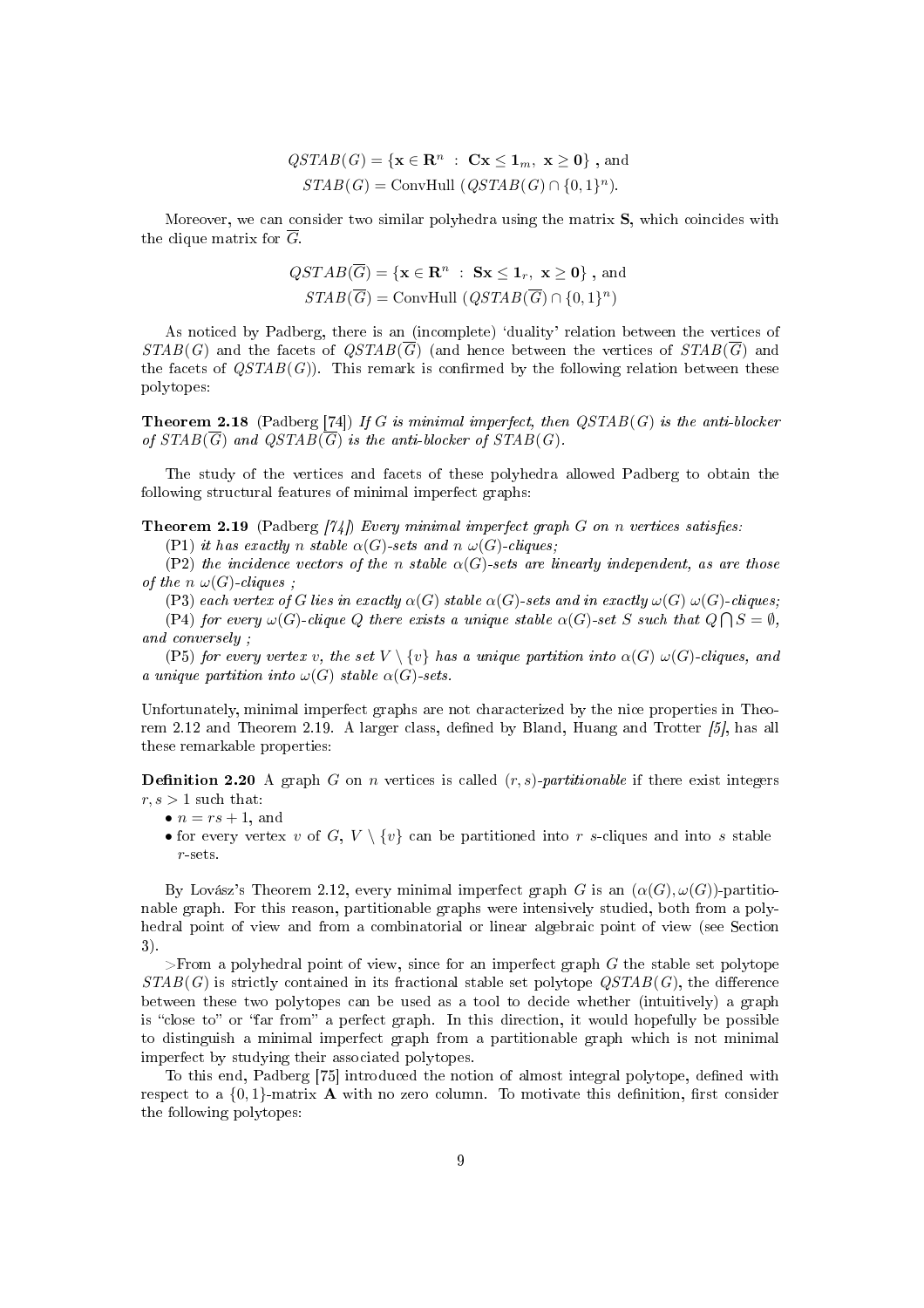$$
P_{\leq}(\mathbf{A}) = \{ \mathbf{x} \in \mathbf{R}^n : \mathbf{A}\mathbf{x} \le \mathbf{1}_m, \mathbf{x} \ge \mathbf{0} \}
$$
  

$$
P_I(\mathbf{A}) = \text{ConvHull } (P_{\leq}(\mathbf{A}) \cap \{0, 1\}^n)
$$

The first polytope is obviously the anti-blocking polyhedron associated to **A**, while  $P_I(\mathbf{A})$  is the polytope defined as the convex hull of the integral vectors in  $P_{\leq}(A)$ . When A is the clique matrix **C** of a graph *G*, we have  $QSTAB(G) = P_{\leq}(C)$  and  $STAB(G) = P_I(C)$ .

Furthermore, for  $1 \leq j \leq n$ , define the polytopes obtained from the preceding ones by fixing the  $j$ -th coordinate to 0:

$$
P_{\leq}^{j}(\mathbf{A}) = P_{\leq}\mathbf{A} \cap \{\mathbf{x} \in \mathbf{R}^{n} : x_{j} = 0\}
$$
  

$$
P_{I}^{j}(\mathbf{A}) = P_{I}(\mathbf{A}) \cap \{\mathbf{x} \in \mathbf{R}^{n} : x_{j} = 0\}.
$$

Now, following Padberg [75], define

**Definition 2.21** An  $m \times n$  {0,1}-matrix **A** with no zero column is almost perfect if

- $P_I(\mathbf{A}) \neq P_{\leq}(\mathbf{A})$ , and
- $P^j_I(\mathbf{A}) = P^j_{\leq}(\mathbf{A})$ , for every integer  $j \in \{1, 2, ..., n\}$ .

**Definition 2.22** A polyhedron  $P \subset \mathbb{R}^n$  is an almost integral polytope if there exists an almost perfect matrix **A** such that  $P = P_{\leq}(\mathbf{A})$ .

The difference between almost integral polytopes and integral polytopes concerns exactly one vertex:

**Theorem 2.23** (Padberg [75]) If  $P_{\leq}(A)$  is almost integral then i) Every fractional vertex has exactly n adjacent integral vertices; ii)  $P_{\leq}(\mathbf{A})$  has exactly one fractional vertex.

Moreover, Padberg proved that  $A$  is almost perfect if and only if it is the clique matrix of a minimal imperfect graph  $G$  and deduced this remarkable result:

**Theorem 2.24** (Padberg [75]) A graph G on n vertices is minimal imperfect if and only if the fractional stable set polytope  $QSTAB(G)$  has a unique vertex  $\bf{u}$  with non-integral coefficients. This n-vector **u** is equal to  $\frac{1}{\omega}(G) \mathbf{1}_n$ , is contained in exactly n facets, and is adjacent to exactly n other vertices, namely the incidence vectors of the n maximum stable sets of G. Also,  $STAB(G) = \mathit{QSTAB}(G) \cap {\bf x} \in \mathbb{R}^n : \mathbf{x} \geq 0, \; (\mathbf{1}_n)^t \mathbf{x} \leq \alpha(G)$ .

**Remark 2.25** Theorem 2.24 states that G is minimal imperfect if and only if  $QSTAB(G)$  has precisely one fractional vertex, which can be cut off exactly without introducing new fractional extreme points by the cutting plane  $(1_n)^t \mathbf{x} = \alpha(G)$  (this plane corresponds to V. Chvátal's full rank constraint). This gives one of the very rare properties satised by each minimal imperfect graph and by no other partitionable graph.

Let us consider the following third polytope associated to  $G$ :

 $FSTAB(G) = {\mathbf{x} \in \mathbb{R}^n : \mathbf{x} \geq \mathbf{0}, \mathbf{Cx} \leq \mathbf{1}_m, (1_n)^{\mathbf{t}} \mathbf{x} \leq \alpha(G)}.$ 

Clearly  $STAB(G) \subseteq FSTAB(G) \subseteq QSTAB(G)$ . Shepherd [98] defined:

**Definition 2.26** A graph G is near-perfect if  $STAB(G) = FSTAB(G)$ .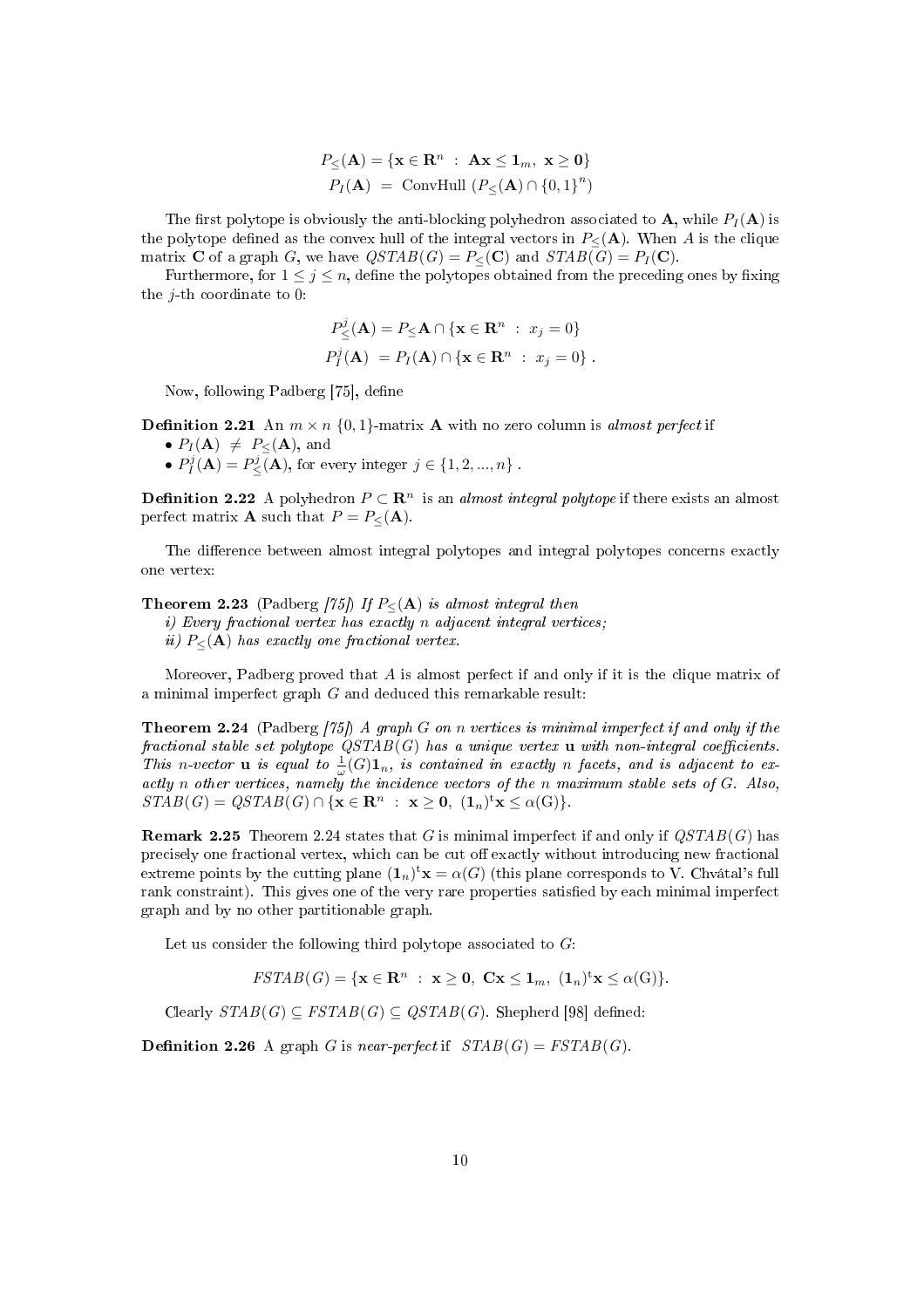Minimal imperfect graphs and perfect graphs are near-perfect. For a near-perfect graph  $G$  distinct from a perfect graph, only the full rank constraint is used to cut off all fractional vertices of  $QSTAB(G)$  (note that the full rank constraint is not a facet of  $STAB(G)$  for a perfect graph G distinct from a complete graph). Shepherd [98] showed that the subclass of near-perfect graphs closed under complementation consists exactly of all perfect graphs and all minimal imperfect graphs. We know from Bland, Huang, and Trotter [5] that for every partititionable graph  $G$  distinct from an odd hole and from an odd anti-hole, at most one of  $G$ and  $\overline{G}$  is near-perfect. More precisely, Wagler proved:

**Theorem 2.27** (Wagler [106]) A partitionable graph G is minimal imperfect if and only if G is near-perfect.

**Remark 2.28** If G is partitionable but not minimal imperfect, then by Theorem 2.24 we know that  $QSTAB(G)$  has at least two fractional vertices. Wagler noticed that, by [5], every partitionable graph  $G$  produces the full rank facet, but by Theorem 2.27 the full rank facet does not suffice to cut off all fractional vertices of  $QSTAB(G)$ , so at least two cutting planes are required to obtain  $STAB(G)$ .

Wagler [105, 106] extended her analysis of polytopes associated with graphs by considering two different relaxations of  $STAB(G)$  (which are polytopes defined by the non-negativity constraints and (weak) rank constraints) and by studying the corresponding versions of perfection obtained by requiring the equality between one of these polytopes and  $STAB(G)$ . However, for an alternative approach to the SPGT, the class of near-perfect graphs remains the most interesting class.

The main and very important contribution of the polyhedral approach to the theory of perfect graphs consists of an alternative proof of the PGT (using Fulkerson's Pluperfect Graph Theorem and Lovász's Substitution Lemma) and of two algorithmic results. The first one, already mentioned, was obtained by Grötschel, Lovász, Schrijver [50] in 1981 and concerns the existence of polynomial algorithms to solve the four (weighted) optimization problems on perfect graphs (maximum weighted stable set etc.). The other one, more recent, is due to Shepherd [99] (2001): there exists a polynomial algorithm recognizing partitionable graphs.

Concerning the recognition of perfect graphs, it was known since the beginning of the eighties that deciding whether a graph is *not* perfect is in NP  $([9], [51], [67])$ . Until 2002, it was not known whether testing the perfectness of a graph is a polynomial problem, and more generally even if this problem is in NP. Unfortunately the polyhedral approach brought no answer to the recognition problem. After the SPGT was proved by Chudnovsky, Robertson, Seymour, and Thomas [13], the polynomiality of recognizing perfect graphs was proved by Chudnovsky, Cornuejols, Liu, Seymour, and Vušković [12]. This method is combinatorial, but is not an immediate application of the graph structural decomposition theorem for Berge graphs, 'which was a big surprise' as explained by Seymour in [97].

Deducing a proof of the SPGT from the study of the polytopes  $STAB(G)$  and  $QSTAB(G)$ for a Berge graph G seems to be quite difficult. Another possible way is to study  $STAB(G)$ and  $FSTAB(G)$  for any partitionable graph, following the approach suggested by Shepherd and Wagler. It is not clear that this way is easier than the previous one.

# 3 Partitionable graphs

Lovász's Theorem  $2.12$  can be seen as a first quantitative and qualitative result on minimal imperfect graphs, which Padberg (Theorem 2.19) completed with a long list of remarkable properties. The structure of minimal imperfect graphs seemed, at that moment, to be very clear; the maximum cliques and stable sets in these graphs had very strong properties; yet, a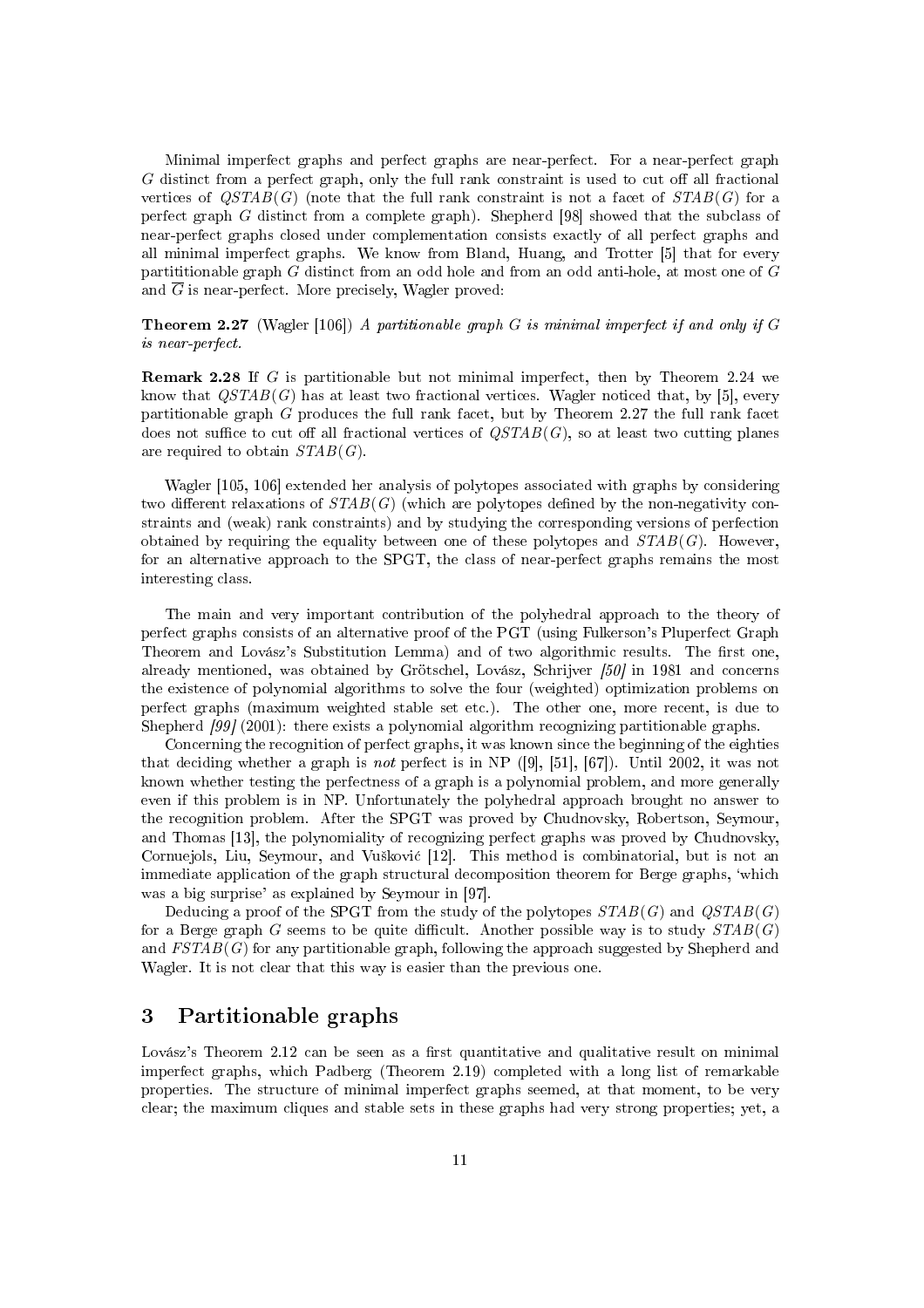proof of the SPGT could not be found in this way. The reason is that almost all of the structural results on minimal imperfect graphs are also valid for the larger class of partitionable graphs.

As already noticed, by Theorem 2.12 a minimal imperfect graph G is an  $(\alpha(G), \omega(G))$ partitionable graph. Moreover, Bland, Huang and Trotter proved that:

**Theorem 3.1** (Bland, Huang, Trotter [5]) Let G be an  $(r, s)$ -partitionable graph. Then

i)  $\overline{G}$  is  $(s, r)$ -partitionable;

ii)  $r = \alpha(G), s = \omega(G);$ 

iii) G is not perfect;

iv) the properties of minimal imperfect graphs  $(PI)$ ,  $(P2)$ ,  $(P3)$ ,  $(P4)$ ,  $(P5)$  in Theorem 2.19 also hold for G.

Due to (ii), from now on we will use the term  $(\alpha, \omega)$ -partitionable graph G instead of  $(r, s)$ partitionable graph.

Partitionable graphs form a very complex graph class, and the next subsections attempt to justify this assertion by presenting the following facts: for each  $\alpha, \omega > 1$ , there exist  $(\alpha, \omega)$ partitionable graphs, and the number of partitionable graphs on  $n$  vertices grows exponentially with  $n$  [6]. Various types of partitionable graphs have been identified, but there is no exhaustive description or classification of them. The results obtained up to about partitionable graphs cast only a little light on a subject where much more remains to be learned.

### 3.1 Equivalent statements

Different relaxations of the definition of partitionability were proposed. The first, proposed by Shepherd, is used in the proof of the existence of a polynomial algorithm to recognize  $(\alpha, \omega)$ partitionable graphs (see also [99]):

**Theorem 3.2** (Shepherd [98]) A graph G with n vertices is an  $(\alpha, \omega)$ -partitionable graph if and only if

i)  $n = \alpha \omega + 1$ , and

ii) G has a family of n stable  $\alpha$ -sets such that:

- 1. each vertex is contained in exactly  $\alpha$  of these sets;
- 2. for every set S in the family, there exists at least one  $\omega$ -clique Q such that  $Q \bigcap S = \emptyset$ .

This theorem shows that we can replace a part of the definition of an  $(\alpha, \omega)$ -partitionable graph (that is the condition that  $V - \{v\}$  has both a partition into  $\alpha \omega$ -cliques and a partition into  $\omega$  stable  $\alpha$ -sets, for every vertex v) with that part of the properties (P1), (P3), (P4) that concern the stable  $\alpha$ -sets. The symmetry between stable sets and cliques, which was required in the original definition, seems therefore not to be necessary.

Indeed, this idea is supported by a result due to Boros, Gurvich, and Hougardy  $\lceil 6 \rceil$ , which shows that in the definition of an  $(\alpha, \omega)$ -partitionable graph it is sufficient to demand partitionability of  $V - \{v\}$  using only one of the families of maximum cliques and maximum stable sets.

**Definition 3.3** Let V be a finite set of n elements, and C be a family of its subsets. The family C is partitionable if  $|\mathcal{C}| \leq |V|$  and, for every  $v \in V$ , the set  $V - \{v\}$  is the union of some family  $P_v$  of pairwise disjoint sets from C.

In this more general context, we have:

**Theorem 3.4** (Boros, Gurvich, Hougardy  $[6]$ ) If C is a partitionable family of subsets of a finite set V of size n, such that  $2 \leq |C| \leq n-2$  for each  $C \in \mathcal{C}$ , then there exist unique integers  $\alpha$  and  $\omega$ , both at least 1, such that: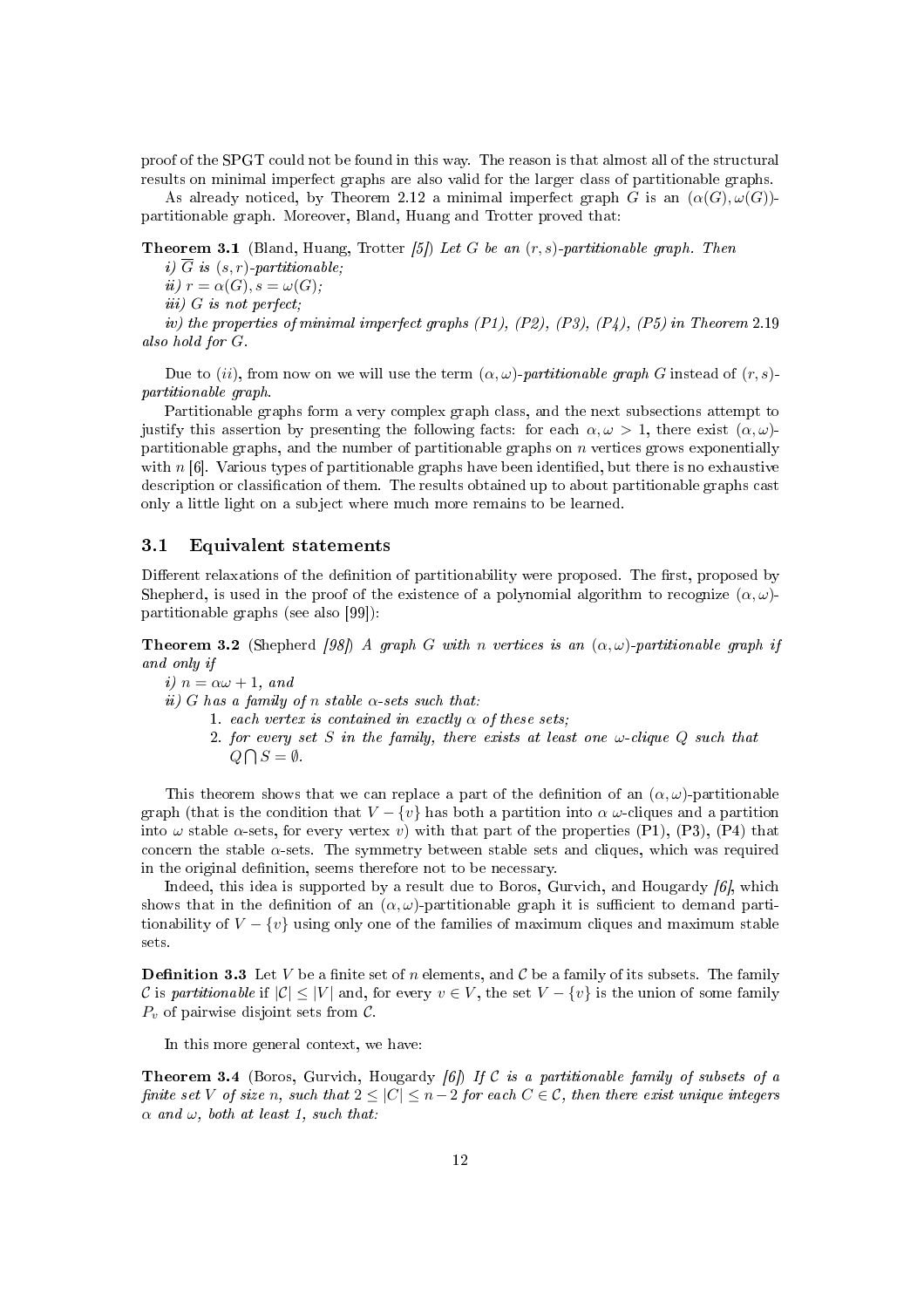i)  $n = \alpha \omega + 1$ ; ii)  $|\mathcal{C}| = n$  and  $|C| = \omega$ , for all  $C \in \mathcal{C}$ ; iii)  $|P_v| = \alpha$ , for all  $v \in V$ ;

iv) there exists an  $(\alpha, \omega)$ -partitionable graph whose family of  $\omega$ -cliques is C and whose family of stable  $\alpha$ -sets is  $\{P_v : v \in V\}$ .

In other words, the set of maximum stable sets of a partitionable graph can be uniquely determined if one knows its family of maximum clique sets, and if this family is partitionable. The analogous statement holds when cliques and stable sets are interchanged. However, once the two families are known, the partitionable graph is not uniquely determined. It has this property only if we ask for a *normalized*  $(\alpha, \omega)$ -partitionable graph, that is if we ask that every edge belongs to some  $\omega$ -clique. Every other  $(\alpha, \omega)$ -partitionable graph contains the normalized  $(\alpha, \omega)$ -partitionable graph and can be obtained from this one by adding or removing edges between *indifferent pairs*, that is, pairs of vertices that do not belong to the same  $\omega$ -clique or to the same stable  $\alpha$ -set.

Another property of minimal imperfect graphs, initially noticed by Padberg [74], turned out to be true for partitionable graphs, and even to give a characterization of them. For a graph G with clique number  $\omega$  and stability number  $\alpha$ , let  $S_{\alpha}$  and  $C_{\omega}$  respectively denote the incidence matrices of the maximum stable sets and the maximum cliques in G (each column is the incidence vector of such a set). Let **J** be the  $n \times n$  matrix with all entries 1. Combining results from [5, 19, 47, 23] yields the following theorem:

**Theorem 3.5** For a graph G with n vertices, and integers  $\alpha, \omega > 1$ , the following statements are equivalent:

i) G is an  $(\alpha, \omega)$ -partitionable graph;

ii)  $\alpha = \alpha(G)$  and, for each vertex v in G and stable set  $S \subseteq V$ ,  $\omega = \omega(G \setminus S) = \chi(G \setminus \{v\})$ .

iii)  $\mathbf{J} - (\mathbf{S}_{\alpha})^{\mathrm{t}} \mathbf{C}_{\omega}$  is a permutation  $n \times n$  matrix;

iv)  $\mathbf{J} - (\mathbf{S}_{\alpha})^{\mathrm{t}} \mathbf{C}_{\omega}$  has a submatrix that is a permutation  $n \times n$  matrix.

All these results show that many of the properties initially discovered for minimal imperfect graphs extend to partitionable graphs. In the following section, we discuss the advantages and drawbacks of this situation.

## 3.2 Minimal imperfect graphs versus partitionable graphs

As long as the SPGC was open, every new property of minimal imperfect graphs was possibly a way to prove the SPGT. Two remarkable results in this direction are that minimal imperfect graphs have no star-cutset  $\frac{16}{16}$  (see Section 4.5) and no even pair  $\frac{13}{3}$ , 73 (see Section 4.3); in fact, minimal imperfect graphs share these two properties with the larger class of partitionable graphs [16, 3]. Examples of properties posessed by all minimal imperfect graphs but not by all partitionable graphs include the absence of a homogeneous pair  $\ell$  (see Section 4.5) and the absence of a small transversal  $[18]$  (see Section 3.2).

Now that the SPGT is proved, several other properties have become especially signicant, because of their capacity to express the SPGT in different, but equivalent, ways.

For  $n, k \geq 2$  let  $C_n^k$  denote the graph with vertices  $v_1, v_2, \ldots, v_n$  whose edges  $v_iv_j$  correspond to the pairs i, j such that  $|i - j| \leq k \pmod{n}$ . A critical clique in a  $(\alpha, \omega)$ -partitionable graph G is an  $\omega$ -clique that intersects only  $2\omega - 2$  other  $\omega$ -cliques of G.

Three immediate corollaries of the SPGT are:

- (A) Every partitionable graph contains an odd hole or an odd antihole.
- (B) Every minimal imperfect graph G contains a spanning subgraph isomorphic to  $C_{\alpha(G)\omega(G)+1}^{\omega(G)-1}.$
- (C) Every minimal imperfect graph contains a critical clique.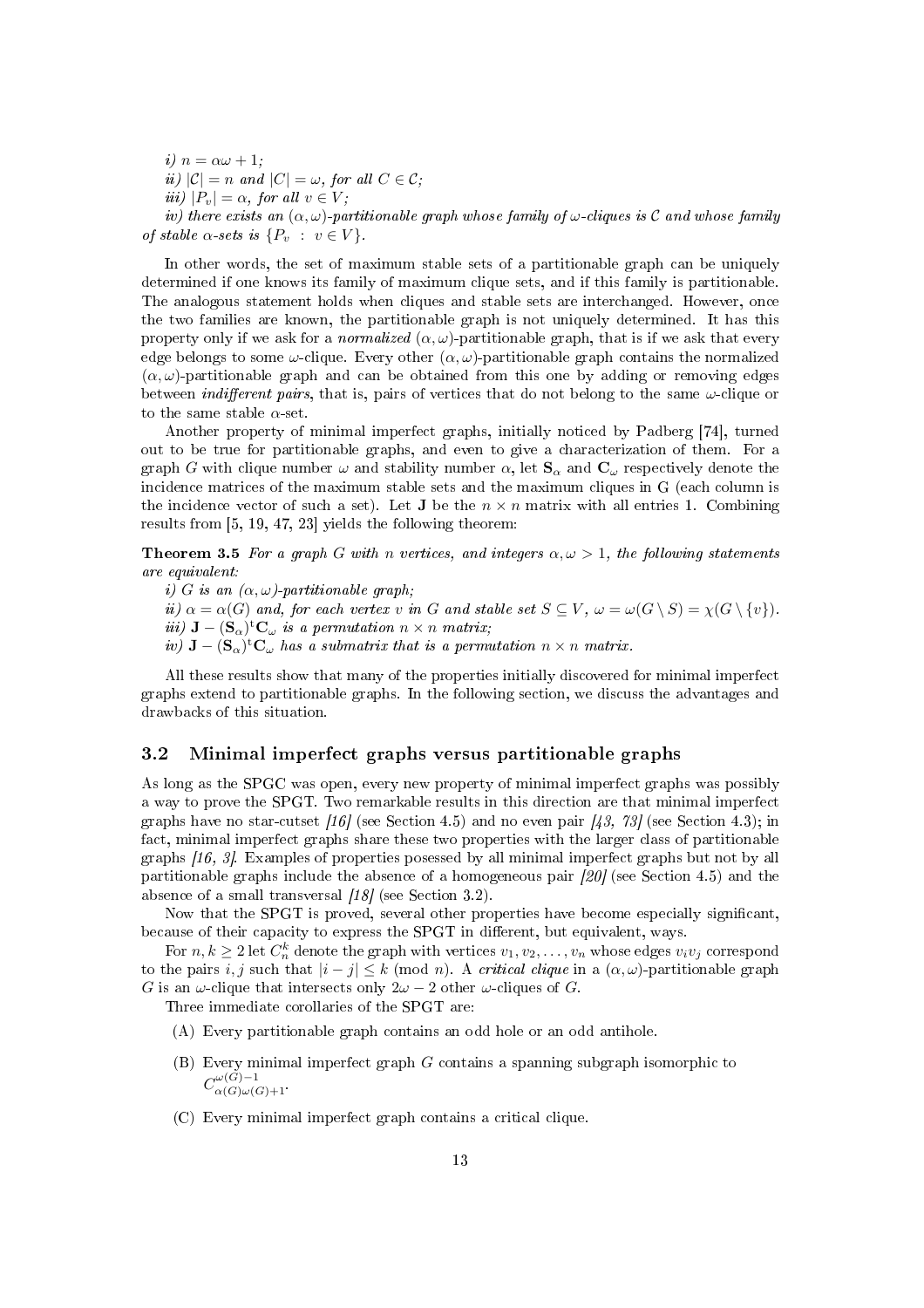Conversely, the SPGT is an immediate corollary of (A); in  $[17]$  and in [80], it was deduced from (B) and (C) respectively.

Statements  $(A)$  and  $(B)$  are related to several attempts to build specific partitionable graphs with the aim of finding among them an imperfect graph containing no odd hole and no odd anti-hole. We discuss them next, and we briefly discuss  $(C)$  in the context of uniquely colourable graphs (next subsection).

The first method for constructing partitionable graphs was proposed by Chvátal  $[17]$ : consider a graph with vertices  $v_1, v_2, \ldots, v_n$  and whose edges  $v_i v_j$  correspond to the pairs i, j such that  $|i-j| \leq k \pmod{n}$ . We obtain  $C_n^k$ , the graphs defined above. Then, for arbitrary  $\alpha \geq 2$ and  $\omega \ge 2$  the graph  $C_{\alpha\omega+1}^{\omega-1}$  is an  $(\alpha,\omega)$ -partitionable graph. Clearly, for  $\alpha \ge 2$ ,  $C_{2\alpha+1}^1$  is an odd hole, and  $C_{2\alpha+1}^{\alpha-1}$  is an odd anti-hole. Chvátal showed that a minimal imperfect graph  $G$ with  $\alpha(G) > 2$  and  $\omega(G) > 2$  cannot contain a spanning subgraph  $C^{\omega(G)-1}_{\alpha(G)\omega(G)+1}$  thus deducing that the SPGT is equivalent to (B).

Bland, Huang, and Trotter [5] were the first to construct a partitionable graph without a spanning subgraph isomorphic to  $C^{\omega-1}_{\alpha\omega+1}$ .

The two methods proposed in  $[19]$  by Chvátal, Graham, Perol, and Whitesides give infinite classes of normalized  $(\alpha, \omega)$ -partitionable graphs that we will call (using the first letter of each author's name)  $CGPW_1$  and  $CGPW_2$ . The class  $CGPW_1$  is obtained by recursive local replacements of a piece of an  $(\alpha, \omega)$ -partitionable graph in order to obtain an  $(\alpha + 1, \omega)$ -partitionable graph (and similarly in the complement of the graph, thus getting an  $(\alpha, \omega + 1)$ -graph). The condition of the following theorem is satisfied by the graphs in  $CGPW_1$  (a small transversal of a graph G with stability number  $\alpha$  and clique number  $\omega$  is a set of  $\alpha + \omega - 1$  vertices which intersects every stable  $\alpha$ -set and every  $\omega$ -clique of G).

**Theorem 3.6** (Sebö [92]) Let G be an  $(\alpha, \omega)$ -partitionable graph, and assume there exist vertices  $v_{-(\omega-1)}, \ldots, v_{-1}, v_0, v_1, \ldots, v_\omega$  such that, for all  $i \in \{-\omega, \ldots, 0\}$ , the vertices  $v_{i+1}, \ldots, v_{i+\omega}$ form an  $\omega$ -clique. Then G is an odd hole, is an odd anti-hole, or contains a small transversal.

This theorem confirms what the SPGT ensured many years later, namely that there is no counterexample to the SPGC in the class  $CGPW_1$ .

The class  $CGPW_2$  contains graphs with circular symmetries obtained from prescribed factorizations of  $\omega$  and  $\alpha$ . Grinstead [49] proved that every graph in the class  $CGPW_2$  contains either an odd hole or an odd anti-hole (thus deducing that this class could not contain counterexamples to the SPGC). Other results on partitionable graphs with circular symmetries can be found in [1] and [79].

The construction  $CGPW_1$  was generalized by Boros, Gurvich, and Hougardy [6]. Their method was suggested by a result of Sebo [92] and builds  $(\alpha, \omega)$ -partitionable graphs that all contain a critical clique. The computations show that there exists a unique partitionable graph with at most 25 vertices that is not an odd hole, is not an odd anti-hole, and contains no small transversal. As it can be shown that this unique candidate is not a counterexample to the SPGC, the construction in [6] ensured that such a counterexample must have at least 26 vertices, thus slightly improving the previous known lower bound of 25 obtained by Gurvich and Udalov [54].

### 3.3 Uniquely colourable graphs

The approach by uniquely colourable graphs combines two types of methods: linear algebraic methods and combinatorial methods.

By Padberg's result (Theorem 2.19), in a minimal imperfect graph  $G$ , there are exactly  $n$  $\omega$ -cliques, their incidence vectors are linearly independent, and for every  $v \in V$ , the set  $V - \{v\}$ is uniquely partitioned into  $\alpha$  maximum cliques and into  $\omega$  maximum stable sets. The same holds for every partitionable graph, by Theorem 3.1.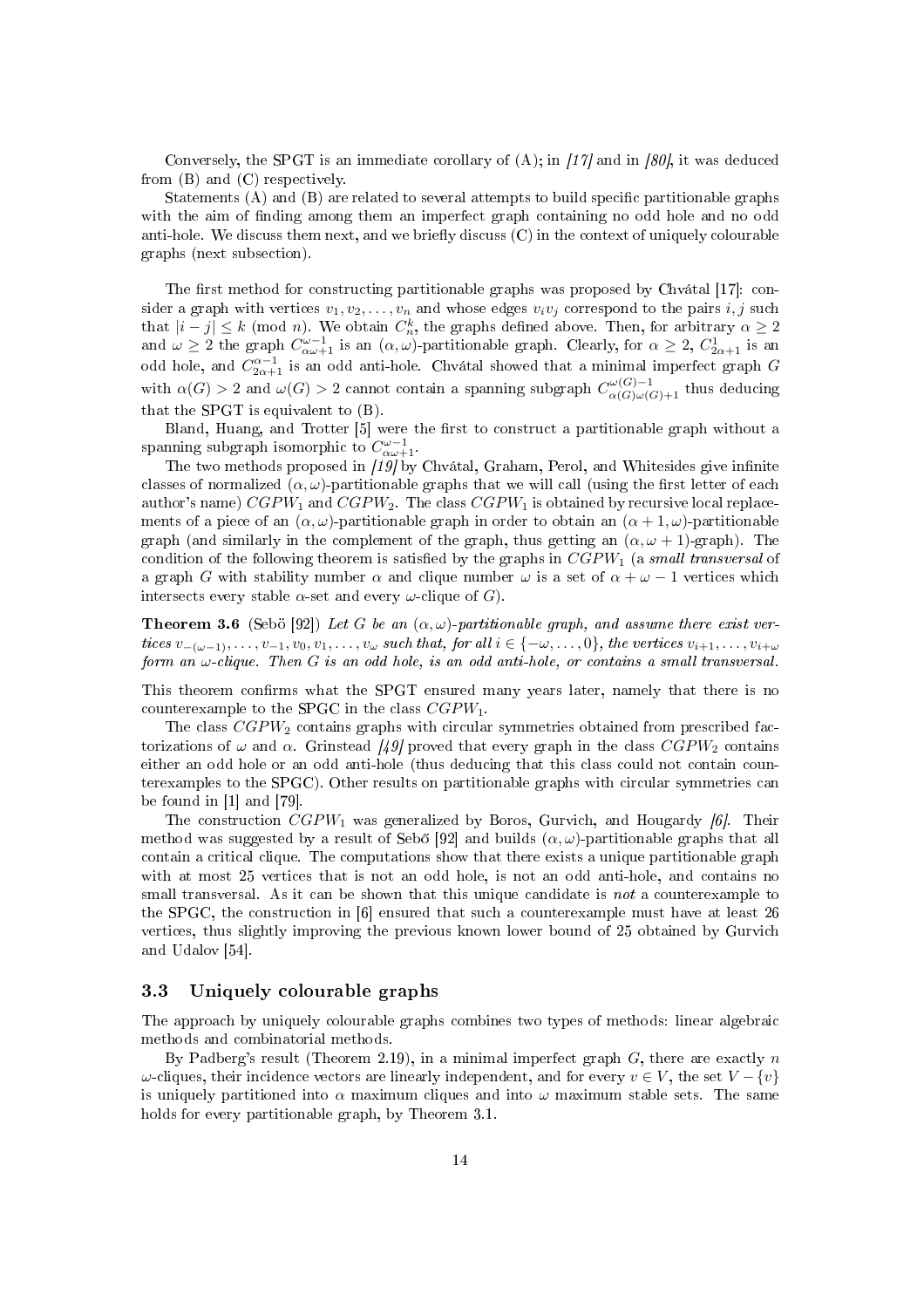**Definition 3.7** Every graph that has exactly one partition into the fewest stable sets is said to be uniquely colourable.

We deduce that in every partitionable graph G, for every  $v \in V$ , the graph  $G - \{v\}$  is uniquely colourable.

Tucker  $[102]$  firstly proposed to attack the proof of the SPGT by studying uniquely colourable graphs. Based on the idea that two vertices adjacent to the same  $(\omega - 1)$ -clique must have the same colour (the colour of each vertex is therefore "forced" by the colour of the other vertex), Tucker proposed a two-step approach:

- Step 1. Describe a combinatorial "forcing" procedure to colour uniquely colourable perfect graphs (and more particularly graphs of the form  $G \setminus \{v\}$ , where G is a minimal imperfect graph).
- Step 2. Show that this forcing procedure can be applied to every minimal imperfect graph (because of its uniquely colourable subgraphs), and that in this case the minimal imperfect graph is necessarily an odd hole or an odd anti-hole.

Fonlupt and Sebö [42] investigated the structure of the graphs to which such a forcing procedure could be applied. Let G be an arbitrary graph. For every vertex  $x$  of  $G$ , the neighbourhood of x, denoted  $N(x)$ , is the set of all vertices adjacent to x.

**Definition 3.8** Two non-adjacent vertices x and y of G form a co-critical nonedge if the common neighbourhood of x and y in G contains an  $(\omega - 1)$ -clique. A co-critical nonedge  $(x, y)$  of the complementary graph  $\overline{G}$  is called a *critical edge* of G.

It is easy to see that two vertices that form a co-critical nonedge must have the same colour in every  $\omega$ -colouring of G (if such a colouring exists). Transitivity is introduced by replacing an edge with a path:

**Definition 3.9** A path of G whose edges are all critical is a *critical path* of G. A critical path of  $\overline{G}$  is a co-critical path of G. A maximal subgraph of G, the vertices of which are connected by critical paths, is a *critical component* of G. A critical component of  $\overline{G}$  is a *co-critical component* of G.

**Definition 3.10** Two vertices x and y are said to be *forced* in G if there exists a co-critical path joining  $x$  and  $y$  in  $G$ .

It is easy to see that two forced vertices also must have the same colour in every  $\omega$ -colouring of  $G$  (if such a colouring exists).

All these definitions treat the necessity of two vertices to have the same colour. In particular, the notion of co-critical nonedge allows us to easily imagine a forcing colouring procedure (given below), which will work only if the graph  $H$  resulting from  $G$  is 'simple', that is, it belongs to a graph class for which a colouring algorithm is available:

### Forcing colouring procedure

 $H := G$ : while (a co-critical nonedge  $(x, y)$  exists in the graph H) do

let  $H_{xy}$  be the graph obtained from H by contracting  $x, y$  into a single vertex with neighbourhood  $N(x) \cup N(y)$ 

 $H := H_{x}$ 

endwhile;

if (H belongs to a class of graphs for which a colouring algorithm  $A$  is known) then colour H using algorithm  $\mathcal{A}$ ;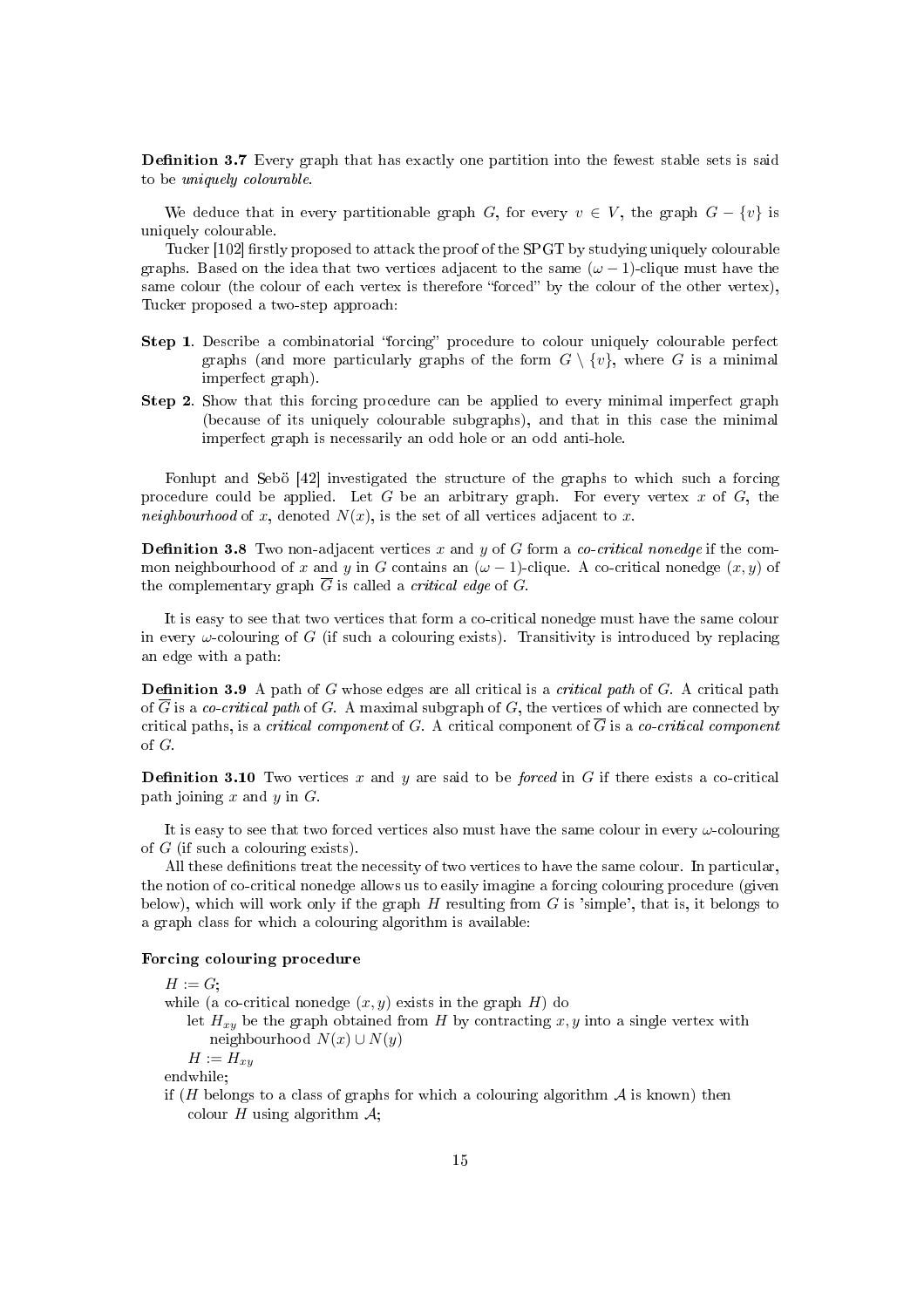```
for all v \in V do
       give to v the colour of the vertex w \in H which "contains" v, by contraction
   endfor
endif
```
For an arbitrary graph G, the resulting graph H could still be difficult to colour, as shown for example by the case where  $H = G$  since G contains no co-critical nonedge. But for uniquely colourable perfect graphs, it is conjectured that the graph  $H$  is very easy to colour:

**Conjecture 3.11** (Fonlupt, Sebő [42]) If G is a perfect graph, then G is uniquely colourable if and only if the graph H obtained by repeatedly contracting all co-critical nonedges is a clique.

This conjecture is equivalent to a conjecture earlier formulated by Tucker [102]. If it were true, the preceding forcing procedure would be a good (or at least a natural) candidate for the forcing procedure in Step 1 above.

Turning our attention to the SPGT, consider the two following conjectures:

**Conjecture 3.12** (Fonlupt, Sebő [42]) Every uniquely colourable perfect graph contains a cocritical nonedge.

**Conjecture 3.13** (Sebő [93]) If G is a partitionable graph that has both a co-critical nonedge and a critical edge, then it is an odd hole or an odd anti-hole or has a small transversal.

The SPGT can be deduced from Conjectures 3.12 and 3.13 as follows. Let G be a minimal imperfect graph. Apply Conjecture 3.12 to  $G \setminus \{v\}$  and to  $\overline{G} \setminus \{v\}$ , where  $v \in V$ , to obtain that  $G \setminus \{v\}$  contains a co-critical nonedge and a critical edge. Apply Chvátal's lemma [17] stating that minimal imperfect graphs do not contain small transversals to deduce, using Conjecture 3.13, that  $G$  must be an odd hole or an odd anti-hole. A related conjecture, implying the  $SPGT$ , was proposed by G. Bacsó and was invalidated in [88].

Several efforts  $[42, 93, 92]$  concentrated on Conjecture 3.13 and several partial results were found:

**Theorem 3.14** (Sebő [93]) If G is a partitionable graph such that  $(v_1, v_2)$  is a co-critical nonedge with respect to the  $(\omega-1)$ -clique K, and there exist  $u_1, u_2 \in K$  (not necessarily distinct) such that  $(u_1, v_1)$  and  $(u_2, v_2)$  are critical edges, then G is an odd hole or an odd anti-hole or has a small transversal.

**Theorem 3.15** (Sebő [92]) If G is a partitionable graph having a vertex v such that v is incident to two critical edges and one co-critical nonedge of G, then G is an odd hole or an odd anti-hole or has a small transversal.

Furthermore, it can be proved  $\beta\theta$  that any critical component that is not a complete graph contains a *critical clique*, that is an  $\omega$ -clique which meets exactly  $2(\omega - 1)$  other  $\omega$ -cliques, so that (C) (see previous subsection) is equivalent to the SPGT.

Critical cliques are related to critical edges by the following result:

**Theorem 3.16** (Sebő [92]) If G is an  $(\alpha, \omega)$ -partitionable graph, and Q is an  $\omega$ -clique of G, then the following statements are equivalent:

i) Q is a critical clique;

ii) the critical edges in  $Q$  form a spanning tree of  $Q$ ;

iii) the subgraph  $G-Q$  is uniquely colourable.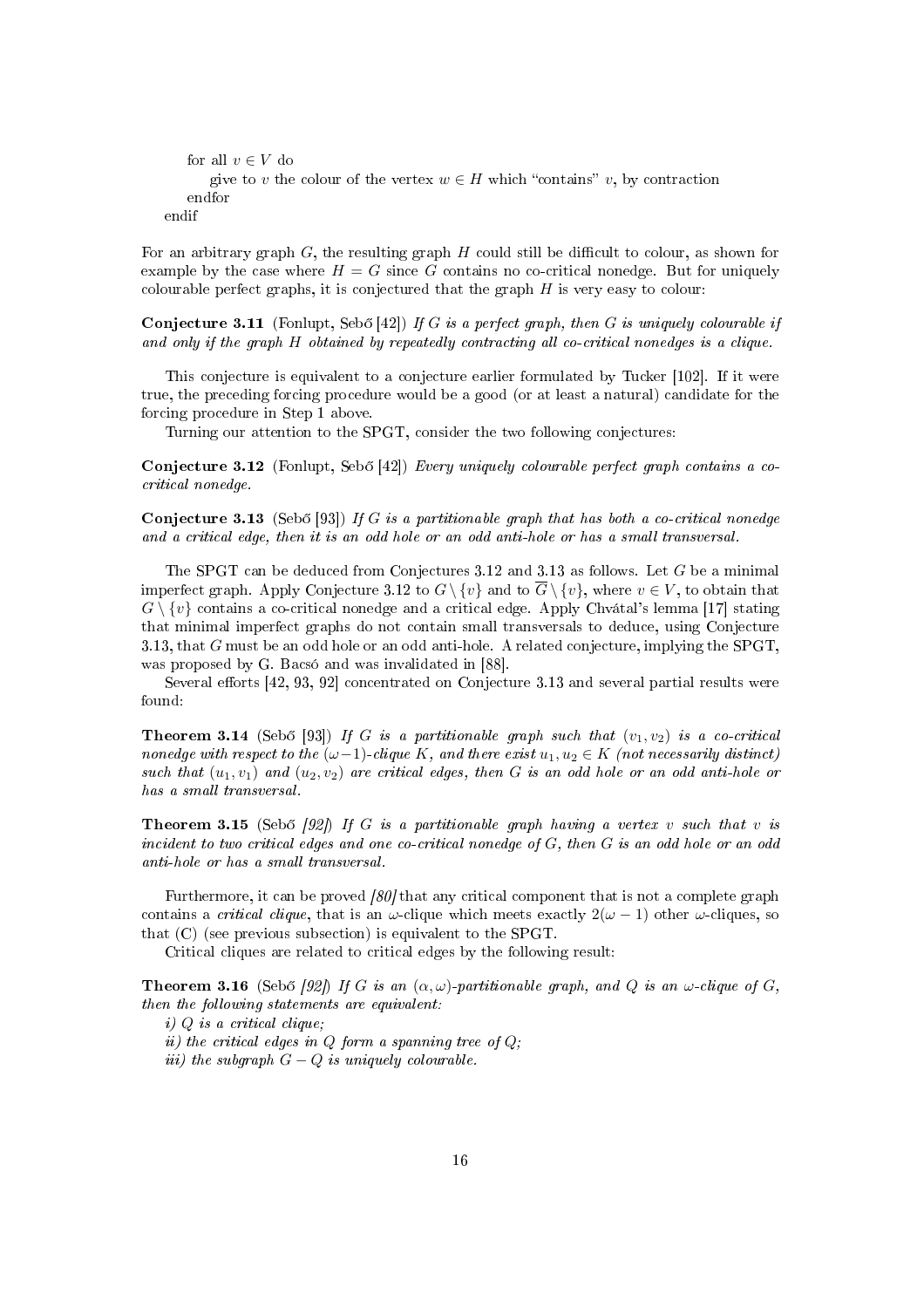The equivalence between i) and ii) in Theorem 3.16 is the result used in the construction of Boros, Gurvich, and Hougardy [6], as noted in the preceding subsection.

More particular applications, related to proving the SPGT for particular classes of graphs, can be found in [69] (split-neighbourhood graphs),  $[70]$  ( $(P_5, K_5)$ -free graphs) [89] (chair-free graphs), [100] (3-chromatic graphs),  $101$  ( $K_{1,3}$ -free graphs). For additional information on partitionable graphs, see [80].

The results and conjectures presented in this section, devoted to partitionable graphs, amply explain the interest of this approach to the SPGT. More statements showing possibilities to prove the SPGT using partitionable graphs and small transversals can be found in Section 5.

# 4 Primitive graphs and structural faults

### 4.1 Preliminary remarks

Say that an operation  $\phi$  defined on p graphs  $G_1, \ldots, G_p$  and yielding a graph  $\phi(G_1, \ldots, G_p)$ (denoted G) is perfection preserving if the perfection of  $G_1, \ldots, G_p$  implies the perfection of G. Say that a partition (defined by some specific properties) of a graph  $G$  is *friendly* if no minimal imperfect graph admits such a partition.

Here are two main ways to prove that a graph class  $C$  only contains perfect graphs.

Find a decomposition theorem: Let G be a graph in C. Show that either G belongs to a class of already known perfect graphs, or show that  $G$  can be built from smaller perfect graphs in  $\mathcal C$  using some perfection preserving operation.

Find a friendly partition: Let G be a graph in C. Show that either G belongs to a class of already known perfect graphs, or G admits a friendly partition.

The first of these two methods is particularly interesting since it permits successively decomposing the graph G until all the pieces are already known perfect graphs in  $\mathcal C$ . Meanwhile, as long as we only require the *existence* of smaller perfect graphs in  $C$  allowing us to build G, we need to prove two different statements: that G can be obtained using the perfectionpreserving operation, and that this can be done using perfect pieces. Therefore, the particular case of a perfection-preserving operation which ensures that G is perfect if and only if the pieces  $G_1, G_2, \ldots, G_p$  are perfect is even more interesting (but also more difficult to obtain).

The second method permits showing that  $\mathcal C$  is a class of perfect graphs in the following way. If the contrary holds, then  $\mathcal C$  contains a minimal imperfect graph  $G$ . Since  $G$  must then admit a friendly partition, this is impossible.

In both cases, the already known perfect graphs usually form a small, well known class of perfect graphs. We will call them primitive graphs.

Remark 4.1 Sometimes, it is possible to deduce from a friendly partition a perfection preserving operation yielding a decomposition theorem for the class  $\mathcal{C}$ . However, this is not always the case. Many friendly partitions yield operations that allow perfect graphs to be glued together to produce a graph that is not a Berge graph and hence is not perfect.

The SPGT was proved using friendly partitions, and no decomposition theorem is available yet. In this section we present the evolution of the concepts related to primitive graphs from the very first results until the SPGT was proved.

### 4.2 The first decomposition theorems

Historically, the first results concerning the decomposition of each graph in a prescribed class into primitive graphs are due to Dirac [37] (1961) and Gallai [46] (1962). They concern trian-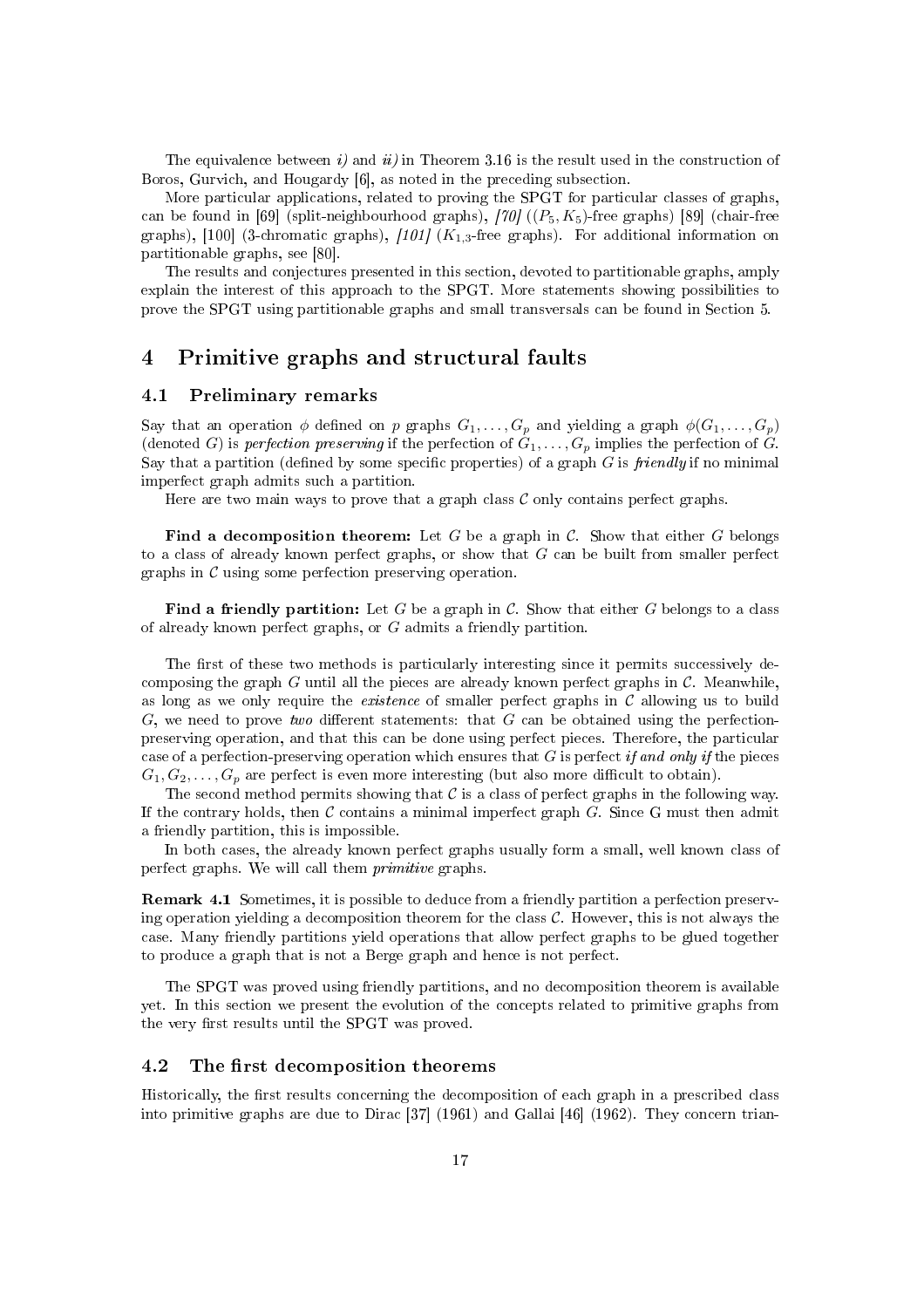gulated and i-triangulated graphs respectively (a graph is triangulated or chordal if every cycle of length larger than 3 has a chord). Since triangulated graphs are a subclass of i-triangulated graphs, we give here the most general result.

**Definition 4.2** Two chords  $x_1x_2$  and  $y_1y_2$  of a cycle are said to *cross* if the vertices  $x_1, y_1, x_2, y_2$ appear in this order along the cycle. A graph  $G$  is said to be *i-triangulated* whenever every odd cycle of length at least five has at least two non-crossing chords.

The join of disjoint graphs  $G$  and  $H$  is the graph obtained from the union of  $G$  and  $H$  by joining each vertex of G to each vertex of H. A graph G is *i-primitive* if it has one of the following properties: (1) either G is the join of a nonempty complete graph and a connected bipartite graph with at least three vertices, or  $(2)$  G is a complete k-partite graph (for some  $k \geq 1$ ). Moreover, say that a connected graph G has a *clique cutset* if there exists a clique Q in G such that  $G \setminus Q$  is disconnected. It is easy to see how to define a composition using the notion of clique cutset:

**Definition 4.3** Let  $G_1$  and  $G_2$  be connected graphs containing cliques  $C_1$  and  $C_2$  of the same size. A graph G obtained from  $G_1$  and  $G_2$  by merging  $C_1$  and  $C_2$  according to a bijection is obtained from them by *clique identification*.

It is easy to show that this operation is perfection-preserving. Gallai proved the following theorem:

**Theorem 4.4** (Gallai [46]) If G is an *i*-triangulated graph, then either G is *i*-primitive or G contains a clique cutset.

**Remark 4.5** This theorem is not a characterization theorem: every *i*-triangulated graph can be successively decomposed until only i-primitive graphs are obtained, but the iterative composition of graphs starting with i-primitive graphs does not always give an  $i$ -triangulated graph (see [48] for an example). The class of graphs built using the i-primitive graphs and clique identification was studied by Gavril [48] and is called the class of *clique separable graphs*.

Remark 4.6 Dirac's [37] result on triangulated graphs states that these graphs are either cliques or have a clique cutset.

Based on these early results, the following question was raised: given a primitive class of perfect graphs and some perfection-preserving operations can we show that every perfect graph decomposes via these operations into primitive graphs? In [18], Chvátal mentions a discussion with Whitesides in the fall of 1977 where she suggested that this might be possible (see also [107]). Several subsequent results supported this belief.

### 4.3 Extending Gallai's approach: parity and Meyniel graphs

Two decomposition theorems were developed to characterize two related classes of graphs: parity graphs and Meyniel graphs. These two major generalizations of Gallai's approach are due to Burlet and Uhry [8] and to Burlet and Fonlupt [7], respectively.

**Definition 4.7** A graph G is a *parity graph* [8] if for any two induced paths joining the same pair of vertices their lengths have the same parity.

Note that  $G$  is a parity graph if and only if each of its odd cycles of length at least five has at least two crossing chords (see [72, 87]). These graphs are perfect by a theorem of Olaru [87].

To characterize parity graphs, say that two vertices x and y are true (respectively false) twins if they are adjacent (respectively non-adjacent) and  $N(x) = N(y)$ . By Lovász's Substitution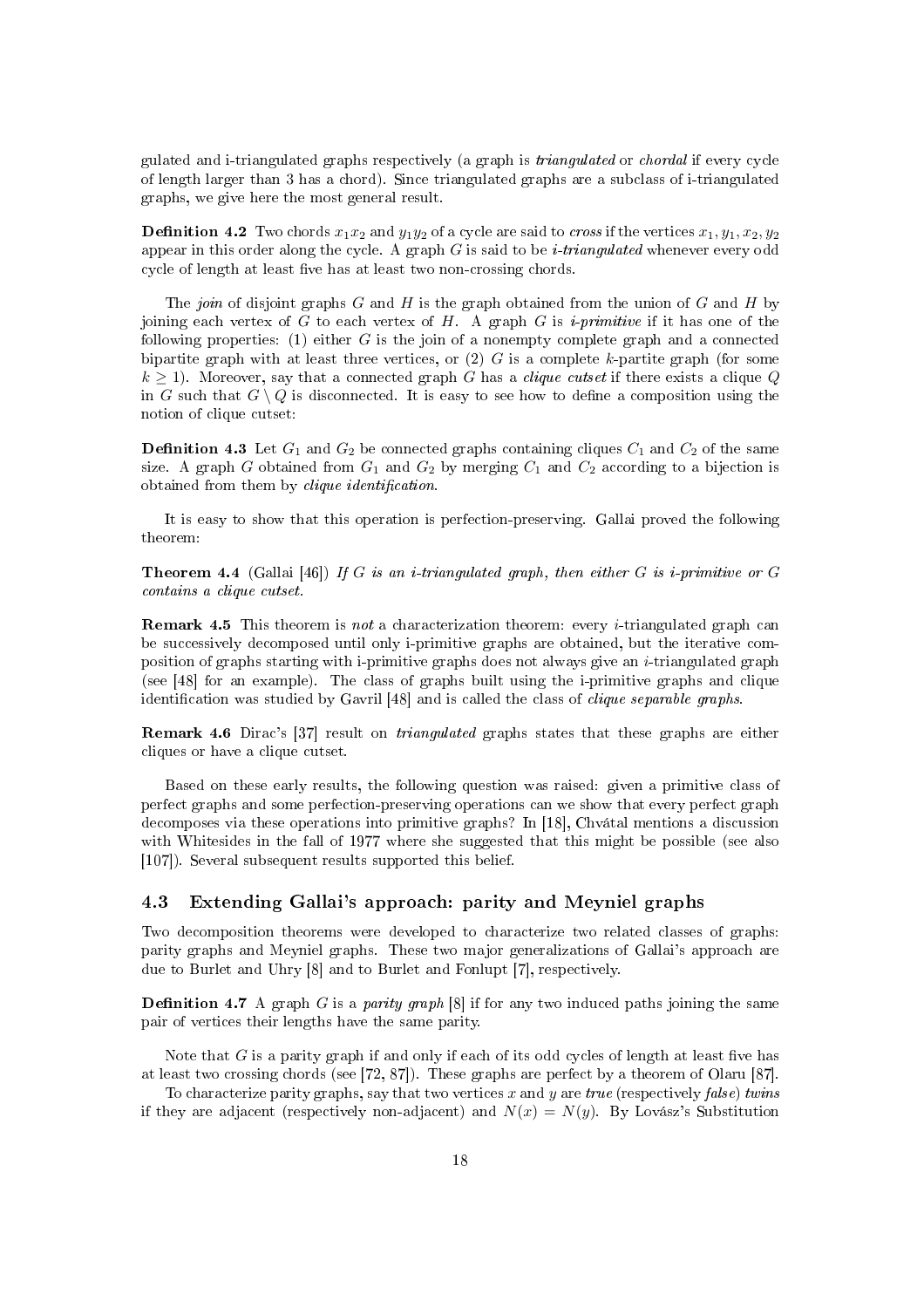Lemma  $\lceil 65 \rceil$ , whenever a perfect graph is substituted for a vertex in a perfect graph, the resulting graph is still perfect. In particular adding a true or false twin to a perfect graph also yields a perfect graph. If B is a bipartite graph and  $X \cup Y$  is the bipartition of its set of vertices, then the extension of a graph G by B is the graph obtained from G and B by (1) considering a subset  $\{x_1, \dots, x_p\}$  of X, (2) considering a set  $\{t_1, \dots, t_p\}$  of pairwise false twins, and (3) for each  $i, 1 \leq i \leq p$ , contracting  $x_i$  and  $t_i$  into a unique vertex. This operation creates either a clique cutset in G (in the case where  $p = 1$ ) or an even pair, that is a pair of non-adjacent vertices such that every chordless path joining them has an even pair of edges. Since minimal imperfect graphs contain neither clique cutsets, nor even pairs  $[73]$ , the extension of a graph by a bipartite graph is perfection-preserving.

**Theorem 4.8** (Burlet, Uhry [8]) A graph G is a parity graph if and only if it can be obtained from a single vertex by iteratively applying the following operations: creation of a false twin, creation of a true twin, extension by a bipartite graph.

As a consequence of the "if and only if" statement and of the algorithmic simplicity (that is, polynomiality) to decide whether a graph is obtained by one of the three indicated compositions, Theorem 4.8 yields a polynomial algorithm to recognize parity graphs. Note that Jansen [63] proved that G is a parity graph if and only if the Cartesian product  $G \times K_2$  is a perfect graph. The class of Meyniel graphs is a larger class that contains the class of parity graphs:

**Definition 4.9** A graph G is a *Meyniel graph* if every odd cycle of length at least 5 has at least two chords.

These graphs owe their name to Meyniel [72], a student of Berge who showed in 1976 that the strong perfect graph theorem holds true for Meyniel graphs. They were also studied (and proved to be perfect) independently from Meyniel in [71]. An alternative and very nice proof can be found in [67].

Burlet and Fonlupt in [7] gave a characterization theorem and deduced a polynomial time algorithm to construct Meyniel graphs starting from primitive ones.

**Definition 4.10** A graph is *M-primitive* if has disjoint sets  $S$  and  $Q$  such that  $S$  is a stable set, Q is a clique,  $G - S - Q$  is a 2-connected bipartite graph B, every vertex of Q is adjacent to every vertex of B, and every vertex of S has at most one neighbour in B.

We next introduce another combining operation.

**Definition 4.11** Let  $G_1$  and  $G_2$  be graphs. Suppose that each graph  $G_i$  has a vertex  $v_i$  whose neighbourhood consists of a clique  $Q_i$  and a set  $R_i$  such that every vertex of  $R_i$  is adjacent to every vertex of  $Q_i$ . If also  $|Q_1|=|Q_2|,$  then the amalgam  $G$  formed from  $(G_1,v_1,Q_1)$  and  $(G_2, v_2, Q_2)$  is obtained by deleting  $v_1$  and  $v_2$ , identifying every vertex in  $Q_1$  to a vertex of  $Q_2$ , and making every vertex of  $R_1$  adjacent to every vertex of  $R_2$ .

Burlet and Fonlupt show that the amalgam operation is perfection-preserving, and that:

**Theorem 4.12** (Burlet, Fonlupt  $[7]$ ) A graph G is a Meyniel graph if and only if either G is M-primitive or G can be obtained from two smaller Meyniel graphs using the amalgam operation.

As pointed out before, the result of Burlet and Fonlupt goes further, since an  $O(n^7)$  algorithm can be derived to recognize a Meyniel graph. This time bound was later improved to  $O(m^2)$  by Roussel and Rusu following a different approach [84].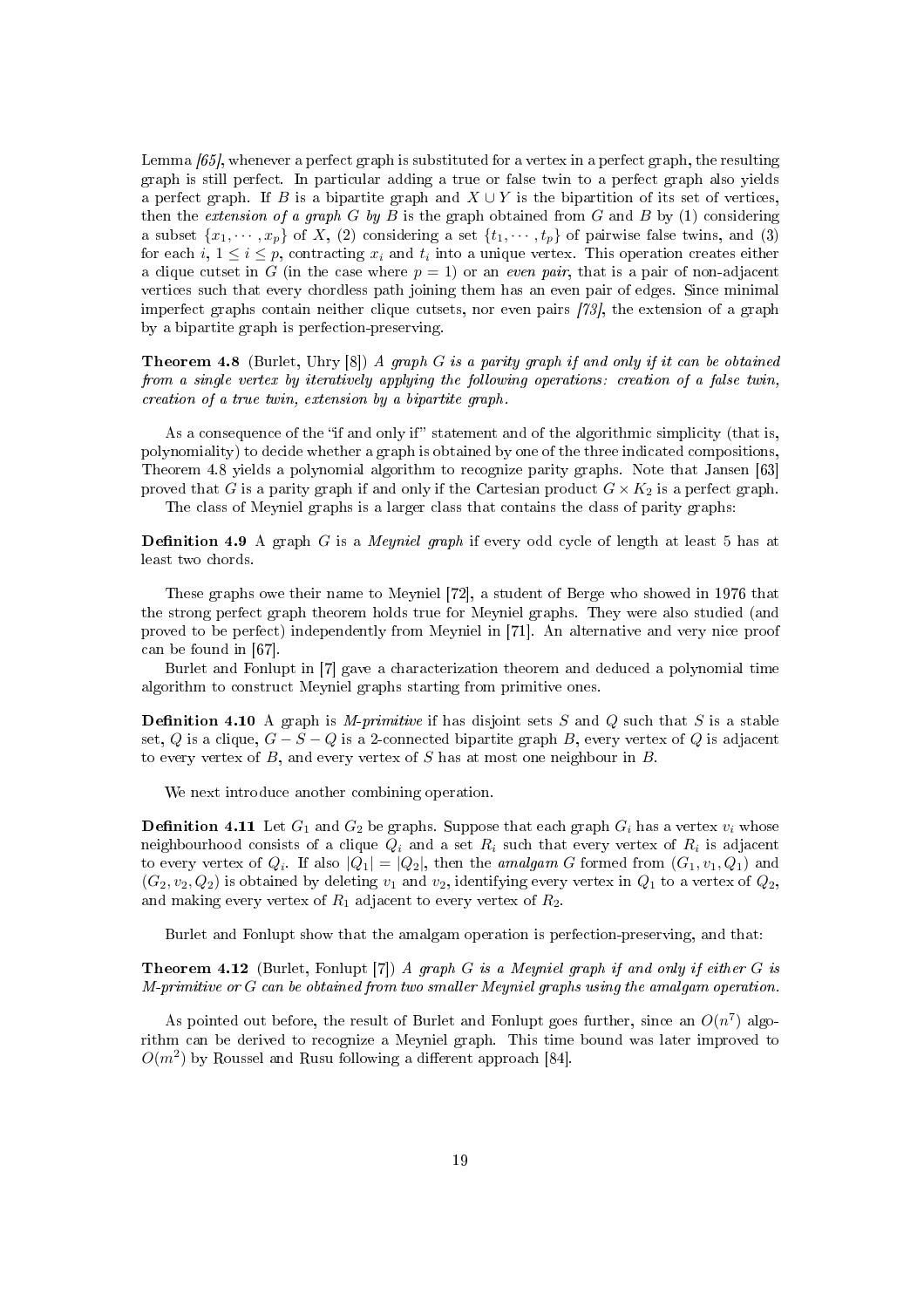### 4.4 Alternative attempts to define perfection-preserving operations

The paper [103] by Tucker introduces stable cutsets in a similar way to clique cutsets: we say that a connected graph has a *stable cutset* if it contains a stable set S such that  $G \setminus S$  is disconnected. The operation of *stable-set identification* can be defined similar to Definition 4.3, but it is not perfection-preserving:

**Theorem 4.13** (Tucker  $[103]$ ) No minimal imperfect graph contains a stable cutset, except for the odd holes.

To obtain a perfection-preserving operation, supplementary conditions related to path parity have to be satisfied by the two initial graphs and their stable sets (see  $[31]$ ). Unfortunately, these conditions are not natural at all and no further important results support investigating stable cutsets in proving the SPGC.

Cornuéjols and Cunningham in [33] proposed the following operations on graphs. Let  $G_1$ and  $G_2$  be graphs. Define a general operation  $\phi_{ik}(G_1, G_2)$  as follows.

 $\textbf{Definition 4.14} \ \ \text{For} \ j \in \{1,2\}, \ \text{consider a clique of size} \ i+k \ \text{in} \ G_j \ \ \text{with vertices} \ \{v_1^j,\ldots,v_i^j\} \cup$  $Q_j$ , and let  $U_j$  be the remaining vertices of  $G_j$ . Assume that:

• no vertex of  $U_j$  is adjacent to more than one vertex  $v_h^j$   $(1 \leq h \leq i)$ ;

• each vertex of  $U_j$  that is adjacent to  $v_h^j$  for some  $h = 1, \ldots, i$  is also adjacent to all the vertices in  $Q_i$ 

The  $\phi_{ik}(G_1, G_2)$  is obtained by:

• one-to-one identifying the vertices in the cliques  $Q_1$  and  $Q_2$ , and

• for each  $h \in \{1, \ldots, i\}$ , deleting  $v_h^1$  and  $v_h^2$  and joining every neighbour of  $v_h^1$  to every neighbour of  $v_h^2$ .

Not all these operations (obtained for different values of i and  $k$ ) are perfection-preserving. Nevertheless, many of them are already known operations, which are presented now in a common form, showing their common features.

For  $i = 0$ , we first have (as  $\phi_{00}(G_1, G_2)$ ) the disjoint union of two graphs  $G_1$  and  $G_2$ , which is obviously perfection-preserving. Clique identification is the special case  $\phi_{0k}(G_1, G_2)$ , where  $k$  is the size of the clique.

For  $i = 1$ , we find (as  $\phi_{10}(G_1, G_2)$ ) the operation introduced by Bixby [4] under the name "composition", who also proved that it is a perfection-preserving operation. As pointed out by Chvátal, Bixby obtained this result in 1972 but did not publish it till much later. Cunnigham (re-)introduced this operation in [36] (in fact he introduced the so-called split decomposition of directed graphs and gave an  $O(n^3)$  algorithm to decompose a graph folllowing this split decomposition). Going further,  $\phi_{1k}(G_1, G_2)$  is the *amalgam* operation defined by Burlet and Fonlupt [7] in order to characterize Meyniel graphs, and also proved to be perfection-preserving by Chvátal [16]. His short proof is an illustration of the power of the Star-cutset Lemma (Lemma 4.17).

For  $i = 2$ , the operation  $\phi_{2k}(G_1, G_2)$  is a new one that Cornuéjols and Cunningham [33] call 2-amalgam. Their proof that the 2-amalgam operation is perfection-preserving is independent of the Star Sutstet Lemma. Morerover, they give an  $O(m^2n^2)$  algorithm to decide whether a graph can be obtained from two other graphs using the 2-amalgam operation.

**Definition 4.15** A graph G has a 2-join if its vertices can be partitioned into sets  $X_1$  and  $X_2$ , each of size at least 3, such that each  $X_i$  contains nonempty disjoint subsets  $A_i$  and  $B_i$  with the properties that all of  $A_1$  is adjacent to all of  $A_2$ , all of  $B_1$  is adjacent to all of  $B_2$ , and these are the only adjacencies involving  $X_1$  and  $X_2$ .

A graph G arising from the operation  $\phi_{20}(G_1, G_2)$ , which is a particular case of the 2amalgam, has a 2-join (assuming that the cardinality condition on  $X_1, X_2$  is satisfied). While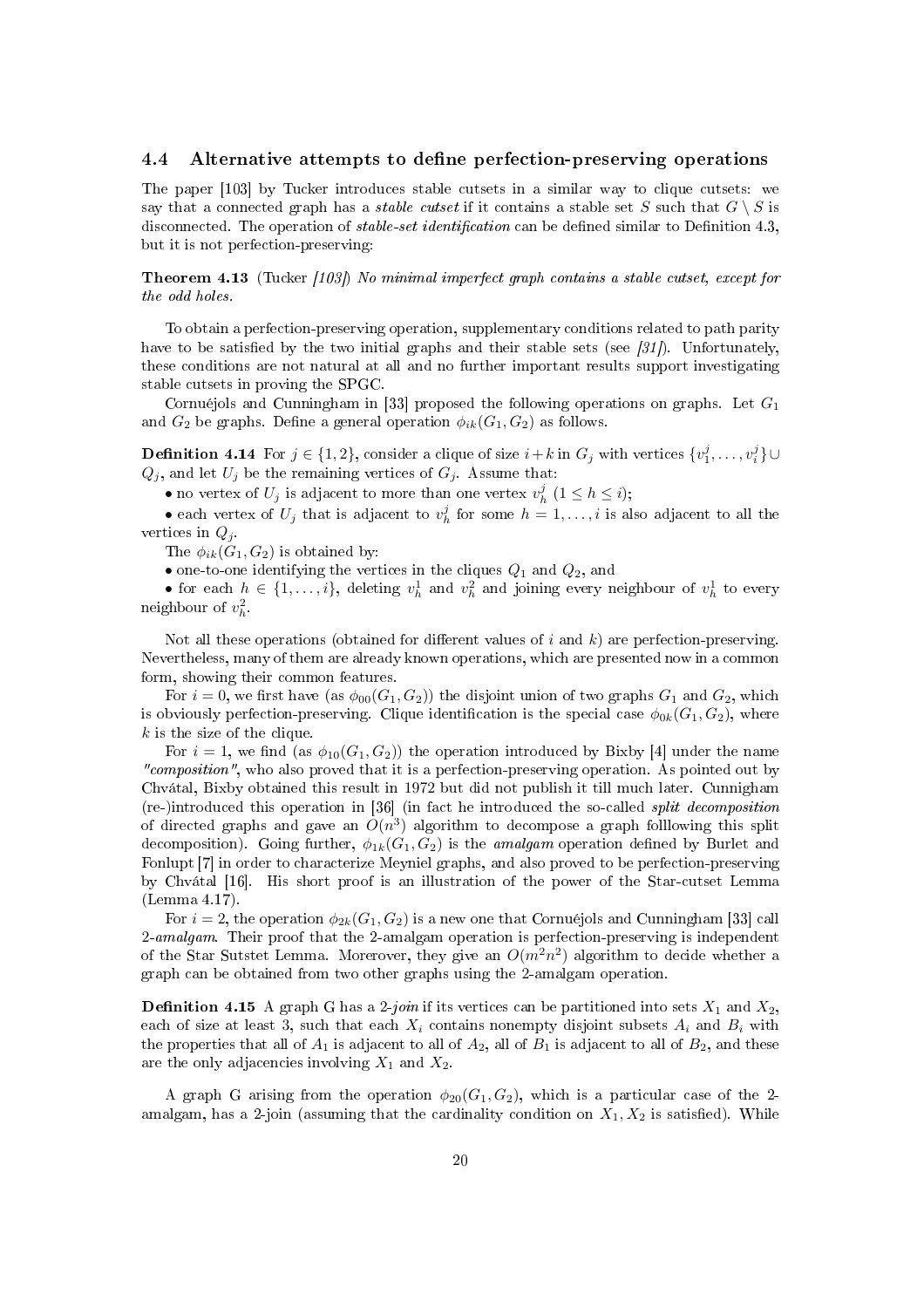the operations  $\phi_{20}(G_1, G_2)$  and 2-join are perfection-preserving [33], the authors observe that one cannot claim the stronger statement that the result of these operations is perfect if and only if the pieces  $G_1$  and  $G_2$  are perfect. Indeed, two imperfect graphs can yield a perfect graph. Cornuéjols and Cunningham [33, 32] showed that one can define blocks  $G'_1, G'_2$  in a graph  $G$ possessing a 2-join such that G is perfect if and only if  $G'_{1}, G'_{2}$  are perfect (see [33]).

For  $i \geq 3$ , if we try to define *i*-amalgam by  $\phi_{ik}(G_1, G_2)$ , then we do not obtain a perfectionpreserving operation. The reader can easily check that a 7-hole can be constructed via a 3-amalgam starting from two perfect graphs.

Further perfection-preserving operations have been investigated by Hsu [61], who generalized the amalgam and the 2-amalgam. The generalized amalgam and 2-amalgam allowed Hsu to design a recognition algorithm for planar perfect graphs (see [62]).

Interest in these operations was first to obtain new classes of perfect graphs, and second to seek a structural characterization of perfect graphs. For the following classes, well-specified operations have been found which, when repeatedly applied, build all the graphs of the prescribed class, starting from a restricted list of elementary graphs:  $P_4$ -free graphs [95], triangulated graphs [37], parity graphs [8], Meyniel graphs [7], diamond-free perfect graphs [44], claw-free graphs [21], planar perfect graphs [62], etc. These results are characterizations, and they also provide polynomial recognition algorithms for the graphs in each of these families.

### 4.5 A major breakthrough: the Star-Cutset Lemma

As indicated in subsection 4.1, the border between friendly partitions and perfection-preserving operations is unclear, since friendly partitions can sometimes, but not always, yield perfectionpreserving operations. Chvátal's results  $[16]$  on star-cutsets helped both to prove new perfection results and to make this context much more clear.

**Definition 4.16** A star-cutset of a connected graph G is a nonempty subset C of vertices such that  $G - C$  is disconnected and such that some vertex in C is adjacent to all the remaining vertices in C.

Chvátal showed with a short and elegant proof that

Lemma 4.17 (Star-Cutset Lemma, Chvátal [16]) No minimal imperfect graph has a starcutset.

A star-cutset of a graph G thus defines a friendly partition of G. Also, the notion of star-cutset appears in all the various decompositions known at the time, except for the 2-join operation defined by Cornuéjols and Cunningham [33].

**Remark 4.18** Assume we want to make use of the existence of this specific friendly partition in order to define a (possibly) perfection-preserving operation. Consider the natural *staridentification* operation, similar to the one we defined for clique cutsets (Definition 4.3): let  $G_1$ and  $G_2$  be disjoint connected graphs in which  $C_1$  and  $C_2$  are isomorphic stars. Build a new graph G from  $G_1$  and  $G_2$  by merging the corresponding vertices in  $C_1$  and  $C_2$ . As for stable cutsets, the operation defined in this way is not a perfection-preserving operation, since an odd hole can be built (as a subgraph of  $G$ ) by star-identification.

Since the star-identification does not necessarily give a perfect graph, a little more care is necessary to define a perfection-preserving operation involving star-cutsets.

**Definition 4.19** Let  $\mathcal G$  be a class of graphs and  $P$  a predicate. The closure of  $\mathcal G$  under  $P$ (denoted  $\mathcal{G}^P$ ) is defined recursively by the rules: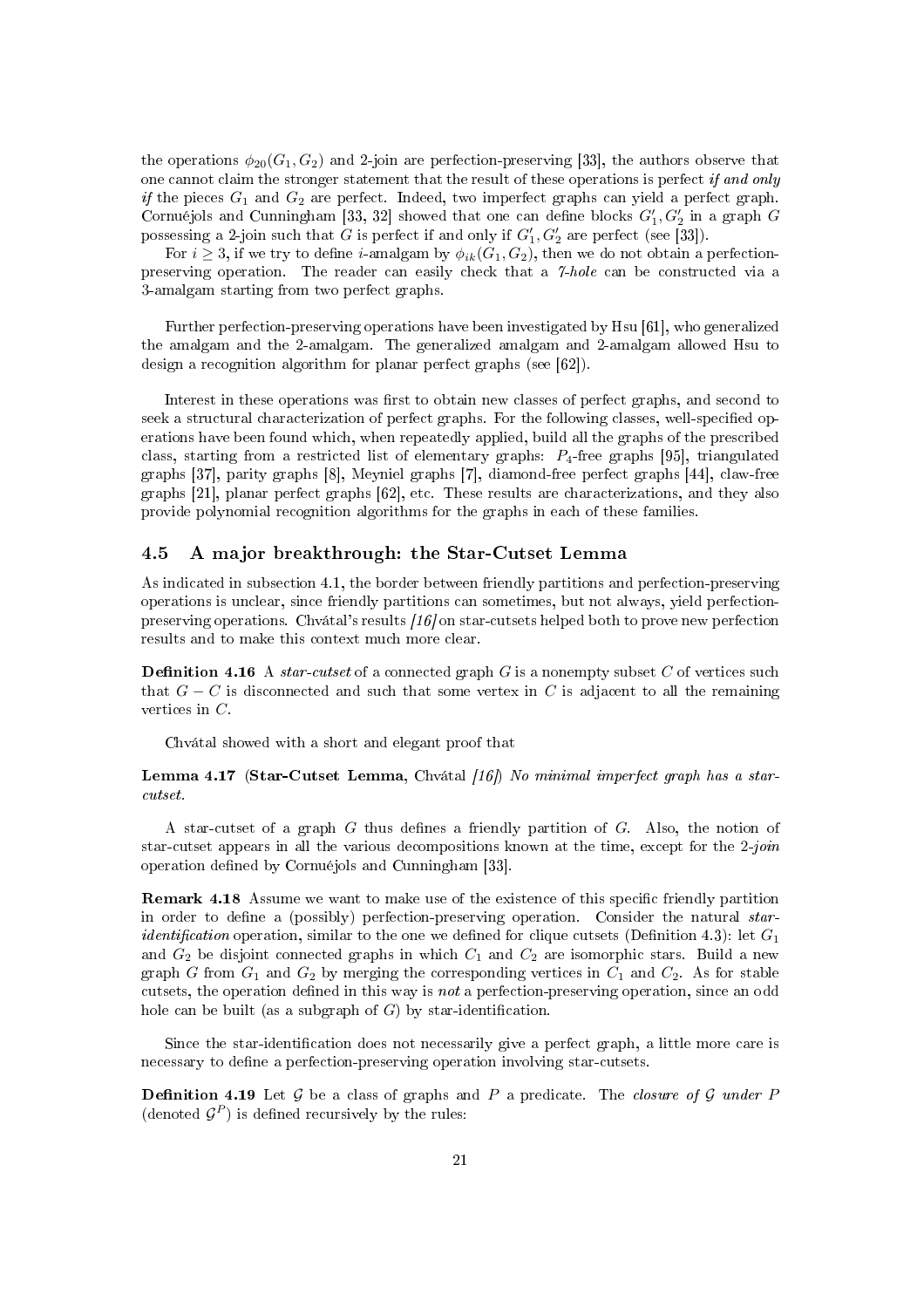• if  $G \in \mathcal{G}$ , then  $G \in \mathcal{G}^P$ ;

• if G satisfies P, and  $G - v \in \mathcal{G}^P$  for every vertex v, then  $G \in \mathcal{G}^P$ .

It is easy to see (by induction) that, whenever  $P$  is a property that a minimal imperfect graph cannot have, the perfection of every graph in  $G$  implies the perfection of every graph in  $\mathcal{G}^P$ . Chvátal considered the particular case of the predicate (denoted \*) " G or  $\overline{G}$  has a starcutset ". With the notation TRIV for the class of graphs with at most two vertices and  $BIP$ for the class of all bipartite graphs, he showed that Meyniel graphs are contained in  $BIP^*$  while Hayward [56] proved that  $TRIV^*$  is the class of weakly triangulated graphs (graphs containing no induced cycle of length at least 5 and no complement of such a cycle).

The Star-Cutset Lemma provided a useful way to prove the perfection of some new classes of graphs. See [86] for examples of classes included in  $\mathcal{G}^*$ , where  $\mathcal G$  takes different values and more specifically when G is the class  $BIP$  or the class  $\overline{BIP}$  (of graphs whose complement is bipartite). These examples strongly suggest the idea that bipartite graphs are very important in the structural analysis of perfect graphs. This idea is confirmed along many results cited in this paper, including the Strong Perfect Graph Theorem.

Returning to star-cutsets, their main value is their combination with other operations to elucidate the structure of perfect graphs.

An early result involving decomposition operations was proposed in [20] by Chvátal and Sbihi, when they proved the SPGT for the class of bull-free graphs (a bull is a 5-vertex graph obtained by adding pendant vertices to two distinct vertices of a triangle).

**Definition 4.20** A homogeneous pair in a graph G is a pair  $(A_1, A_2)$  of disjoint vertex subsets such that, with  $B = V - A_1 - A_2$ , we have:

•  $|A_1| + |A_2| \geq 3$  and  $|B| \geq 2$ ;

• if a vertex in B is adjacent to one vertex in  $A_i$  then it is adjacent to every vertex in  $A_i$  $(i = 1, 2).$ 

**Theorem 4.21** (Chvátal, Sbihi [20]) No minimal imperfect graph has a homogeneous pair.

This result leads to the validity of the SPGT for bull-free graphs from the following theorem:

**Theorem 4.22** (Chvátal, Sbihi [20]) Every bull-free Berge graph G satisfies at least one of the following conditions:

i) G or  $\overline{G}$  contains a star-cutset:

ii) G has a homogeneous pair;

iii) G or  $\overline{G}$  is bipartite.

### 4.6 The first conjectures

In 1986, Reed [82] stated the following conjecture with the goal of decomposing every Berge graph. The line graph  $L(G)$  of a graph G is the graph whose vertices are the edges of G, such that two vertices in  $L(G)$  form an edge if and only if their corresponding edges in G share a vertex.

**Conjecture 4.23** (Reed [82]) Every Berge graph G satisfies at least one of the following conditions:

i) G or  $\overline{G}$  contains a star-cutset; ii) G or  $\overline{G}$  contains an even pair; iii) G or  $\overline{G}$  is the line graph of a bipartite graph.

Hougardy [59] gave a 20-vertex counterexample to this conjecture, to which he added a 38-vertex counterexample to the same conjecture reduced to  $C_4$ -free graphs (where  $C_4$  is the chordless cycle on four vertices). Several authors then proposed a weaker conjecture (the *diamond* is the graph obtained from  $K_4$  by removing one of its edges):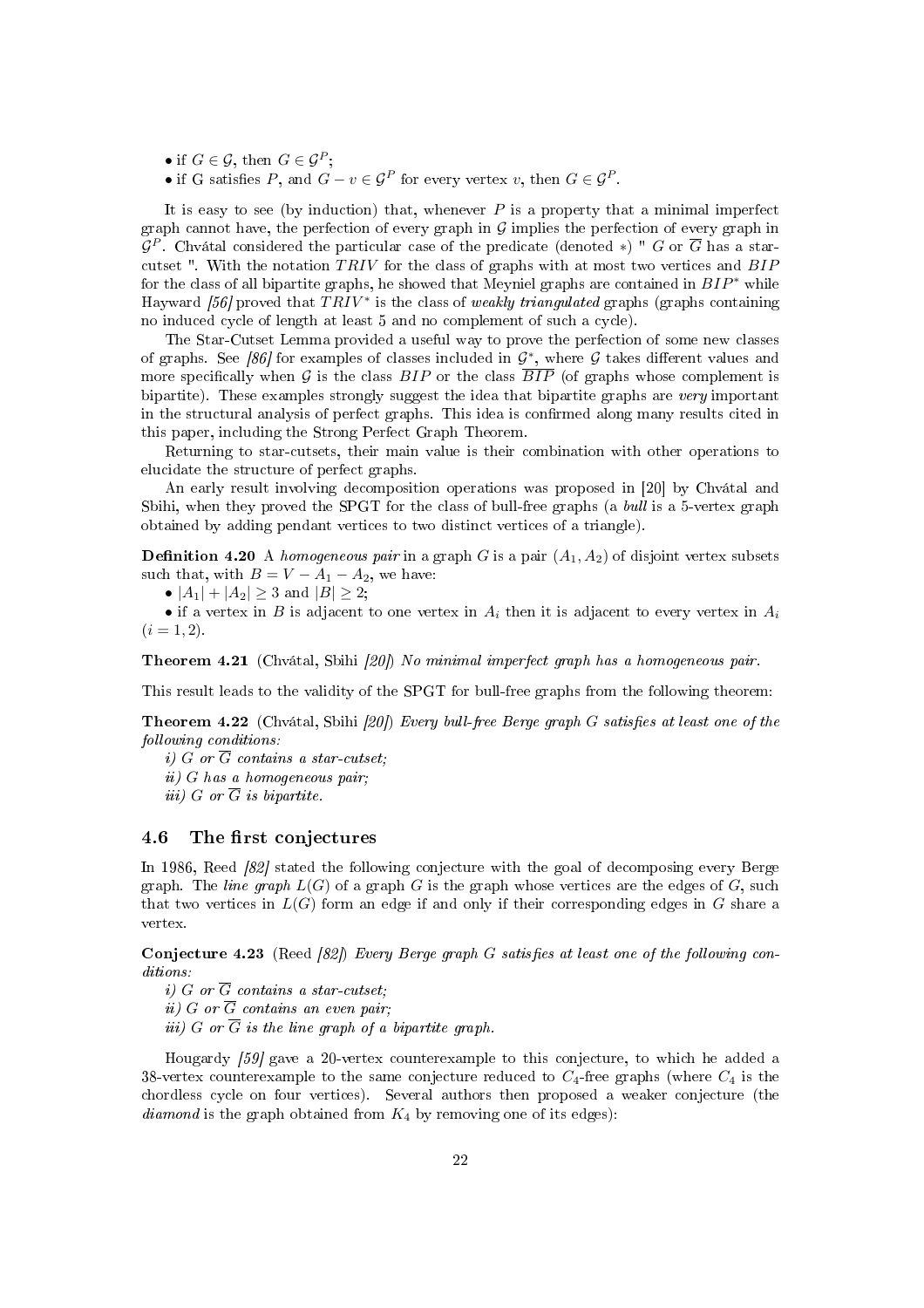**Conjecture 4.24** [59] Every Berge graph G satisfies at least one of the following conditions:

i) G or  $\overline{G}$  contains a star-cutset:

ii) G or  $\overline{G}$  contains a stable cutset:

 $iii) G$  or  $\overline{G}$  contains an even pair;

iv) G or  $\overline{G}$  is diamond-free.

Since the diamond-free Berge graphs are perfect  $(104)$ , a proof of this conjecture would imply the SPGT. Unfortunately, Conjecture 4.24 also is not true. Rusu [85] disproved it together with various extensions obtained by replacing the diamond with any graph in a prescribed class, and by adding a new condition on odd pairs (an *odd pair* of a graph  $G$  is a pair of nonadjacent vertices such that every chordless path joining them has an odd number of edges). The conjecture that no minimal imperfect graph has an odd pair was open until the proof of the SPGT was obtained.

### 4.7 The skew partition

The large class of counterexamples found in  $\frac{85}{}$  shows that other properties of minimal imperfect graphs are needed before being able to prove the SPGT. The (clique, star) cutsets are certainly of great utility in proving perfection of particular classes of graphs (see [86] for a survey), but they seem to be insufficient to attack the whole class of Berge graphs. Chvátal [16] had this intuition very early (1984) and proposed a more general decomposition; we focus here on this new notion; it is essential for the proof of the SPGT.

**Definition 4.25** A skew partition of G is a partition  $(A, B, C, D)$  of V such that all vertices of A are adjacent to all vertices of B, and all vertices of C are nonadjacent to all vertices of D. Given a skew partition, the set  $A \cup B$  is a skew cutset of G.

It is easy to see that if  $(A, B, C, D)$  is a skew partition of G, then  $(C, D, A, B)$  is a skew partition of  $\overline{G}$ . Moreover, if  $|A|=1$ , then  $A\cup B$  is a star-cutset. In [41] de Figueiredo, Klein, Kohayakawa, and Reed designed a polynomial-time algorithm to recognize graphs that admit a skew partition and to find a skew partition in such graphs.

An alternative way to define a skew partition of a graph  $G$  is to ask for a partition of its vertex set into subsets X and Y such that the subgraph of G induced by X is not connected and the subgraph of  $\overline{G}$  induced by Y is not connected. In this view of the skew partition, Y (identical to  $A \cup B$  in Definition 4.25) induces a cutset in G while X (identical to  $C \cup D$  in Definition 4.25) induces a cutset in  $\overline{G}$ . This latter form is used intensively by Chudnovsky, Robertson, Seymour, and Thomas in their proof [13].

Chvátal conjectured:

Conjecture 4.26 (Skew Partition Conjecture, Chvátal [16]) No minimal imperfect graph admits a skew partition.

Almost a decade passed between this conjecture and the first results involving skew partitions more general than star-cutsets. One can think that all this time was needed to reach a general consensus that the existing properties were not sufficient to formulate a decomposition statement for Berge graphs. As a result, one began to accept the feeling that a solution to Chvátal's Conjecture 4.26 would be a decisive step toward a solution to Berge's conjecture. This feeling was confirmed later by Chudnovsky, Robertson, Seymour, and Thomas, who solved a particular (but sufficient) case of the Skew Partition Conjecture a few months before they completed their proof of the Strong Perfect Graph Theorem (which in turn implies the skew partition conjecture).

Between 1993 and 2001 various particular cases of the skew partition conjecture were proved (Cornuéjols, Reed [34], Hoàng [57], Roussel and Rubio [83], Conforti, Cornuéjols, Gasparyan, Vušković [23]). We list them here.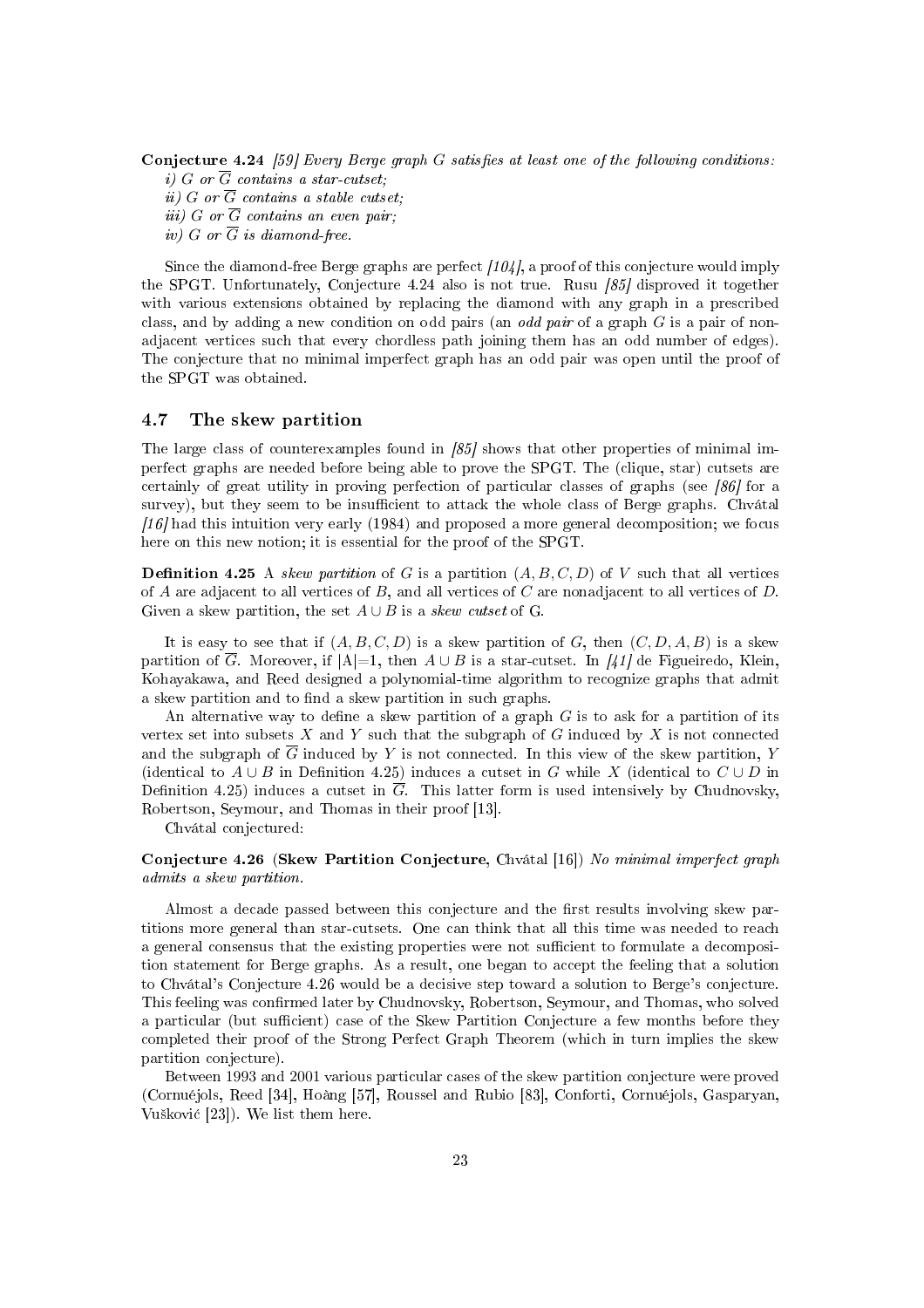**Theorem 4.27** (Cornuéjols, Reed  $\{34\}$ ) No minimal imperfect graph contains a skew partition  $(A, B, C, D)$  with the property that  $A \cup B$  induces a complete multi-partite graph.

To this first result, Hoàng added a generalization of Chvátal's Star-cutset Lemma:

**Theorem 4.28** (Hoàng [57]) No minimal imperfect graph contains a skew partition  $(A, B, C, \mathbb{R})$ D) with the property

(H) there exist optimal colourings  $C_1$ ,  $C_2$  of  $G[A \cup B \cup C]$ ,  $G[A \cup B \cup D]$  respectively, such that  $|\mathcal{C}_1(A)| \geq |\mathcal{C}_2(A)|$  and  $|\mathcal{C}_1(B)| \geq |\mathcal{C}_2(B)|$ .

To see that this is a generalization of the Star-Cutset Lemma, let S be a star-cutset of G with central vertex x, set  $A = \{x\}$ , and let  $B = S \setminus \{x\}$ .

Hoàng used Theorem 4.28 to prove two other special cases of the Skew Partition Conjecture. Let G be a graph with a skew partition  $(A, B, C, D)$ . The notions of U-cutset and T-cutset defined below follow the terminology in (Hoàng  $(57)$ ) (in particular, note that U and T are not variables). The set  $A \cup B$  is a U-cutset if there are distinct vertices  $u_1, u_2 \in C$  such that  $u_1$ is adjacent to all the vertices of A and  $u_2$  is adjacent to all the vertices of B. The set  $A \cup B$ is a T-cutset if there are vertices  $u_1 \in C$ ,  $u_2 \in D$  such that each of the vertices  $u_1$  and  $u_2$  is adjacent to all the vertices of A. Then we have:

**Theorem 4.29** (Hoàng  $\{57\}$ ) No minimal imperfect graph contains a U-cutset (respectively a T-cutset).

On the road to the Skew Partition Theorem, Roussel and Rubio [83] generalized Theorem 4.27 of Cornuéjols and Reed:

**Theorem 4.30** (Roussel, Rubio [83]) No minimal imperfect graph contains a skew cutset  $A \cup B$ such that A induces a stable set.

The proof of Theorem 4.30 by Roussel and Rubio uses a lemma which, in turn, is crucial in the proof of the SPGT by Chudnovsky, Robertson, Seymour, and Thomas [13].

**Lemma 4.31 (Roussel-Rubio Lemma** [83]) Let G be a Berge graph, and let X be a vertex subset such that  $\overline{G}[X]$  is connected. Let  $P = [v_1, \ldots, v_n]$  be a chordless path in  $G \setminus X$  with odd length, such that both ends of  $P$  are adjacent to all the vertices of  $X$ . Then either :

- i) there exists some vertex  $x \neq v_1, v_n$  of P such that x is adjacent to all the vertices of X, or
- ii) P has length at least 5 and X contains two non adjacent vertices a, b such that  $[a, v_2, \ldots, v_{n-1}, b]$  is a chordless path of  $P \cup \{a, b\}$ , or
- iii) P has length 3 and there is an odd chordless antipath of  $X \cup P$  joining the internal vertices of P with interior in X.

Conforti, Cornuéjols, Gasparyan, and Vušković [13] defined a new partition that contains several special cases of skew partition:

**Definition 4.32** A graph G has a *universal* 2-amalgam if its vertex set can be partitioned into nonempty vertex subsets  $V_A$ ,  $V_B$  and (possibly empty) U, such that :

- $V_A$  contains sets  $A_1$  and  $A_2$  such that  $A_1 \cup A_2$  is non-empty,  $V_B$  contains sets  $B_1$  and B<sub>2</sub> such that  $B_1 \cup B_2$  is non-empty, every vertex of  $A_1$  is adjacent to every vertex of  $B_1$ , every vertex of  $A_2$  is adjacent to every vertex of  $B_2$ , and these are the only adjacencies between  $V_A$  and  $V_B$ ;
- every vertex of U is adjacent to  $A_1 \cup A_2 \cup B_1 \cup B_2$  and possibly to other vertices of  $V(G)$ ;
- $|U \cup V_A| \geq 2$ , and if  $(V_A \cup U) \setminus (A_1 \cup A_2) = \emptyset$  then  $A_1$  or  $A_2$  has size at least 2;  $|U \cup V_B| \geq 2$ , and if  $(V_B \cup U) \setminus (B_1 \cup B_2) = \emptyset$  then  $B_1$  or  $B_2$  has size at least 2.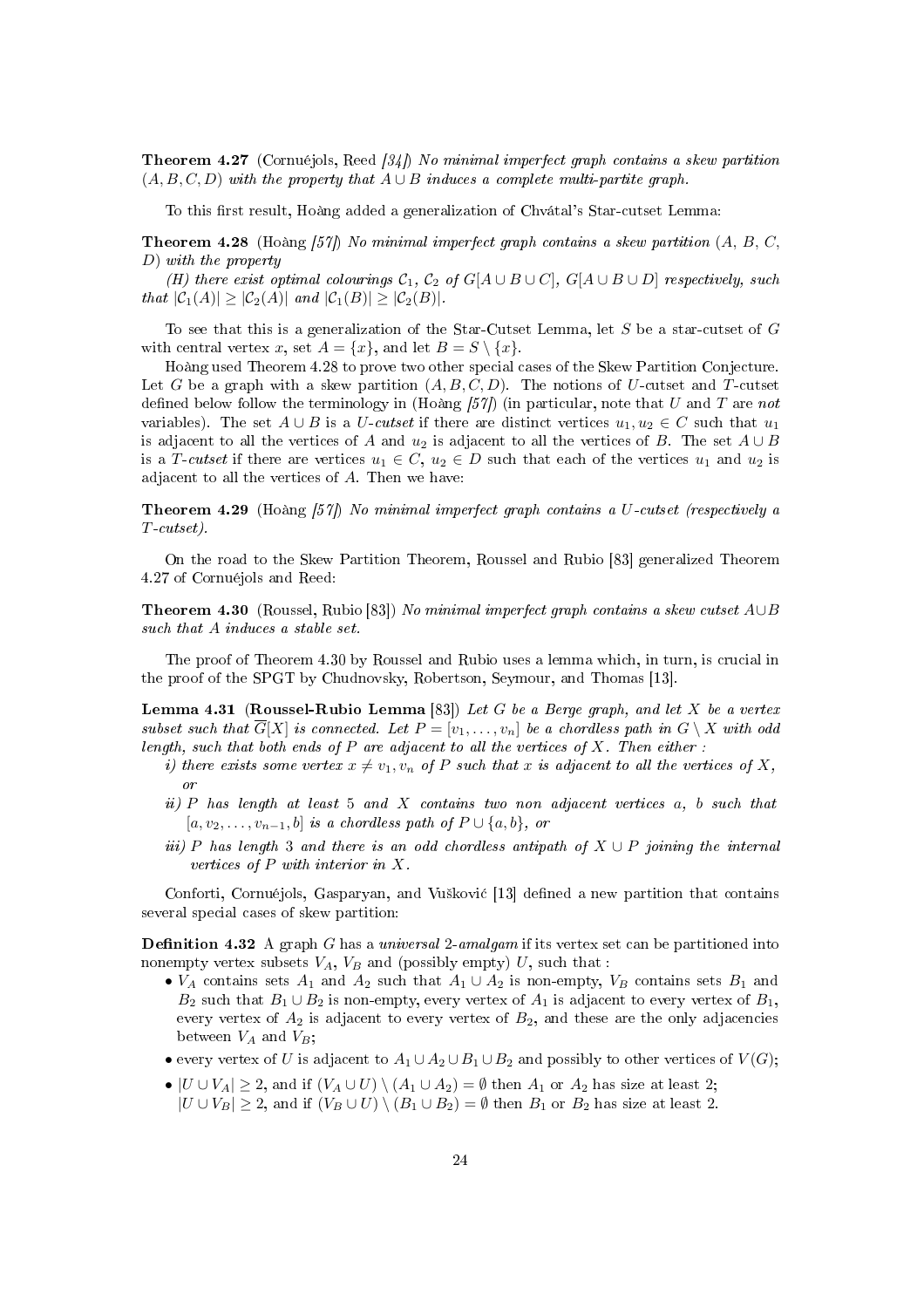The universal 2-amalgam extends the notions of join, amalgam, 2-amalgam and homogeneous pairs. If  $U$ ,  $V_A \setminus (A_1 \cup A_2)$ , and  $V_B \setminus (B_1 \cup B_2)$  are not empty, then the universal 2-amalgam is a special case of a skew partition. Before the SPGT was proved, Conforti et al. [23] proved:

**Theorem 4.33** (Conforti, Cornuéjols, Gasparyan, Vušković [23]) If G is a minimal imperfect graph that contains a universal 2-amalgam, then G or  $\overline{G}$  is an odd hole.

This theorem was used by Conforti and Cornuéjols [22] to show the validity of the SPGT for a generalization of Meyniel graphs, and for the line graphs of bipartite graphs. The paper by Conforti and Cornuéjols is important for another reason: it revealed the value of using the decompositions based on 2-joins in the context of perfect graphs (remarkable results involving 2-joins on other classes of graphs were obtained earlier [28], [24], [25]).

### 4.8 Near the goal

A popular way to attack the SPGT used to be proving it for graphs not containing a prescribed (usually small) graph  $F$  as an induced subgraph. When  $F$  has four vertices, the validity of the SPGT was proved for  $P_{4}$ - graphs (also called *cographs*) [95], claw-free graphs [77], diamond-free graphs  $[104]$  (see also Parthasarathy and Ravindra [78]), and  $K_4$ -free graphs [100]. The only remaining case was the class of  $C_4$ -free (or square-free) graphs.

In 2001, this long standing problem was solved:

**Theorem 4.34** (Conforti, Cornuéjols, Vušković [29]) For every square-free Berge graph  $G$ , at least one of the following statements holds:

i) G has a star-cutset; ii) G has a  $2$ -join; iii)  $G$  is bipartite or is the line graph of a bipartite graph.

This theorem, which confirmed (once again) the important role played by the bipartite graphs and their line graphs in the structure of perfect graphs, suggested that for many classes of Berge graphs the primitive graphs are the same:

**Definition 4.35** A graph is *primitive* if it is

- bipartite, or
- the complement of a bipartite graph, or
- the line graph of a bipartite graph, or
- the complement of a line graph of a bipartite graph.

**Conjecture 4.36** (Conforti, Cornuéjols, Vušković [29]) If G is a Berge graph, then G is primitive, or G or  $\overline{G}$  has a 2-join or a skew partition.

It is known today that this conjecture is true, with a slight modification of the definition of a 2-join. This was pointed out by Zambelli [108] as a consequence of the results obtained by Chudnovsky, Robertson, Seymour, Thomas [13] and Chudnovsky [11].

### 4.9 The final assault

Conjecture 4.36 could not be proved directly for several reasons: the skew partition conjecture was not yet proved, and the initial definition of a 2-join was not sufficient for the conclusion. To find the complete statement of the Strong Perfect Graph Theorem, three modifications were necessary:

The first one: since the skew partition conjecture was not yet proved, skew partitions in their general form were not so useful. A restricted version was needed.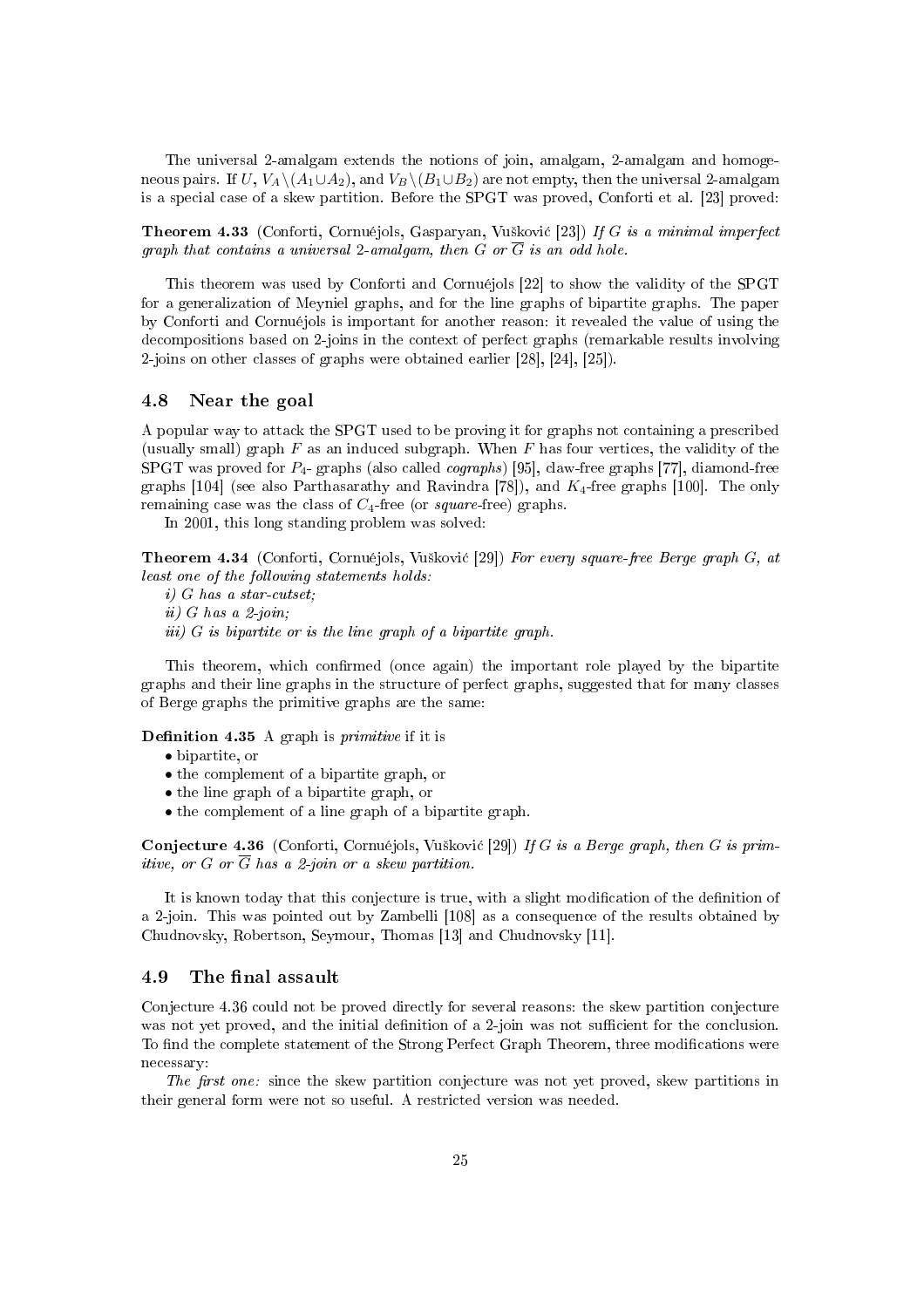**Definition 4.37** A balanced skew partition is a skew partition  $(A, B, C, D)$  such that there is no chordless path of odd length joining nonadjacent vertices in  $A \cup B$  with the internal vertices in  $C \cup D$ , and there is no odd chordless path in  $\overline{G}$  between nonadiacent vertices in  $C \cup D$  with the internal vertices in  $A \cup B$ .

The result in [13] concerns smallest imperfect Berge graphs, that is, Berge graphs that are minimal imperfect and have the fewest vertices (assuming that such graphs exist). It is easy to see that proving such a result for a smallest (instead of minimal) imperfect graph is not a limitation when we are looking for a decomposition theorem with concern to the whole class of Berge graphs.

**Theorem 4.38** (Chudnovsky, Robertson, Seymour, Thomas [13]) If G is a smallest imperfect Berge graph, then G admits no balanced skew partition.

The second modification: to the class of primitive graphs, a new type of graphs was added:

**Definition 4.39** A graph G is a *double split graph* if its vertex set V can be partitioned into four sets  $\{a_1, \ldots, a_m\}, \{b_1, \ldots, b_m\}, \{c_1, \ldots, c_n\}, \{d_1, \ldots, d_n\},$  for some  $m, n \geq 2$ , such that: •  $a_i$  is adjacent to  $b_i$  for  $1 \leq i \leq m$ , and  $c_j$  is nonadjacent to  $d_j$  for  $1 \leq j \leq n$ ;

- there are no edges between  $\{a_i, b_i\}$  and  $\{a_{i'}, b_{i'}\}$  for  $1 \leq i \leq i' \leq m$ , and all four edges exist between  $\{c_j, d_j\}$  and  $\{c_{j'}, d_{j'}\}$  for  $1 \leq j \leq j' \leq n$ ;
- there are exactly two edges between  $\{a_i, b_i\}$  and  $\{c_j, d_j\}$  for  $1 \leq i \leq m$  and  $1 \leq j \leq n$ , and these two edges are vertex disjoint.

A graph is  $B\text{-}primitive$  (that is, Berge-primitive), if it is primitive as in Definition 4.35 or is a double split graph. It is not a difficult task to see that all B-primitive graphs are perfect.

The third modification: two new terms are defined, obtained by slightly modifying the definitions of a 2-join and of a homogeneous set. Denote the subgraph of  $G$  induced on some set  $X \subseteq V$  by  $G|X$ .

**Definition 4.40** A proper 2-join in G is a partition  $(X_1, X_2)$  of V such that there exist disjoint nonempty sets  $A_i, B_i \subseteq X_i \ (1 \leq i \leq 2)$  satisfying:

- every vertex of  $A_1$  is adjacent to every vertex of  $A_2$ , and every vertex of  $B_1$  is adjacent to every vertex of  $B_2$ ;
- there are no other edges between  $X_1$  and  $X_2$ ;
- for  $1 \leq i \leq 2$ , every component of  $G|X_i$  meets both  $A_i$  and  $B_i$ , and
- for  $1 \leq i \leq 2$ , if  $|A_i| = |B_i| = 1$  and  $G|X_i$  is a path joining the members of  $A_i$  and  $B_i$ , then it has odd length at least equal to 3.

**Definition 4.41** A proper homogeneous pair in G is a pair  $(A, B)$  of disjoint subsets of V, such that  $V - (A \cup B)$  has a partition  $(C, D, E, F)$  with the following properties:

- every vertex in  $A$  has a neighbour in  $B$  as well as a nonneighbour, and vice versa;
- the pairs  $(A, C)$ ,  $(A, F)$ ,  $(B, D)$  and  $(B, F)$  are *complete* (every vertex of one set is adjacent to every vertex of the other);
- the pairs  $(A, D), (A, E), (B, C)$  and  $(B, E)$  are *anticomplete* (no edge between the two sets).

A proper 2-join is a special case of a 2-join, and a proper homogeneous pair is a special case of a homogeneous pair. We deduce that no minimal imperfect graph has a proper 2-join or a proper homogeneous pair.

The final (proved) result is now: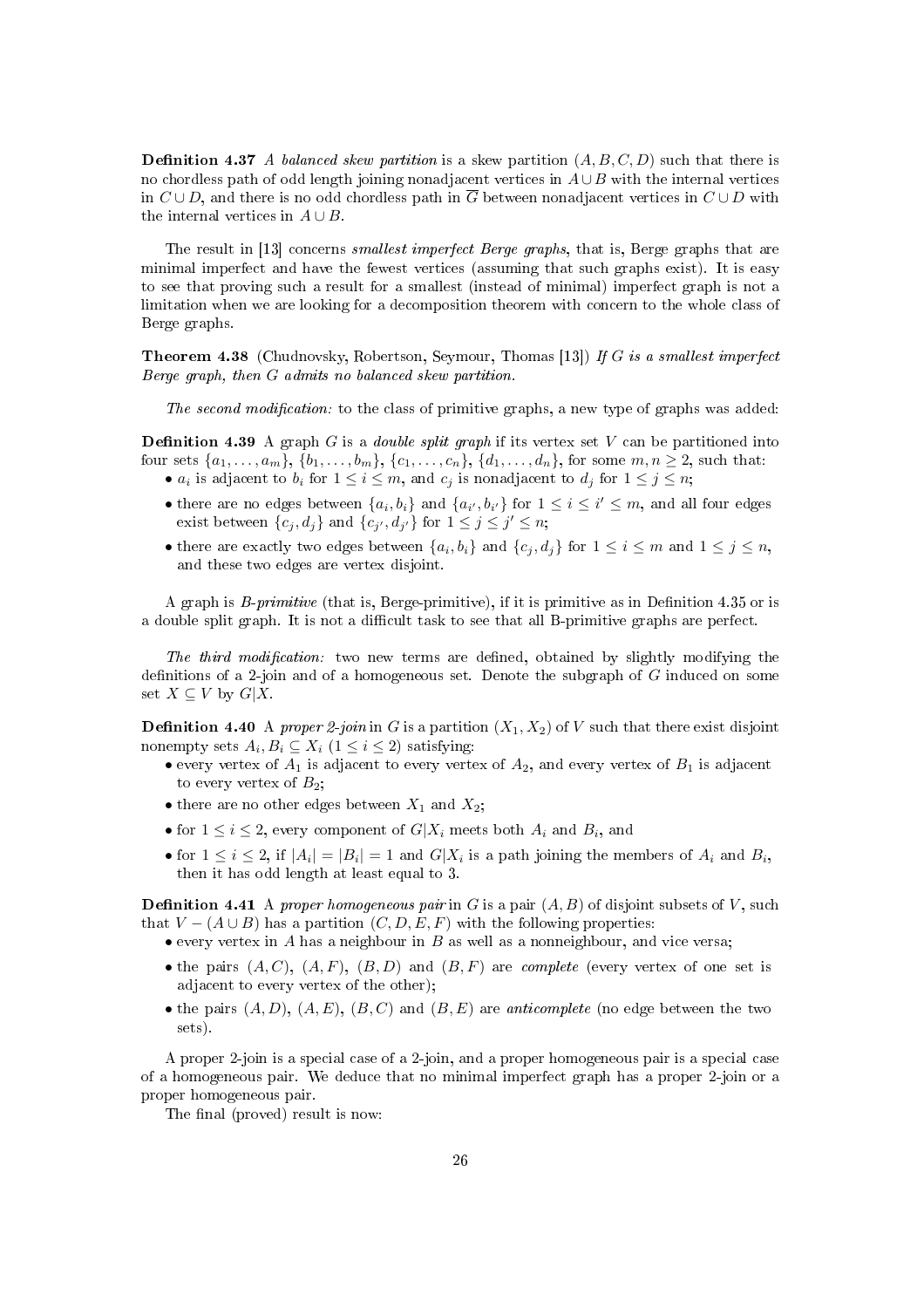Theorem 4.42 (Chudnovsky, Robertson, Seymour, Thomas [13]) Every Berge graph  $G$  satisfies at least one of the following conditions: i) G or  $\overline{G}$  admits a proper 2-join: ii) G admits a proper homogeneous pair; iii) G admits a balanced skew-partition;  $iv)$  G is B-primitive.

Hence, this long standing conjecture of Berge is now a theorem

Theorem 4.43 (SPGT, Chudnovsky, Robertson, Seymour, Thomas [13]) A graph is perfect if (and only if) it is Berge.

A natural question is whether every condition in Theorem 4.42 is really necessary. Since the proper homogeneous sets are needed in only one case of the proof of Theorem 4.42, it would be desirable to eliminate them. Chudnovsky [10, 11] proved that one can eliminate proper homogeneous sets.

Remark 4.44 It should be noticed here that Theorem 4.43 is not a decomposition theorem according to the definitions in Subsection 4.1, even if one eliminates proper homogeneous sets. This is due to skew partitions, which permit combining perfect graphs to produce a non-Berge graph.

The algorithmic point of view was the next step toward a better understanding of Berge graphs. Two teams worked separately on a recognition algorithm for Berge graphs: Chudnovsky and Seymour on the one hand, and Cornuéjols, Liu and Vušković on the other hand. Their distinct approaches followed similar ideas: given a graph  $G$ , first produce a 'clean' graph  $H$ or decide that the graph is not a Berge graph; then, test whether  $H$  is odd-hole-free or not. The overlap between the results of the two teams was very important, and a joint paper on recognizing perfect graphs was written [12]. The idea of 'cleaning' a graph (as well as the precise definition of this notion) was introduced in  $[30]$ , and it was further developed in  $[28]$ ,  $[24]$  and [26].

The problem of recognizing in polynomial time whether a graph contains an odd hole remains open. The particular case of graphs of bounded clique size is solved in [27].

# 5 Possible new ways to prove the SPGT

The possible new ways to prove the SPGT that we present in this section rely on several results with common features: they are corollaries of the SPGT; they imply (alone or combined with some other results) the SPGT; no direct proof (not using SPGT) is known for them.

The list we give here is not exhaustive; we mainly tried to select results that give different points of view on the SPGT, and therefore we avoided different variants of the same result obtained by simply replacing a condition with an equivalent one. We did not include in this list the different statements implying the  $SPGT$  that have been presented in the rest of the paper.

For a graph G with clique number  $\omega$  and stability number  $\alpha$ , the *intersection graph* of G, denoted  $I(G)$ , is the graph whose vertices are the maximum cliques in G, with two such cliques adjacent if they have a common vertex. Tucker  $[102]$  observed that if G is partitionable, then so is  $I(G)$  and, moreover,  $\omega(I(G)) = \omega$  and  $\alpha(I(G)) = \alpha$ .

Also recall that an  $(\alpha, \omega)$ -partitionable graph is normalized if each of its edges belongs to some  $\omega$ -clique.

A 2-division of a graph is a partition of its vertex set into two parts neither of which contains an  $\omega$ -clique. A graph is said to be 2-*divisible* if each of its induced subgraphs with at least one edge has a 2-division.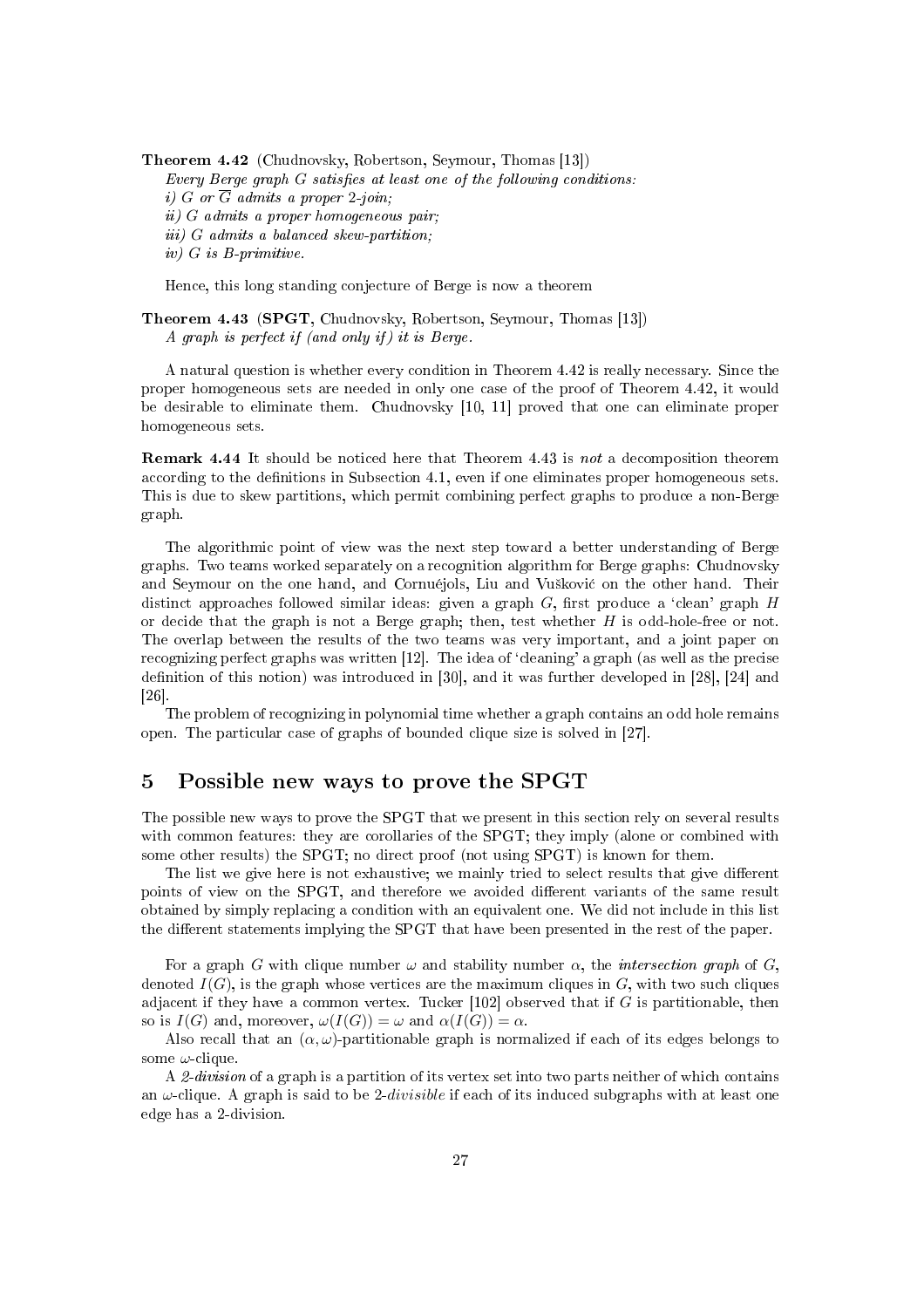Here are several corollaries of the SPGT:

- (I.) A minimal imperfect graph has cutsets of cardinality  $2\omega 2$ , and the neighborhood of every vertex is such a cutset.
- (II.) If  $G$  is a minimal imperfect graph, then  $G$  has two adjacent forced vertices.
- (III.) If G is a minimal imperfect graph, then G has a co-critical nonedge.
- (IV.) If G is a minimal imperfect graph, then  $I(G)$  has a vertex of degree  $2\omega 2$ .
- $(V, )$  If G is a normalized minimal imperfect graph, then G is an odd hole or odd anti-hole.
- (VI.) A graph G is perfect if and only if G and  $\overline{G}$  are 2-divisible.
- (VII.) No minimal imperfect graph contains an even pair, but every proper induced subgraph of it contains an even pair or is a clique.
- It is easy to see that (I.) implies the SPGT, assuming that the following conjecture is true:

**Conjecture 5.1** (Sebö [94]) If G is a partitionable graph such that G (respectively  $\overline{G}$ ) has a cutset of cardinality  $2\omega - 2$  (respectively  $2\alpha - 2$ ), then G is an odd hole, is an odd anti-hole, or contains a small transversal.

The proof that assertion (II.) implies the SPGT is given in [93]. A similar theorem (with similar behaviour with respect to the SPGT), involving two critical edges and one co-critical nonedge of  $G$ , is suggested by Theorem 3.15.

Assertion (III.) implies the SPGT assuming that Conjecture 3.13 is true. Indeed, in this case we can apply  $(III)$  to a minimal imperfect graph G that is not an odd hole or anti-hole (assuming that such a graph exists) to deduce that  $G$  contains a co-critical nonedge. Since  $\overline{G}$  is minimal imperfect too, we also deduce that  $\overline{G}$ ) contains a co-critical nonedge, so that G contains a critical edge. By Conjecture 3.13, G has a small transversal, and this is impossible.

Assertion (IV.) implies the SPGT as proved in [94].

Concerning assertion (V.), Tucker [102] showed that if G is partitionable, then  $I(I(G))$  is the normalized graph of G. So, if G is a minimal imperfect graph, using  $(V)$  we deduce that its normalized graph is an odd hole or an odd anti-hole. Since odd holes and odd anti-holes do not have indifferent pairs,  $G$  is identical to its normalized graph, so  $G$  is an odd hole or anti-hole. The SPGT then follows from (V.).

The equivalence between each of the assertions (VI.), (VII.) and the SPGT is shown in [58] and [60] respectively.

# 6 Related problems

We close this paper with several open problems on graphs without odd or even holes.

Hoàng and McDiarmid [58] studied the relationship between the divisibility of graphs and the four parameters  $\omega, \alpha, \chi, \theta$ . A graph G is k-divisible if, for each induced subgraph H of G with at least one edge, there is a partition of the vertex set of H into sets  $V_1, V_2, \ldots, V_k$  such that no  $V_i$  contains a maximum clique of H. When  $k = 2$ , this notion reduces to the 2-divisibility defined in the preceding section. It is easy to prove, by induction, that for a  $k$ -divisible graph G one has  $\chi(G) \leq k^{\omega(G)-1}$ . In addition:

**Conjecture 6.1** (Hoàng, McDiarmid [58]) A graph contains no odd holes if and only if it is 2-divisible.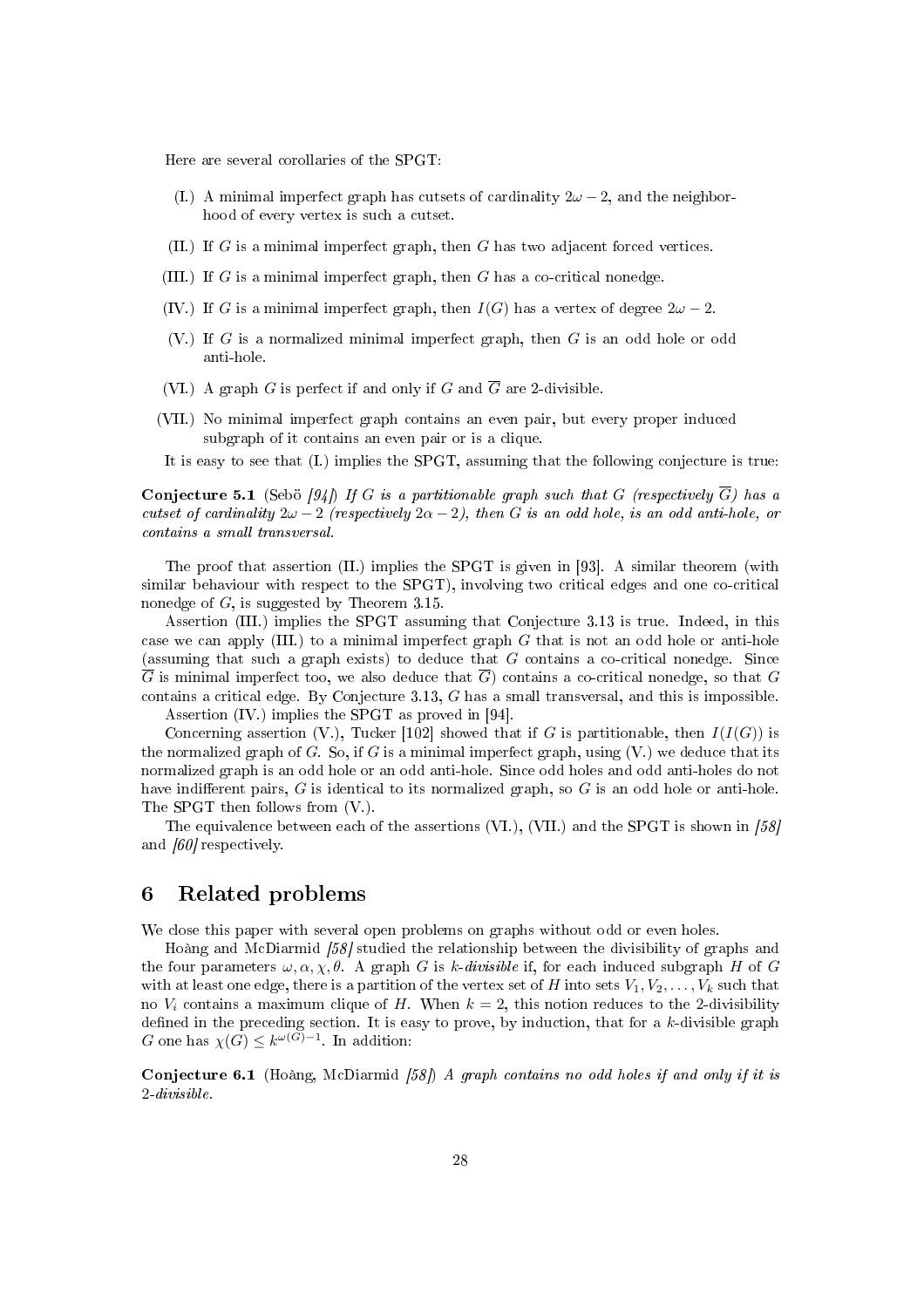If this conjecture is true , then  $\chi(G) \leq 2^{\omega(G)-1}$  for every odd-hole-free graph. The following three conjectures are due to Gyárfás [55] (see [15]):

**Conjecture 6.2** (Gyárfás [55]) There is a function f such that if G is odd-hole-free, then  $\chi(G) \leq f(\omega(G)).$ 

**Conjecture 6.3** (Gyárfás [55]) For every positive integers k, there is a function  $f_k$  such that, if G has no hole with length exceeding k, then  $\chi(G) \leq f_k(\omega(G))$ .

**Conjecture 6.4** (Gyárfás [55]) For every positive integers k, there is a function  $g_k$  such that, if G has no hole with length exceeding k, then  $\chi(G) \leq q_k(\omega(G))$ .

Further comments on these problems can be found in [15].

#### Acknowledgement

The authors wish to strongly acknowledge J.-L. Fouquet for his encouragements and his helpful suggestions regarding the content of the paper, as well as for his participation in the writing of Section 4. The authors are also indebted to the anonymous referees for their very helpful comments.

# References

- [1] G. Bacsó, E. Boros, V. Gurvich, F. Maffray, M. Preissmann, On minimal imperfect graphs with circular symmetry, J. Graph Theory 29 (1998), 209-225.
- [2] C. Berge, Les problèmes de coloration en théorie des graphes, Publ. Inst. Stat. Univ. Paris 9 (1960).
- [3] M. E. Bertschi, B.A. Reed, Erratum: "A note on even pairs" [Discrete Math. 65 (1987) 317-318, by B. Reed], Discrete Math. 71 (1988), 187.
- [4] R.E. Bixby, A composition for perfect graphs, in: C. Berge and V. Chvátal, eds., Topics on Perfect Graphs, Ann. Discrete Math. 21 (North-Holland, Amsterdam, 1984) 221-224.
- [5] R.G. Bland, H.-C. Huang and L.E. Trotter Jr., Graphical properties related to minimal imperfection, Discrete Math. 27 (1979) 11-22.
- [6] E. Boros, V.A. Gurvich and S. Hougardy, Recursive generation of partitionable graphs, J. Graph Theory 41 (2002) 259-285.
- [7] M. Burlet and J. Fonlupt, Polynomial algorithm to recognize a Meyniel graph, in: C. Berge and V. Chvátal, eds., Topics on Perfect Graphs, Ann. Discrete Math. 21 (North-Holland, Amsterdam, 1984) 225-252.
- [8] M. Burlet and J.P. Uhry, Parity graphs, in: C. Berge and V. Chvátal, eds., Topics on Perfect Graphs, Ann. Discrete Math. 21 (North-Holland, Amsterdam, 1984) 253-278.
- [9] K. Cameron, Polyhedral and algorithmic ramications of antichains, Ph.D. Thesis, University of Waterloo, 1982.
- [10] M. Chudnovsky, Berge trigraphs, J. Graph Theory 53 (2006), 1-55.
- [11] M. Chudnovsky, Berge Trigraphs and Their Applications, Ph.D. Thesis, Princeton University (2003).
- [12] M. Chudnovsky, G. Cornuéjols, X. Liu, P. Seymour and K. Vu²kovi¢, Recognizing Berge graphs, Combinatorica 25 (2) (2005) 143-186.
- [13] M. Chudnovsky, N. Robertson, P.D. Seymour and R. Thomas, The Strong Perfect Graph Theorem, Annals of Math. 164 (2006), 51-229.
- [14] V. Chvátal, On certains polytopes associated with graphs, J. Combin. Theory Ser. B 18 (1975) 138-154.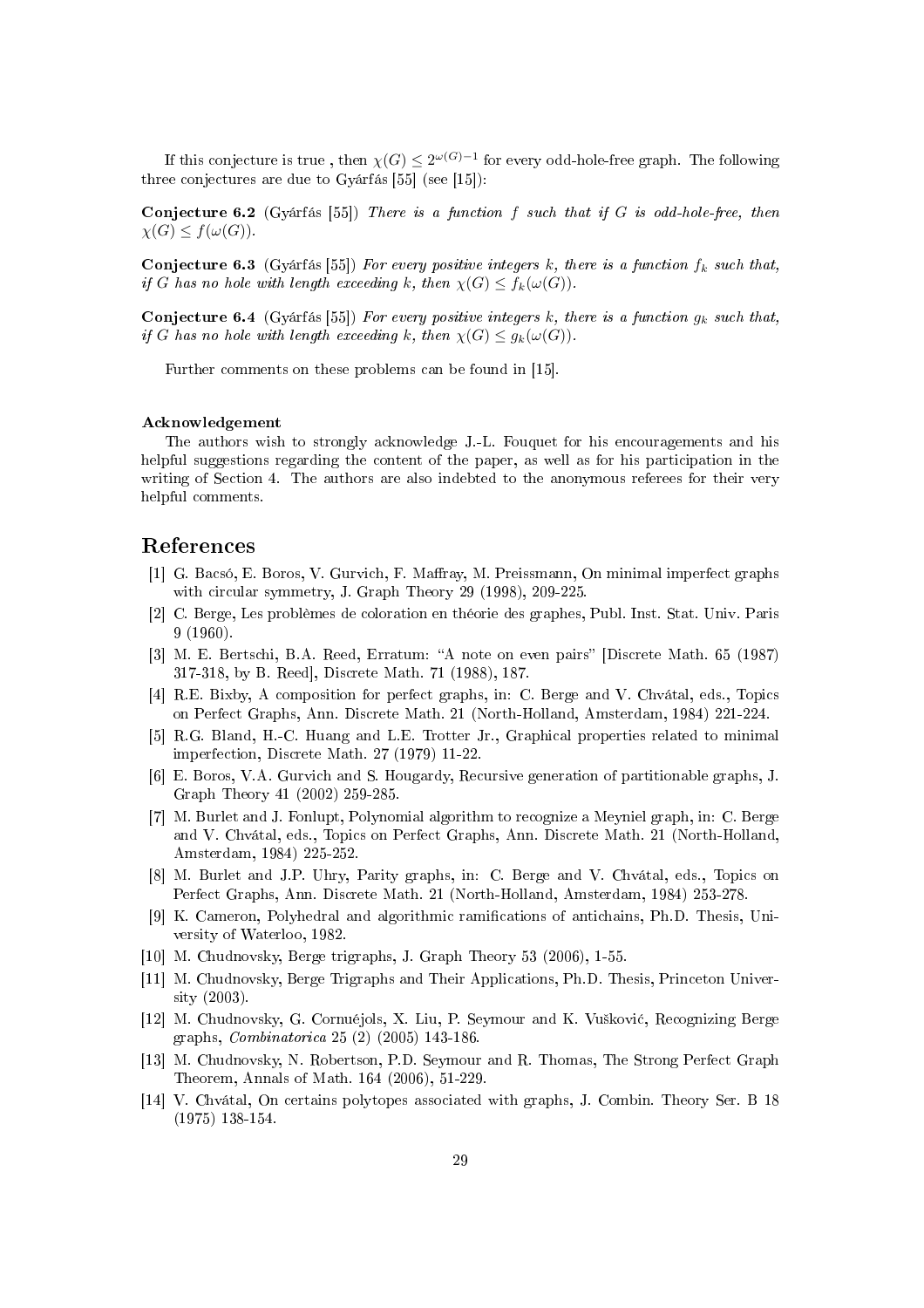- [15] V. Chvátal (2000), Perfect problems, http://www.cs.concordia.ca/∼chvatal/perfect/problems.html (5 Dec. 2004)
- [16] V. Chvátal, Star-cutsets and perfect graphs, J. Combin. Theory Ser. B 39 (1985) 189-199.
- [17] V. Chvátal, On the strong perfect graph conjecture, J. Combin. Theory Ser. B 20 (1976) 139-141.
- [18] V. Chvátal, Notes on perfect graphs, in: W.R. Pulleybank, ed., Progress in Combinatorial Optimization, Academic Press (Toronto, Ont., 1984) 107-115.
- [19] V. Chvátal, R.L. Graham, A.F. Perold and S.H. Whitesides, Combinatorial designs related to the perfect graph conjecture, Discrete Math. 26 (1979) 83-92.
- [20] V. Chvátal and N. Sbihi, Bull-free Berge graphs are perfect, Graphs Combin. 3 (1987) 127-139.
- [21] V. Chvátal and N. Sbihi, Recognizing claw-free perfect graphs, J. Combin. Theory Ser. B 44 (1988) 154-176.
- [22] M. Conforti, G. Cornuéjols, Graphs without odd holes, parachutes or proper wheels: a generalization of Meyniel graphs and of line graphs of bipartite graphs, J. Combin. Theory Ser. B 87 (2003) 300-330.
- [23] M. Conforti, G. Cornuéjols, G. Gasparyan and K. Vu² kovi¢, Perfect graphs, partitionable graphs and cutsets, Combinatorica 22 (2002) 19-33.
- [24] M. Conforti, G. Cornuéjols, A. Kapor and K. Vušković, Balanced  $0, \pm 1$  matrices, Part I: Decomposition theorem, and Part II: Recognition algorithm, J. Combin. Theory Ser. B 81 (2001) 243-306.
- [25] M. Conforti, G. Cornuéjols, A. Kapor and K. Vu²kovi¢, Even-hole-free graphs, Part I: Decomposition theorem, J. Graph Theory 39 (2002) 6-49.
- [26] M. Conforti, G. Cornuéjols, A. Kapor and K. Vu²kovi¢, Even-hole-free graphs, Part II: Recognition algorithm, J. Graph Theory 40 (2002) 238-266.
- [27] M. Conforti, G. Cornuéjols, X. Liu, K. Vu²kovi¢, G. Zambelli, Odd hole recognition in graphs of bounded clique size, SIAM J. Discrete Math. 20(1) (2006), 42-48.
- [28] M. Conforti, G. Cornuéjols, M. R. Rao, Decomposition of balanced matrices, J. Combin. Theory Ser. B 77(1999) 292-496.
- [29] M. Conforti, G. Cornuéjols and K. Vušković, Square-free perfect graphs, J. Combin. Theory Ser. B 90(2) (2004) 257-307.
- [30] M. Conforti, M. R. Rao, Testing balancedness and perfection of linear matrices, Mathematical Programming 61 (1993) 1-18.
- [31] D.G. Corneil and J. Fonlupt, Stable Set Bonding in Perfect Graphs and Parity Graphs, J. Combin. Theory Ser. B 59 (1993) 1-14.
- [32] G. Cornuéjols, Combinatorial Optimization: Packing and Covering, CBMS-NSF Regional Conference Series in Applied Mathematics 74 (SIAM 2001).
- [33] G. Cornuéjols and B. Cunningham, Compositions for perfect graphs, Discrete Math. 55 (1985) 245-254.
- [34] G. Cornuéjols and B.A. Reed, Complete multi-partite cutsets in minimal imperfect graphs, J. Combin. Theory Ser. B 59 (1993) 191-198.
- [35] G. Cornuéjols, X. Liu, K. Vušković A polynomial algorithm for recognizing perfect graphs, Proceedings of the 44th Annual IEEE Symposium on Foundations of Computer Science (2003), 20-27.
- [36] W.H. Cunningham, Decomposition of directed graphs, SIAM J. Algebraic Discrete Methods 3 (1982) 214-228.
- [37] G.A. Dirac, On rigid circuit graphs, Abh. Math. Sem. Univ. Hamburg 25 (1961) 71-76.
- [38] J. Edmonds, Path, trees, and flowers, Canadian J. Math.  $17$  (1965) 449-467.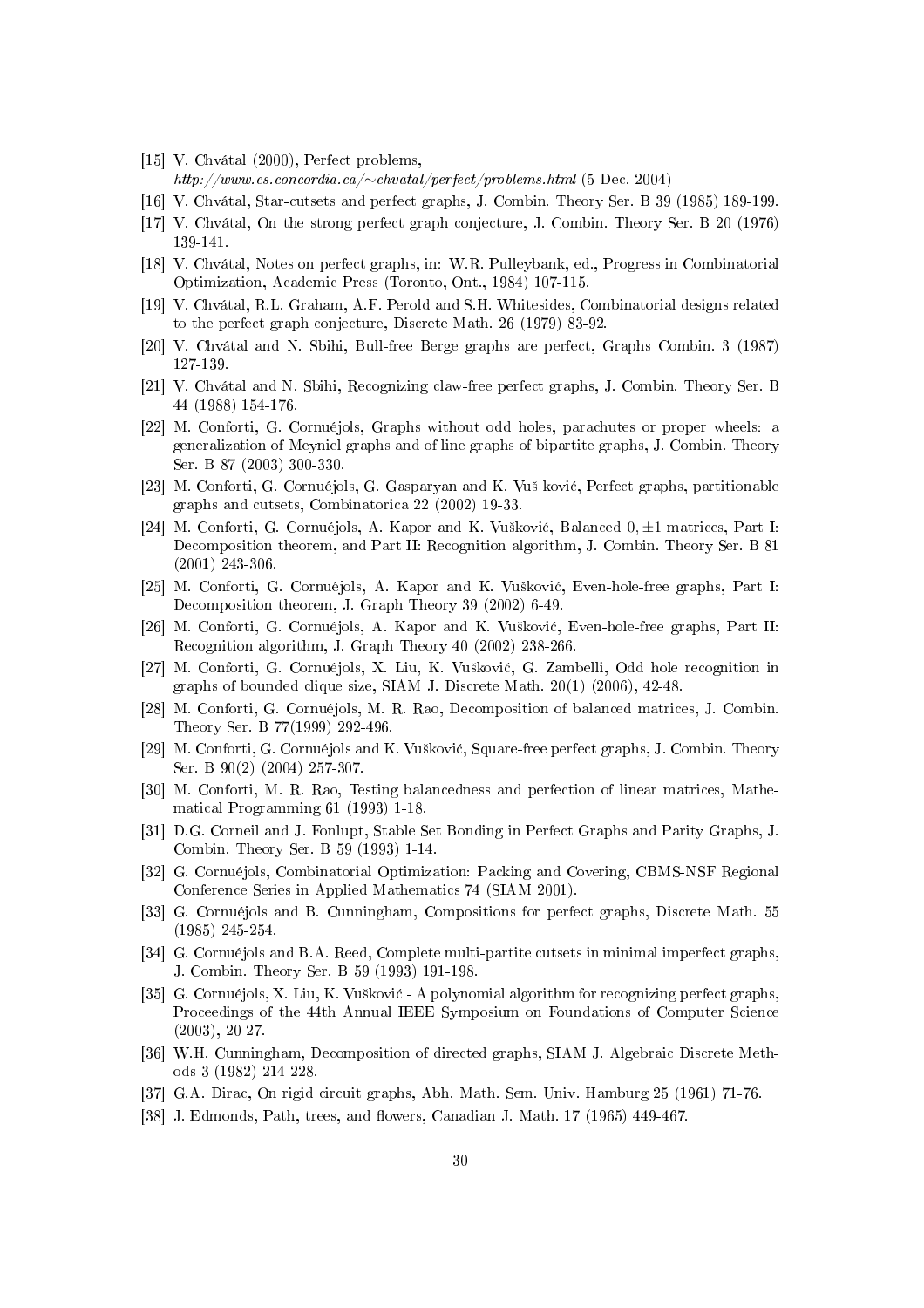- [39] J. Edmonds, Maximum Matching and a Polyhedron with (0,1) Vertices, Journal of Research of the National Bureau of Standards 69B (1965) 125-130.
- [40] J. Edmonds and R. Giles, A min-max relation for submodular functions on graphs, Ann. Discrete Math. 1 (1977) 185-204.
- [41] C.M.H. de Figueiredo, S. Klein, Y. Kohayakawa and B.A. Reed, Finding skew partitions efficiently, J. Algorithms  $37$  (2000)  $505-521$ .
- [42] J. Fonlupt and A. Sebő, On the clique rank and the coloration of perfect graphs, in: R. Kannan and W.R. Pulleyblank, eds., Integer Programming and Combinatorial Optimization (Press, University of Waterloo, 1990) 201-229.
- [43] J. Fonlupt and J.-P. Uhry, Transformations which preserve perfectness and H-perfectness of graphs, Bonn Workshop on Combinatorial Optimization (Bonn, 1980), Ann. Discrete Math., 16 (North-Holland, Amsterdam-New York, 1982) 83-95.
- [44] J. Fonlupt and A. Zemirline, A polynomial algorithm for recognizing  $K_4 e$ -free perfect graphs, Rev. Maghrébine Math. 2 (1993) 1-26.
- [45] D.R. Fulkerson, Anti-blocking polyhedra, J. Combin. Theory Ser. B 12 (1972) 50-71.
- [46] T. Gallai, Graphen mit trianguleirbaren ungeraden Vielecken, Magyar Tud. Akad. Mat. Kutako Int. Közl 7 (1962) 3-36.
- [47] G.S. Gasparyan, Minimal imperfect graphs: a simple approach, Combinatorica 16 (1996) 209-212.
- [48] F. Gavril, Algorithms on clique separable graphs, Discrete Math. 19 (1977) 159-165.
- [49] C. Grinstead, On circular critical graphs, Discrete Math. 51 (1984) 11-24.
- [50] M. Grötschel, L. Lovász and A. Schrijver, The ellipsoid method and its consequences in combinatorial optimization, Combinatorica 1 (1981) 169-197.
- [51] M. Grötschel, L. Lovász and A. Schrijver, Polynomial algorithms for perfect graphs, in: C. Berge and V. Chvátal, eds., Topics on Perfect Graphs, Ann. Discrete Math. 21 (North-Holland, Amsterdam, 1984) 325-356.
- [52] M. Grötschel, L. Lovász and A. Schrijver, Relaxation of vertex packing, J. Combin. Theory Ser. B 40 (1986) 330-343.
- [53] M. Grötschel, L. Lovász and A. Schrijver, Geometric Algorithms and Combinatorial Optimization (Springer-Verlag, Berlin-New York, 1988).
- [54] V.A. Gurvich and V. Udalov, Berge strong perfect graph conjecture holds for the graphs with less than 25 vertices, manuscript, 1992.
- [55] A. Gyárfás, Problems from the world surrounding perfect graphs, in: Proceedings of the International Conference on Combinatorial Analysis and its Applications, Zastos. Mat. 19 (1987) 413-441.
- [56] R. Hayward, Weakly triangulated graphs, J. Combin. Theory Ser. B 39 (1985), 200-208.
- [57] C.T. Hoàng, Some properties of minimal imperfect graphs, Discrete Math. 160 (1996) 165-175.
- [58] C.T. Hoàng and C. McDiarmid, On the divisibility of graphs, Discrete Math. 242 (2002) 145-156.
- [59] S. Hougardy, Counterexamples to three conjectures concerning perfect graphs, Technical Report RR870-M, Laboratoire Artemis-IMAG, Université Joseph Fourier, Grenoble, France, 1991.
- [60] S. Hougardy, Even pairs and the strong perfect graph conjecture, Discrete Math. 154 (1996) 277-278.
- [61] W.-L. Hsu, Decomposition of Perfect Graphs, J. Combin. Theory Ser. B 43 (1987) 70-94.
- [62] W.-L. Hsu, Recognizing planar perfect graphs, J. Assoc. Comput. Mach. 34 (1987) 255-288.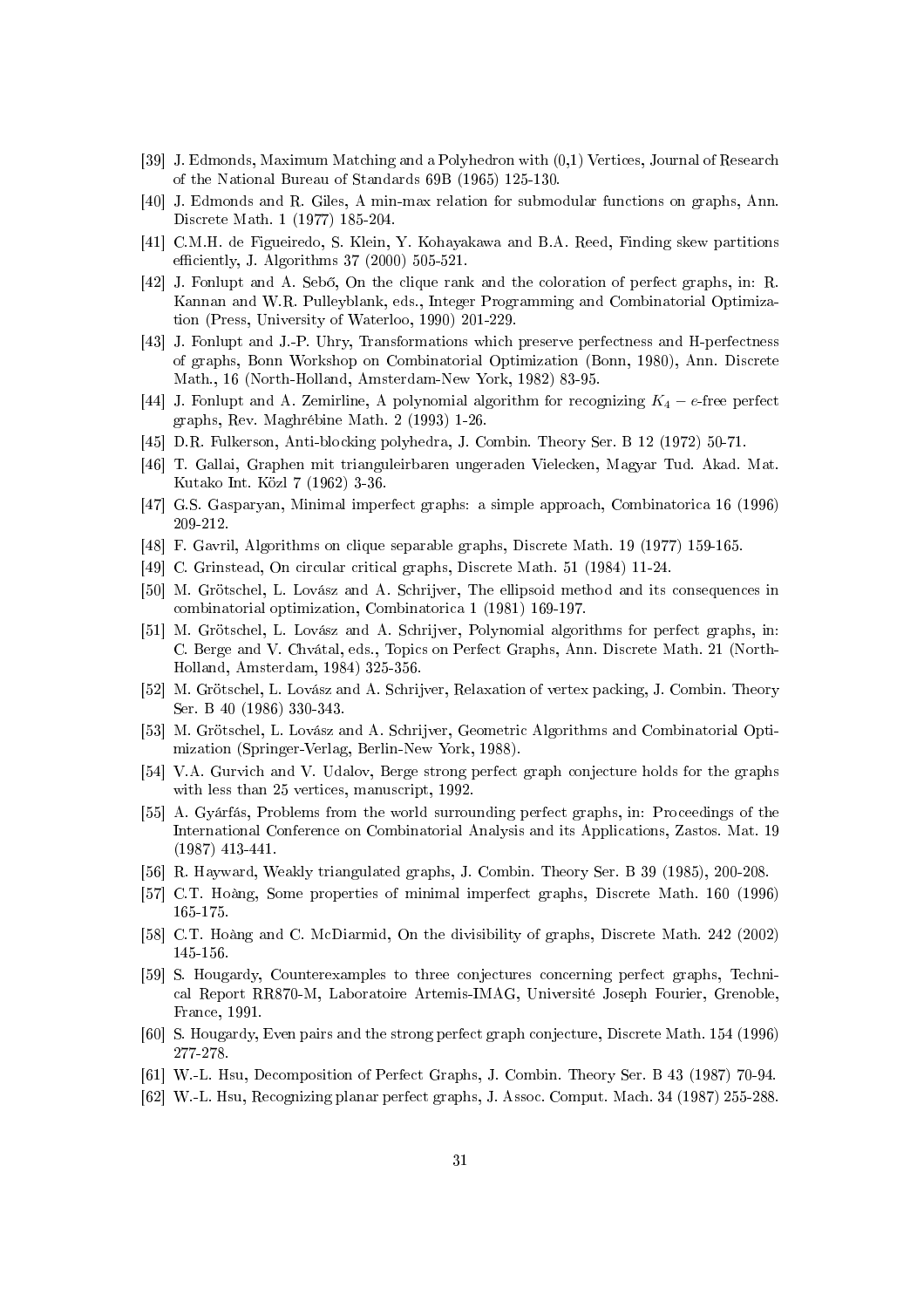- [63] K. Jansen, A new characterization for parity graphs and a coloring problem with costs, LATIN'98: Theoretical Informatics, Lecture Notes in Computer Science 1380 (1998) 249- 260.
- [64] L. Lovász, A characterization of perfect graphs, J. Combin. Theory Ser. B 13 (1972) 95-98.
- [65] L. Lovász, Normal hypergraphs and the perfect graph conjecture, Discrete Math. 2 (1972) 253-267.
- [66] L. Lovász, On the Shannon capacity of a graph, IEEE Trans. Inform. Theory 25 (1979) 1-7.
- [67] L. Lovász, Perfect Graphs, in: L.W. Beineke and R.J. Wilson, eds., Selected Topics in Graph Theory 2 (Academic Press, London, 1983).
- [68] L. Lovász and A. Schrijver, Cones of matrices and set-functions and 0-1 optimization, SIAM J. Optimization 1 (1991) 166-190.
- [69] F. Maray and M. Preissmann, Split neighbourhood graphs and the strong perfect graph conjecture, J. Combin. Theory Ser. B 63 (1995) 294-309.
- [70] F. Maffray and M. Preissmann, Perfect graphs with no  $P_5$  and  $K_5$ , Graphs Combin. 10 (1994) 179-184.
- [71] S. E. Markosyan, I. A. Karapetyan, Perfect graphs, Akad. Nauk Armjan. SSR Dokl. 63 (1976), 292-296 (in Russian with an Armenian summary).
- [72] H. Meyniel, The graphs whose odd cycles have at least two chords, in: C. Berge and V. Chvátal, eds., Topics on Perfect Graphs, Ann. Discrete Math. 21 (North-Holland, Amsterdam, 1984) 115-120.
- [73] H. Meyniel, A new property of critical imperfect graphs and some consequences, European J. Combin. 8 (1987) 313-316.
- [74] M.W. Padberg, Perfect zero-one matrices, Math. Programming 6 (1974) 180-196.
- [75] M.W. Padberg, Almost integral polyhedra related to certain combinatorial optimization problems, Linear Algebra and Appl. 15 (1976) 69-88.
- [76] C.H. Papadimitriou and M. Yannakakis, On recognizing integer polyhedra, Combinatorica 10 (1990) 107-109.
- [77] K.R. Parthasarathy and G. Ravindra, The strong perfect graph conjecture is true for  $K_{1,3}$ -free graphs, J. Combin. Theory Ser. B 21 (1976) 212-223.
- [78] K.R. Parthasarathy and G. Ravindra, The strong perfect graph conjecture is true for  $(K_4 - e)$ –free graphs, J. Combin. Theory Ser. B 26 (1979) 98-100.
- [79] A. Pêcher, Graphes de cayley partitionnables. PhD thesis, University of Orleans, France  $(2000).$
- [80] M. Preissmann and A. Sebő, Some aspects of minimal imperfect graphs, in: J.L. Ramirez-Alfonsin and B.A. Reed, eds., Perfect Graphs (Wiley & Sons, 2001) 185-214.
- [81] J.L. Ramirez-Alfonsin and B.A. Reed, eds., Perfect Graphs (Wiley & Sons, 2001).
- [82] B.A. Reed, A semi-strong perfect graph theorem, Ph.D. Thesis, Department of Computer Science, Mc Gill University, Montréal, Québec, Canada, 1986.
- [83] F. Roussel and Ph. Rubio, About skew partitions in minimal imperfect graphs, J. Combin. Theory Ser. B 83 (2001) 171-190.
- [84] F. Roussel and I. Rusu, Holes and dominoes in Meyniel graphs, Internat. J. Found. Comput. Sci. 10 (1999) 127-146.
- [85] I. Rusu, Building counterexamples, Discrete Math. 171 (1997) 213-227.
- [86] I. Rusu, Cutsets in perfect and minimal imperfect graphs, in: J.L. Ramirez-Alfonsin and B.A. Reed, eds., Perfect Graphs (Wiley & Sons, 2001) 167-183.
- [87] H. Sachs, On the Berge conjecture concerning perfect graphs, in: Combinatorial structures and their applications (Gordon and Beach, NewYork, 1969) 377-384.